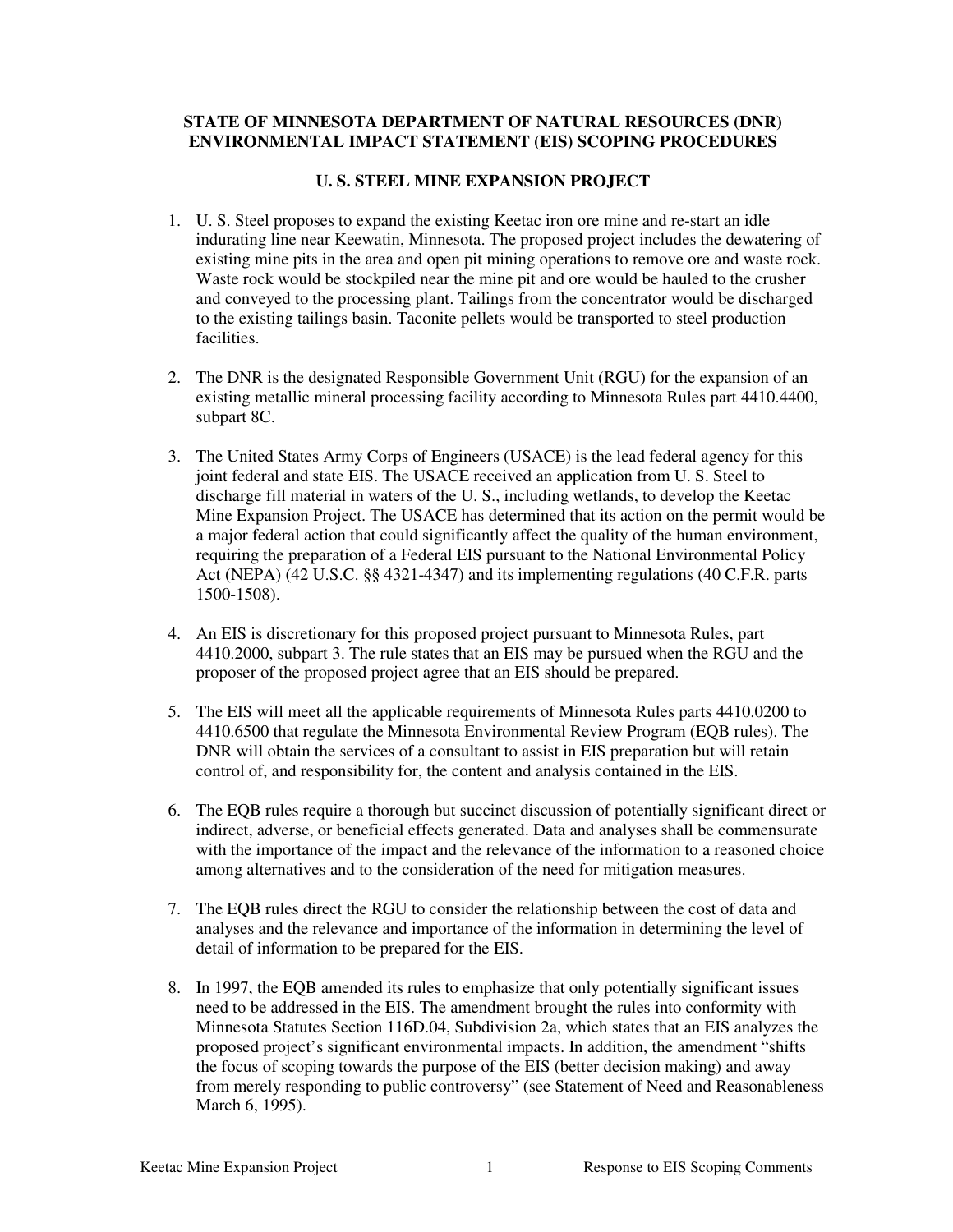- 9. The DNR prepared and issued for public review and comment, a Scoping EAW and Draft Scoping Decision Document, both prepared in accordance with Minnesota Rules part 4410.2100.
- 10. The Notice of Availability for review of the Scoping Environmental Assessment Worksheet (EAW) and Draft Scoping Decision Document was published in the EQB Monitor (Vol. 32, No. 18) on September 8, 2008. This began a mandatory 30-day public review and comment period, which concluded October 8, 2008 as per Minnesota Rules part 4410.2100, subpart 3A.
- 11. The DNR supplied a press release to at least one newspaper in the vicinity of the proposed project announcing the availability of the Scoping EAW and Draft Scoping Decision Document, the opportunity for public comment, and the location of review copies.
- 12. The DNR provided public review copies of the scoping documents to one public library, as well as the DNR Library in St. Paul, the DNR Northeast Regional Office in Grand Rapids, Minnesota, the Duluth Public Library and the Keewatin Public Library.
- 13. On Wednesday, October 1, 2008, the DNR held a public scoping meeting, as required by Minnesota Rules Part 4410.2100, subpart 3B, at the Nashwauk-Keewatin High School in Nashwauk, Minnesota from 6:30 PM to 8:30 PM. Approximately 30 people attended the meeting. The attendees received information about the Minnesota Environmental Review Program, the project, the proposed EIS contents, and were given an opportunity to ask questions and give verbal comments about the project and the EIS process. The DNR provided a comment form for submitting written comments on the proposed EIS scope.
- 14. The DNR received eight comment letters and zero verbal comments on the Scoping EAW and Draft Scoping Decision Document during the 30-day review and comment period. Comments letters are included in Appendix C of this document.
- 15. The EQB rules do not require the RGU to respond to comments received on the Scoping EAW and Draft Scoping Decision Document, but require the RGU to consider the comments received in developing the Final Scoping Decision Document.
- 16. The EQB rules require the RGU to issue a Final Scoping Decision Document within 15 days after the close of the 30-day scoping period.
- 17. The DNR considered the comments received during the scoping period made revisions to the Draft Scoping Decision Document as warranted, and issued the Final Scoping Decision on October 29, 2008.
- 18. The Scoping Decision will be sent, within 5 days of completion, to all parties on the EQB Distribution List, to all parties submitting comments on the draft EIS scope, and to all parties requesting copies.
- 19. Comments received, and responses or discussion of their consideration, are attached to this document.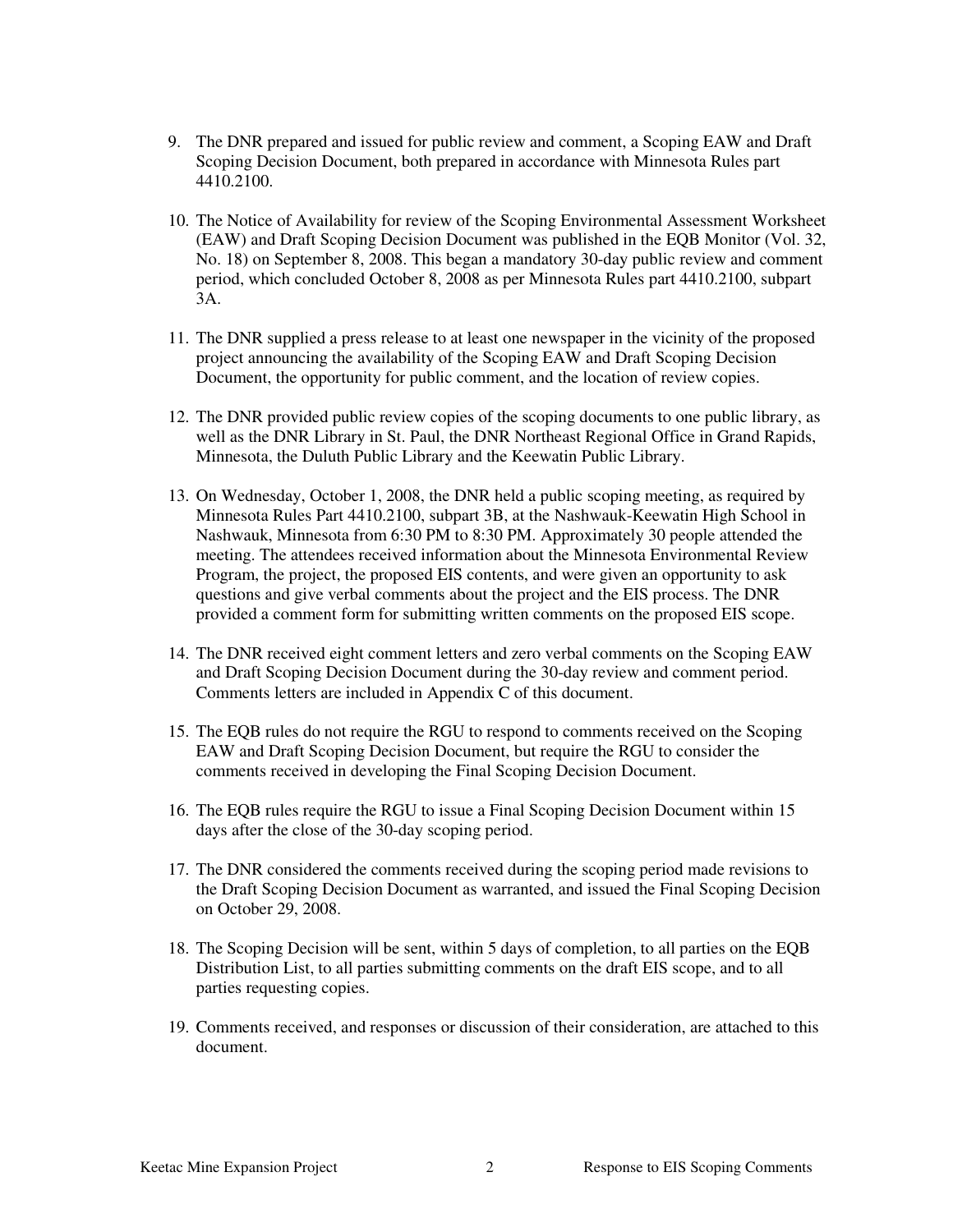#### **RESPONSES TO EIS SCOPING COMMENTS U. S. STEEL MINE EXPANSION PROJECT**

The DNR received eight comment letters on the Scoping EAW and Draft Scoping Decision Document during the 30-day review and comment period.

#### COMMENTS WERE RECEIVED FROM:

David C. Olson, Minnesota Chamber of Commerce Craig Pagel, Iron Mining Association of Minnesota Kenneth Westlake and Sherry Kamke, U. S. Environmental Protection Agency (EPA), Region 5 Joy Wiecks, Fond du Lac Reservation Nancy Schuldt, Fond du Lac Reservation Matt Norton, Minnesota Center of Environmental Advocacy Brandy Toft, Leech Lake Band of Ojibwe Nick Axtell, 1854 Treaty Authority

No verbal or written comments were received at the October 1, 2008 Public Scoping Meeting.

The comments relating to the EIS scope are summarized below. Comment context and meaning has been retained in each summary. Refer to the original letters (Appendix C) for exact wording. Many comments address issues already proposed in some degree for inclusion in the EIS. Other comments necessitated additions to, or clarification of, information in the both scoping documents. The responses identify substantive comment-based revisions to the Draft Scoping Decision Document.

#### COMMENTS RELATING TO THE SCOPING EAW

A number of comments on the Scoping EAW indicated it lacked information in some areas. The EQB's Guide to Minnesota Environmental Review Rules advise RGUs that for significant EIS topics, little factual information should be included in the Scoping EAW. Instead, the Scoping EAW may simply state that the EIS will include a major discussion of the topic and provide a description of its intended scope and study methods. Consequently the Scoping EAW contains the least detailed information about issues that will be discussed extensively in the EIS, and more complete information regarding issues that will not be covered in the EIS.

#### **Comment Letter 1: Minnesota Chamber of Commerce**

**Comment Summary 1A:** The Scoping EAW provides excellent information about the project and environmental issues.

Consideration/Response: Comment noted.

Change(s) in Scope: None.

#### **Comment Letter 2: Iron Mining Association**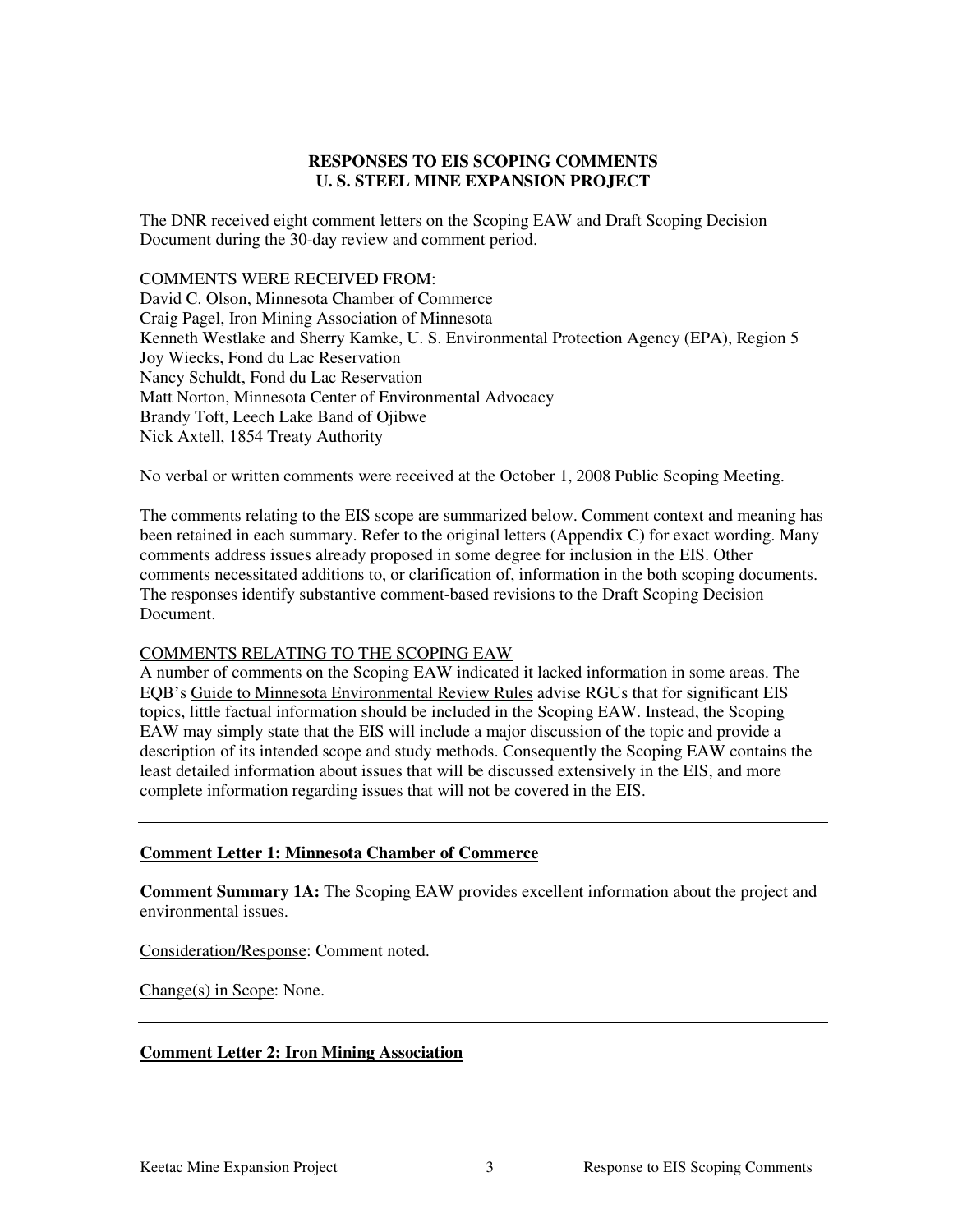**Comment Summary 2A:** The Scoping EAW provides excellent information about the project and environmental issues.

Consideration/Response: Comment noted.

Change(s) in Scope: None.

#### **Comment Letter 3: U. S. EPA, Region 5**

**Comment Summary 3A:** It is our experience that interagency meetings to kick-off the NEPA process have supported good coordination under tight time frames. We find these meetings assist resource agency staff in getting a basic understanding of project details and help everyone appreciate resource issues early in the process. We respectfully request such a meeting with you, other federal/state agencies, and the proponents of the project. In addition, we believe there is a need to discuss multiple projects that are occurring across the Mesabi Range and Duluth Complex from a cumulative effects perspective. We would like to work with the USACE on setting up these discussions, which should involve multiple federal and state agencies.

Consideration/Response: The DNR and the USACE support early coordination efforts and welcome discussions with EPA, Region 5.

#### Change(s) in Scope: None.

**Comment Summary 3B:** We believe the location and operation of waste rock and overburden stockpiles and haul roads should be included in the alternatives analysis. In the case of these types of operations, we believe that alternatives that avoid environmental impacts, especially wetland should be considered impacts. Evaluation of wetland impacts should be pursued extensively in the Federal EIS.

Consideration/Response: Location alternatives for waste and overburden stockpiles, including in-pit stockpiling, will be evaluated in the Keetac EIS as specified in section 2.5.4 in the Draft Scoping Decision Document. The location and length of haul roads and use by haul trucks, with their associated environmental effects, are largely contingent on stockpile locations. In the evaluation of stockpile alternatives, the environmental consequences of haul road and truck operations associated with each alternative will be considered. An evaluation of potential impacts to wetlands is also a part of the stockpile alternatives analysis.

#### Change(s) in Scope: None.

**Comment Summary 3C:** As part of this scoping effort, we encourage the USACE and other project proponents to work with federal and state resource agencies to determine the geographic and temporal scope of the cumulative effects analyses. The EIS should present the rationale for why the cumulative effects analysis was limited to the area analyzed, explaining geographic and temporal ranges used and projects and other actions included.

Consideration/Response: Potentially affected resources are used to define the geographic scope of the cumulative effects analyses. Each potentially affected resource has its own geographic scope. The text in Scoping EAW Item 29, page 98 describes the geographic scope for each resource that will be evaluated. The approach subsection for each cumulative effects analysis in the Scoping EAW also provides details on the geographic scope of the analysis.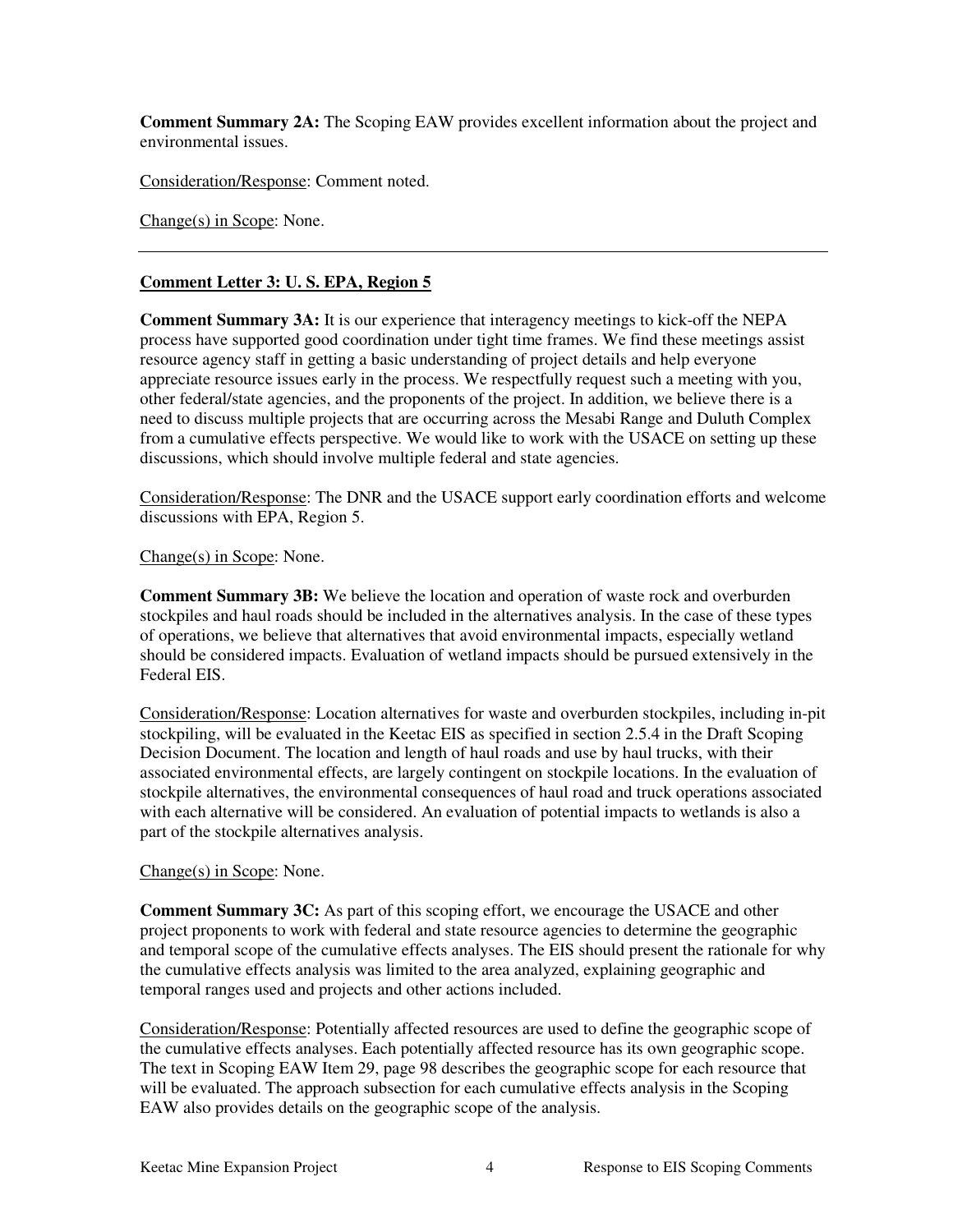The Scoping EAW gives insight into the proposed temporal scope of the cumulative effects in Scoping EAW Item 29, page 97. "Cumulative effects should be analyzed over the entire life of the potential project impact and not just the life of the project." The temporal scope of each cumulative effects analysis is dependent upon the nature of the effect, the resource that may be affected, and reclamation activities following mining operations. Additional details on the temporal scope and the rationale for the temporal scope of the cumulative effects analysis will be included in the EIS.

#### Change(s) in Scope: None.

**Comment Summary 3D:** No avoidance or mitigation discussion was included for possible aquatic habitat and fisheries impacts. We believe it will be important to discuss potential loss of habitat, fisheries, decline of water quality and erosion, and steps that could be taken to avoid/alleviate some of these negative impacts. In particular we are concerned with how pit dewatering will impact aquatic resources.

Consideration/Response: The Draft Scoping Decision Document considers potential mitigation of possible aquatic habitat and fisheries effects in several places. For example, section 3.3.1.1 Fish and Wildlife: Project Specific Analysis, the Draft Scoping Decision Document states, "The DNR consultant will…assess the potential for impacts on fisheries and other aquatic species and assist with the evaluation of mitigation strategies." Under section 3.3.1.2.1 Cumulative Effects Analysis: Aquatic Habitat and Fisheries the Draft Scoping Decision Document states, "If adverse impacts occur as a result of the project, mitigation will be discussed." Under section 3.2.7 Erosion and Sedimentation the Draft Scoping Decision Document says, "Mitigation for adverse impacts will be described." Other examples are included in sections 3.3.3.1, and 3.3.3.2.3.

Mitigation, including avoidance, will be considered in the EIS for all project-related adverse environmental effects.

#### Change(s) in Scope: None.

**Comment Summary 3E:** EPA is concerned about both direct and indirect effects of mining and associated activities on waterbodies. These effects should be fully analyzed in the EIS.

Consideration/Response: Indirect effects from mine pit dewatering will be analyzed in the EIS (Scoping EAW Item 12, pages 33 and 38). The cumulative effects analysis will include indirect effects on a given resources (Scoping EAW Item 29, page 97), which includes aquatic resources.

Change(s) in Scope: A study on the indirect wetland effects will be added to the list of studies in the Final Scoping Decision Document.

**Comment Summary 3F:** We note on page 31 of the Scoping EAW that a special emphasis is placed on the potential for impacts to Swan Lake from stream flow and lake water level changes. The rationale for emphasizing Swan Lake over and above all other lakes and streams in proposed analyses was not provided. We recommend that a discussion about potential impacts resulting from stream flow and lake water level changes to all lakes and streams be included in the EIS.

Consideration/Response: The EIS will include a comprehensive analysis of potentially affected waters. O'Brien Creek will undergo a Rosgen analysis on river geomorphology. The EIS will include a qualitative description of fisheries resources and angling activity in the Swan Lake, Welcome Lake, Hay Lake, and the four unnamed lakes, as well as Hay Creek and West Swan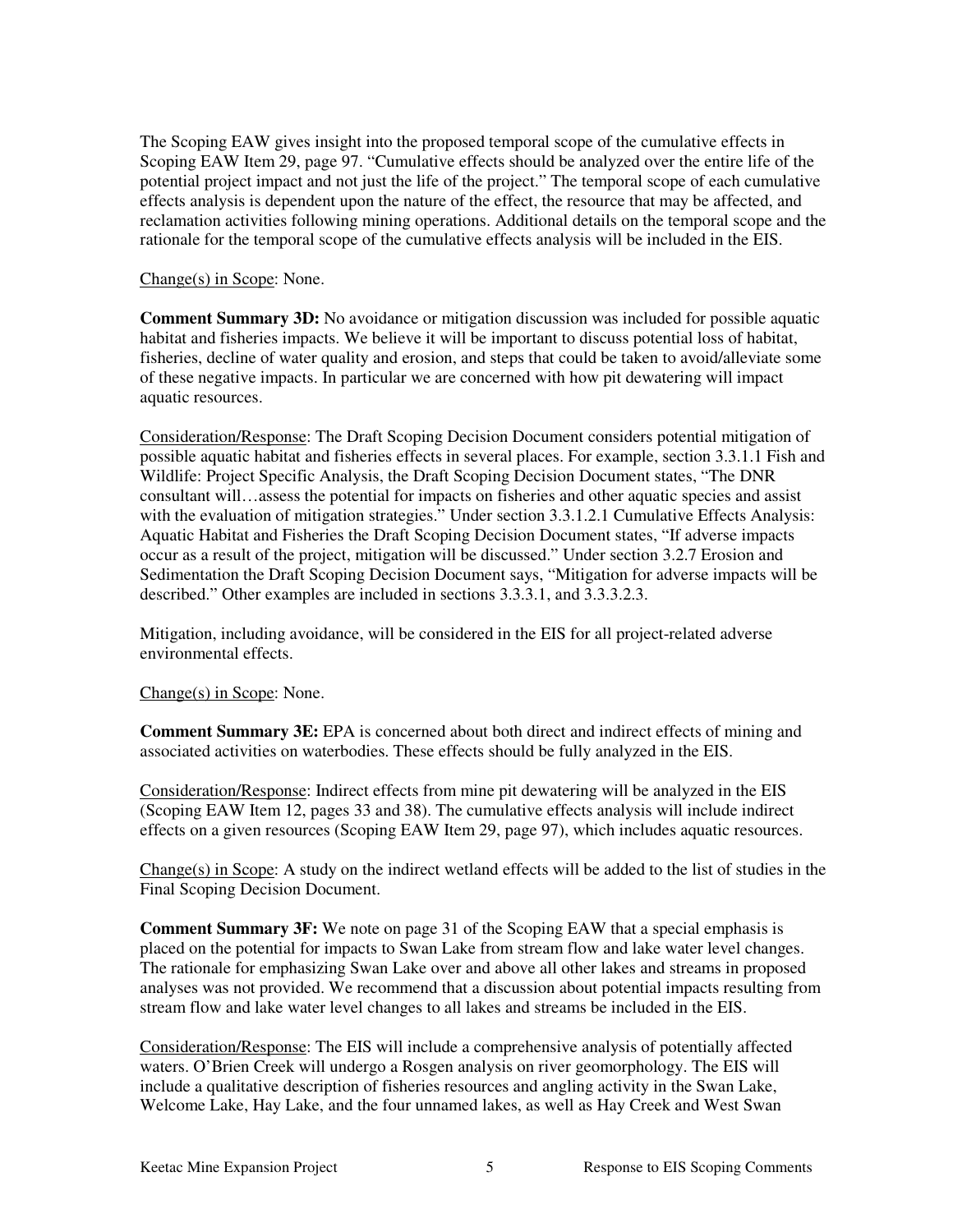River. The EIS will discuss the potential effects to fisheries and angling that could result from varying water levels and flows. Changes to water quality are not expected. Upper Swan River and Swan Lake are emphasized because they are the only waterbodies that are affected by other projects other than Keetac and therefore may have cumulative effects.

Change(s) in Scope: None.

**Comment Summary 3G:** Mining activities should be evaluated for their effect on wetland hydrology. These effects should be addressed in the EIS evaluation.

Consideration/Response: Mining activities' affect on wetland hydrology will be discussed in the EIS. This will include impacts from plant facilities, mining operations, stockpiles, and tailings basin; see Scoping EAW Item 12, page 33. U. S. Steel initiated a wetland hydrology study. This study placed shallow wells in existing wetlands near the proposed mining areas to establish a baseline for evaluating any future changes to wetlands.

Change(s) in Scope: See Comment Summary 3E.

**Comment Summary 3H:** We recommend that the EIS demonstrate how the current project configuration has been developed to utilize previously disturbed areas and to reduce wetland impacts.

Consideration/Response: The Scoping EAW addresses this topic briefly. The proposed project involves use of the existing tailings basin. By minimizing the footprint of the basin by stacking the tailings, fewer wetlands near the basin would be directly affected. U. S. Steel is also considering inpit disposal of waste rock. The proposed project intends to use existing low stockpile areas, which have the capacity to hold more waste rock. Also, the modifications to the processing plant will be done within the existing plant footprint. These project components would decrease the pressure to fill wetlands near the expanded pit. More details will be provided in the EIS.

Change(s) in Scope: None.

**Comment Summary 3I:** The wetland delineation for the EIS will address wetland function and values.

Consideration/Response: The wetland delineation for the EIS will include wetland function and values.

Change(s) in Scope: The Scoping Decision Document in section 3.3.3.1 will include language specifying that wetland function and values will be included in the EIS wetland analysis.

**Comment Summary 3J:** The EIS should provide more information about the quality of the mitigation areas and the USACE plans for mitigating for the impacts.

Consideration/Response: Information on the quality of wetland mitigation sites being considered will be offered in the EIS. The quality of wetland mitigation areas will consider environmental variables such as land slope, areas mapped as peat or lacustrine geomorphology, and potential size. The quality of wetland mitigation sites will also consider land ownership and other factors that affect the feasibility and long-term success of wetland mitigation. These criteria will be balanced in order to identify the highest quality sites.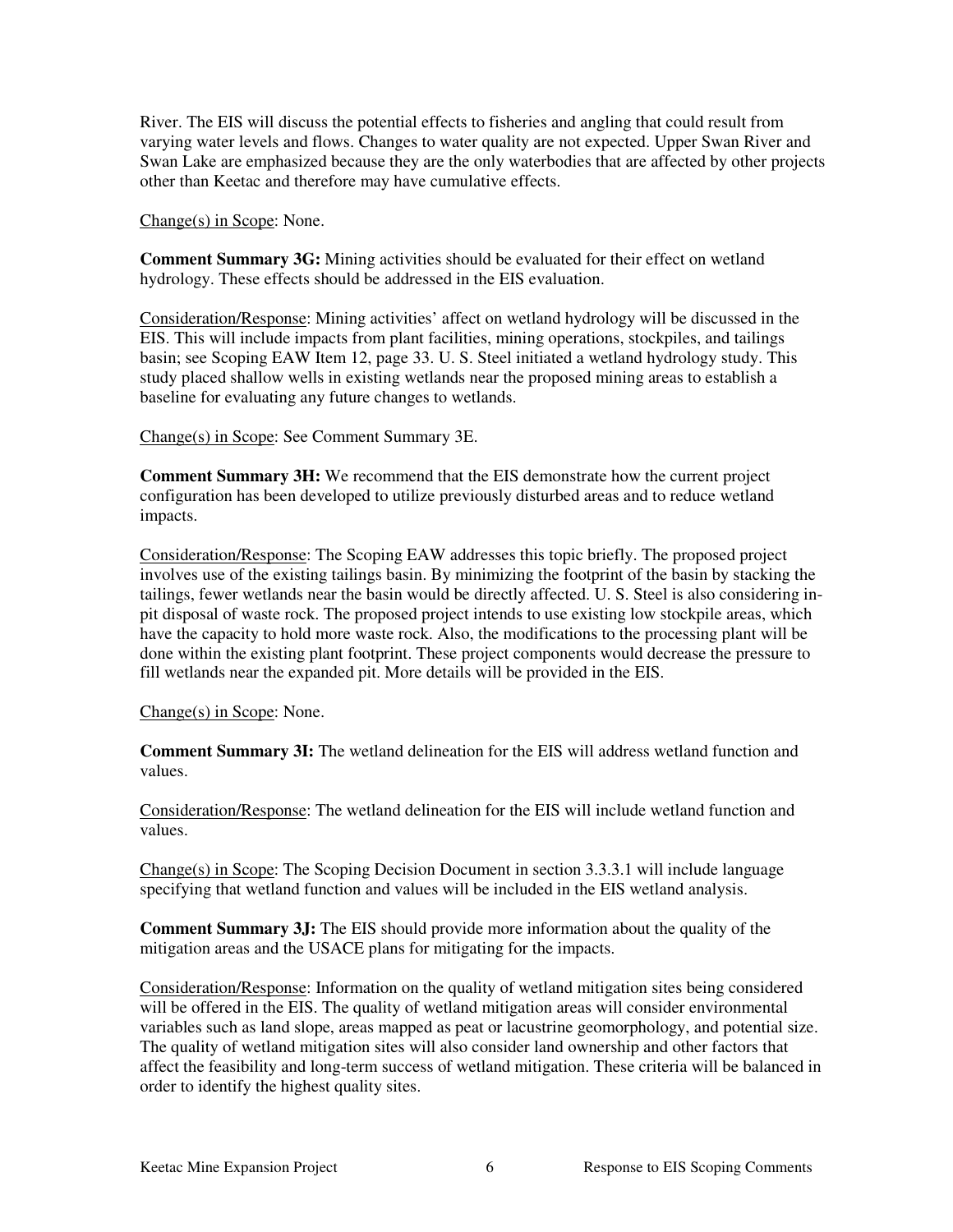Change(s) in Scope: None.

**Comment Summary 3K:** The 1968 land exchange agreement reference on page 43 of the Scoping EAW should be fully explained in the EIS.

Consideration/Response: The 1968 land exchange agreement will be fully explained in the EIS.

Change(s) in Scope: None.

**Comment Summary 3L:** The rationale for emphasizing O'Brien Creek and Upper Swan River and Swan Lake for stream geomorphology and stream flow impacts was not presented in the Scoping EAW. The EIS should provide a rationale for why the stated creeks, rivers and lakes were analyzed, whereas others were not.

Consideration/Response: The purpose of the EIS is to evaluate potentially significant environmental effects. Based upon the information available, O'Brien Creek, Upper Swan River and Swan Lake have the potential to be significantly affected while other waterbodies do not have the potential to be significantly affected. The EIS will add a rationale for the emphasis placed on O'Brien Creek, Upper Swan River and Swan Lake.

Change(s) in Scope: Text will be added to the Scoping Decision Document requiring the EIS to clarify the reasoning for selecting some bodies of water and not others in sections 3.3.3.1 and 3.3.3.2.1.

**Comment Summary 3M:** The cumulative effects analysis should evaluate all past, present and reasonably foreseeable future actions in the Mesabi Range and Duluth Complex area**.** 

Consideration/Response: Scoping EAW Item 29, page 99 lists past, present and reasonably foreseeable future actions to be included in the cumulative effects analysis. Projects on this list are located in the Mesabi Range and Duluth Complex areas.

Change(s) in Scope: None.

**Comment Summary 3N:** No information was presented in the Scoping EAW regarding the status of tribal rights or concerns. This is information that should be summarized in the Scoping EAW.

Consideration/Response: As a point of clarification, this project does not intersect with the 1854 Treaty ceded territory. It is within the 1855 Treaty Ceded Territory. The Bois Forte Tribe is a cooperating agency.

Change(s) in Scope: Text will be added to Section 3.2.16 of the Scoping Decision Document to require a discussion of tribal rights, including usufructuary rights in the EIS.

#### **Comment Letter 4: Fond du Lac Reservation—Air Quality**

**Comment Summary 4A:** Please estimate how many miles of new haul roads will be built.

Consideration/Response: This topic is addressed in Comment Summary 3B.

Change(s) in Scope: This topic is addressed in Comment Summary 3B.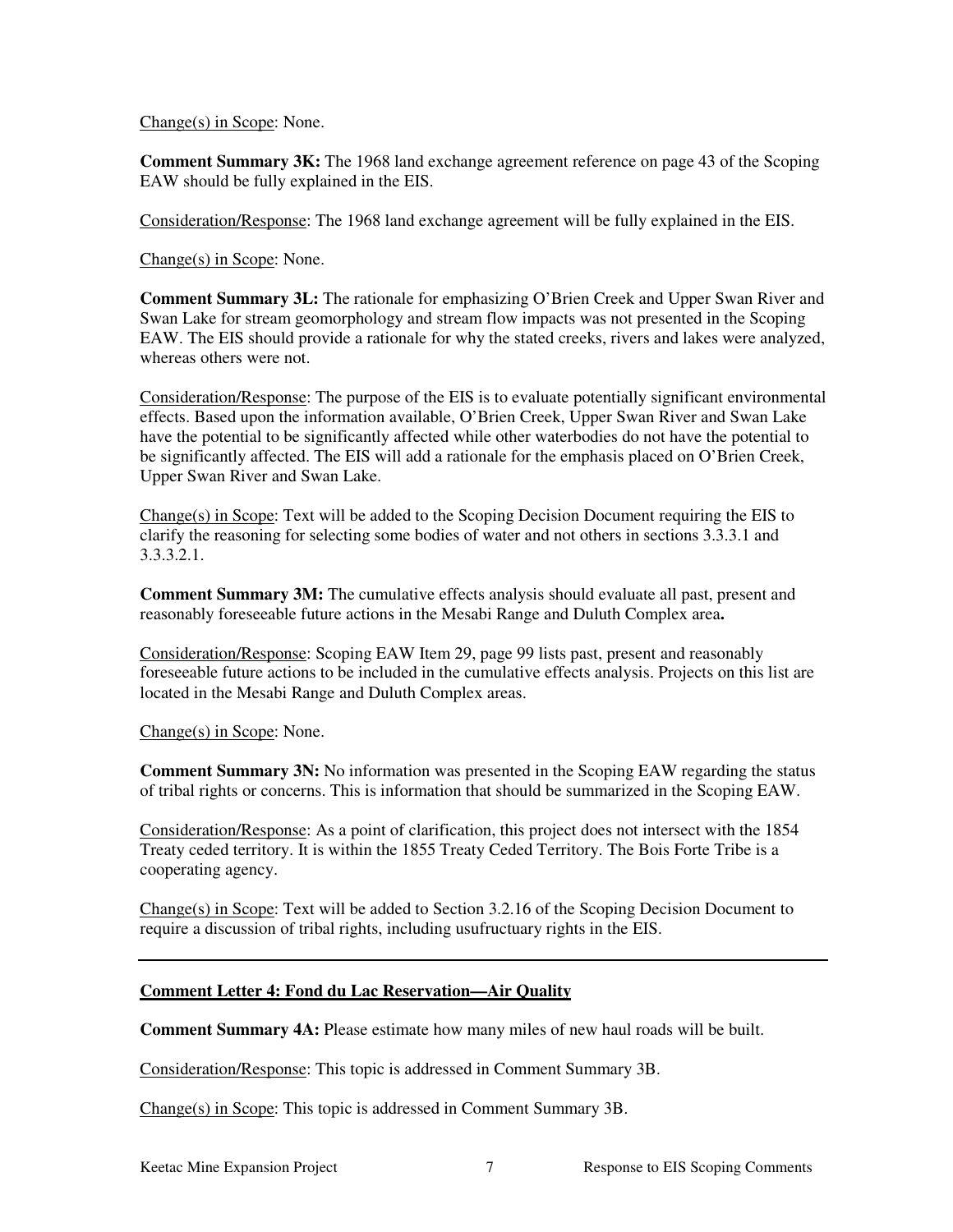**Comment Summary 4B:** Please estimate any air emissions associated with additional rail cars.

Consideration/Response: The EIS will address the issue of air emissions associated with additional rail cars.

Change(s) in Scope: Additional air emissions from locomotives resulting from increased pellet production will be included in an analysis of GHG. See Section 2.4.1.3 of the Final Scoping Decision Document. Where applicable they will be included proposed air quality evaluations.

**Comment Summary 4C:** A new plan for controlling fugitive dust at the site needs to be made available for public review and comment as soon as it has been completed.

Consideration/Response: Studies completed as a part of the EIS process will be made available to reviewing agencies and the public, including this study. Any study is available upon request of the DNR. Important studies will also be included as attachments to the Draft EIS.

#### Change(s) in Scope: None.

**Comment Summary 4D:** The section of the Scoping EAW dealing with cumulative effects of mercury deposition (page 21) states that "Sources to be included in this cumulative effects analysis include those with significant mercury emissions within 12.4 miles (20 km) of the Expansion Project." Please explain what is meant by "significant" emissions and why only sources within 12.4 miles would be included. The Band is of the opinion that this would leave out many important sources of concern. This proposal needs to be revisited. The analysis should also provide both existing and proposed sources to be included in the analysis.

Consideration/Response: The radius surrounding the facility will be determined in a protocol that will be approved by the Minnesota Pollution Control Agency (MPCA). The approved protocol will include the logic behind the chosen radius. Both existing and proposed sources will be considered in the analysis. If a source is eliminated from the analysis, the logic will be included.

Change(s) in Scope: The planned assessment will consider all existing and proposed facilities within a yet to be determined radius of the proposed project, see Section 3.3.1.2.2 of the Final Scoping Decision Document.

**Comment Summary 4E:** The section on page 72 addressing emissions from vehicles associated with the construction and operation of the project states that air quality emissions will be studied, including carbon monoxide. This analysis should include all criteria pollutants and toxics associated with vehicle use. Toxics should also be listed in pounds emitted per year where applicable, as some regulations are written with "pounds per year" requirements.

Consideration/Response: This comment is in response to Item 22 of the Scoping EAW Vehiclerelated air emissions. As a point of clarification, the Scoping EAW does not state in this section that carbon monoxide emissions will be studied in the EIS from vehicles associated with the construction and operation of the project. Item 22 references emissions from on-road vehicles those unassociated with the construction and operation of the mine. These emissions are projected to be insignificant and will not be subject to detailed study in the EIS. See Comment 4R for further discussion.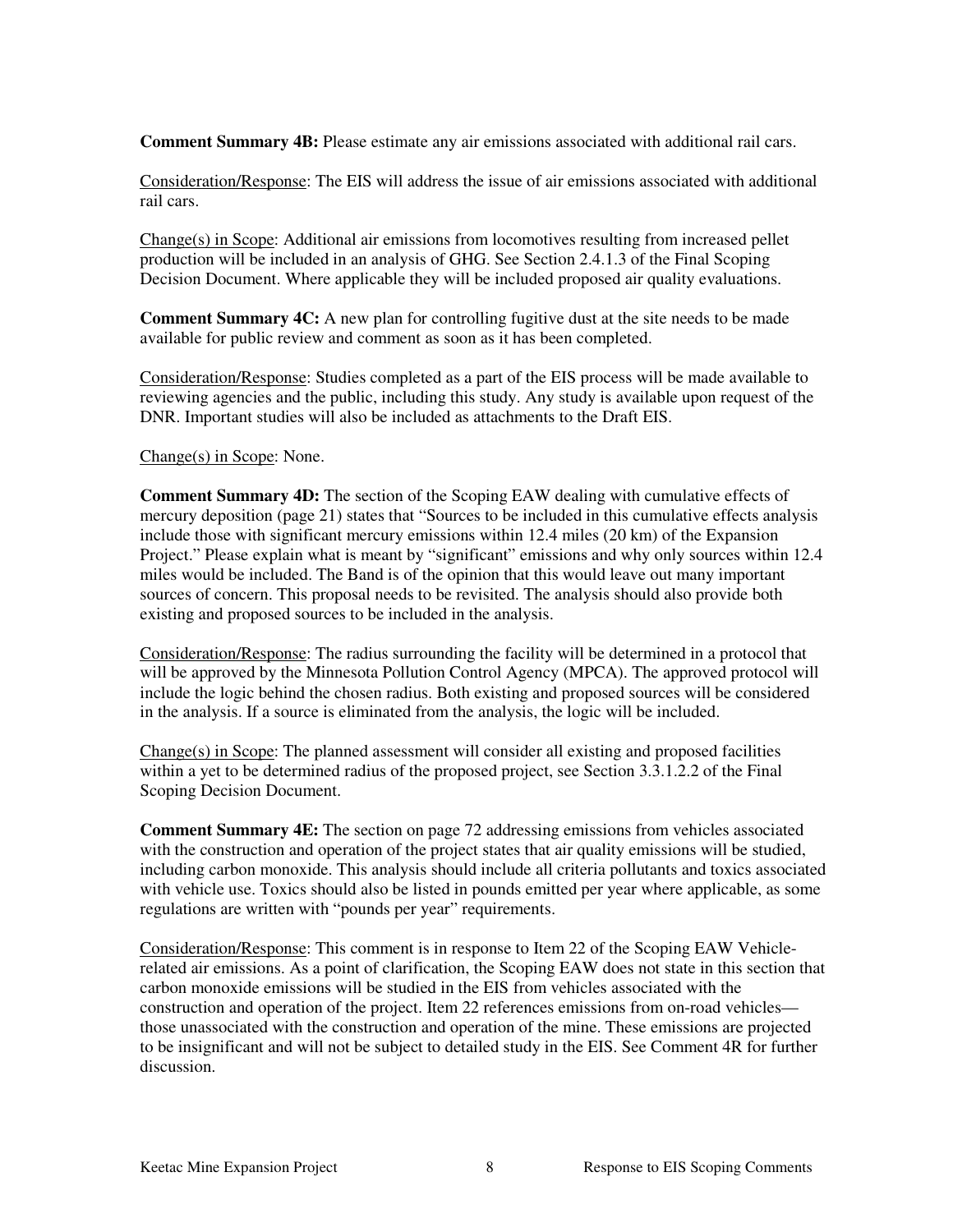Tailpipe emissions from haul trucks and other equipment will be evaluated in the Risk Assessment and Class I area analysis. Particulate matter generated from these sources will be evaluated in the Risk Assessment and Class II Area analysis. Refer to the table in Appendix A.

#### Change(s) in Scope: None.

**Comment Summary 4F:** As cited on page 72, and several other instances in the document, the Band agrees that the air quality analysis should include: Class I and Class [II] air impacts analyses, including visibility, increment, and Air Quality Related Values (AQRVs); determination of Best Available Control Technology (BACT) to control all Prevention of Significant Deterioration (PSD) pollutants; taconite Maximum Achievable Control Technology for mercury and particulates; and an Air Emissions Risk Analysis (please see following paragraph for further related comments on this topic). Upon our first reading, it seemed that these air quality analysis items are not always carried through the document consistently, although the short time period available for review and comment made it impossible to verify this. Please correct as need for consistency. Are any New Source Performance Standards (NSPS) applicable to the facility? Again, due to the short time available to review this document, the Band has not been able to ascertain whether the re-started line will be considered a new source or an existing source with regard to NSPS and other applicable regulations.

Consideration/Response: Refer to the table in Appendix A. The determination if NSPS are applicable is a permitting decision outside the scope of an EIS. All applicable regulations and standards, including NSPS, will be used during preparation of the EIS and the air permit. The 40 CFR 60, subpart LL – Standards of Performance for Metallic Mineral Processing Plants, will apply to the project.

#### Change(s) in Scope: None.

**Comment Summary 4G:** The Band does not agree with the Scoping EAW's assertion that analyses of the National Ambient Air Quality Standards (NAAQS) and the Minnesota Ambient Air Quality Standards (MAAQS) do not need to be performed for all pollutants. On page 73, the Scoping EAW states that a Class II NAAQS analysis will be performed for CO, SOx, and  $PM_{10}$ , and that a NAAQS and increment analysis may be performed for PM<sub>2.5</sub>, pending protocol guidance from the MPCA. The Band believes that it is necessary for the  $PM<sub>2.5</sub>$  analyses to be performed because the final rule was promulgated by the Environmental Protection Agency (May 16, 2008) and guidance issued by the Minnesota Pollution Control Agency (July 18, 2008) before this Scoping EAW was submitted.

Consideration/Response: Refer to the table in Appendix A. There is currently no federal requirement for a  $PM_{2.5}$  increment analysis. If  $PM_{2.5}$  increment becomes a federal requirement during the EIS process, the EIS will include that analysis.

#### Change(s) in Scope: None.

**Comment Summary 4H:** The Band disagrees with the statement from page 73 that "The Class II NAAQS modeling will include existing sources in the area including Minnesota Steel (MSI) and Excelsior Energy, thus eliminating the need for a cumulative Class II analysis." First, Excelsior Energy is not yet an existing source, but a proposed source. Second, if this document seeks to list proposed sources other than the Keetac expansion, it needs to also include PolyMet and Mesabi Nugget, Phase II. Third, it has not been our understanding in the past that a NAAQS/MAAQS analysis can take the place of a cumulative Class II analysis. The Band understands a NAAQS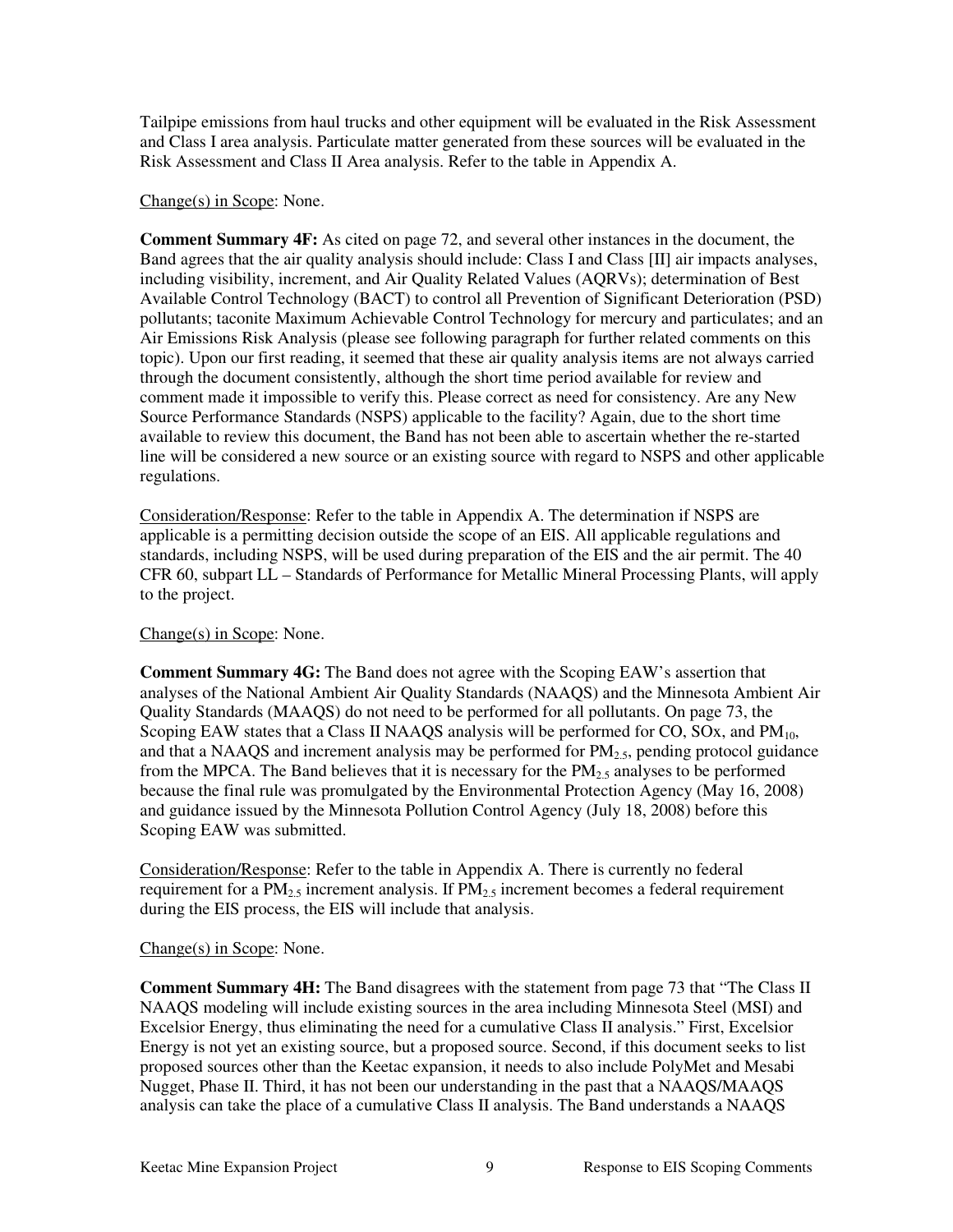analysis to consider only the proposed source and already existing sources, whereas a Class II cumulative analysis considers these plus any other proposed sources in the area. In addition, the modeling protocols may be different for these two different kinds of analyses. Also, a NAAQS analysis would not include an increment analysis for the Class II area.

Consideration/Response: The Class II NAAQS analysis is a cumulative effects analysis. Keetac's Class II NAAQS modeling demonstration will consider all existing sources, permitted sources, and proposed sources (i.e., those sources with a completed permit application or who have started environmental review). Therefore, Excelsior Energy, PolyMet, Mesabi Nugget Phase I and Mesabi Nugget Phase II will be considered in the analysis. If a source is eliminated from the final modeling, the rationale will be included in the modeling protocol.

An increment analysis will also be conducted. See Appendix A.

Change(s) in Scope: None.

**Comment Summary 4I:** Class I areas – the Boundary Waters Canoe Area, Voyageur's National Park, Isle Royale, and the Rainbow Lakes Wilderness Area appears not be mentioned consistently throughout the Scoping EAW and the Draft Scoping Decision Document. Please check for consistency.

Consideration/Response: Page 73 of the EAW discusses that under PSD air permitting that Class I area effects for the proposed project are required to be evaluated for Voyageurs National Park, the Boundary Waters Canoe Area Wilderness (BWCA), Isle Royale National Park, and Rainbow Lakes Area Wilderness. PSD modeling guidance from the Federal Land Managers requires that modeled changes be assessed for all Class I areas with a 300-kilometer radius of a proposed project and therefore all four parks are included in the scope for the PSD modeling analysis.

Page 83 of the EAW discusses the scope of the cumulative studies that will be conducted as part of the EIS for the Class I areas and identifies Voyageurs National Park and the BWCA as parks that will be evaluated. The Cumulative Air Impact Studies take a semi-quantitative approach to evaluating environmental effects. These studies will evaluate monitoring data trends, air emission trends, and regulatory developments to determine if there is the potential for significant effects on air quality in the Class I areas.

Potential changes to air quality decrease with distance from an emission source. In other words, the greatest effects will occur at the Class I areas closest to the Keetac facility. Voyageurs and BWCA are 50 to 60 miles from the Keetac facility, Isle Royale is 100 miles and Rainbow Lakes is 175 miles from the Keetac facility. Therefore, any predicted changes at Voyageurs or the BWCAW would be higher than potential changes at Isle Royale or Rainbow Lakes. Similarly, if mitigation were identified for impacts at Voyageurs or the BWCA, these measures would also mitigate impacts at Isle Royale and Rainbow Lakes.

#### Change(s) in Scope: None.

**Comment Summary 4J:** The Band believes a more detailed description of mercury control equipment should be included in the later versions of this document.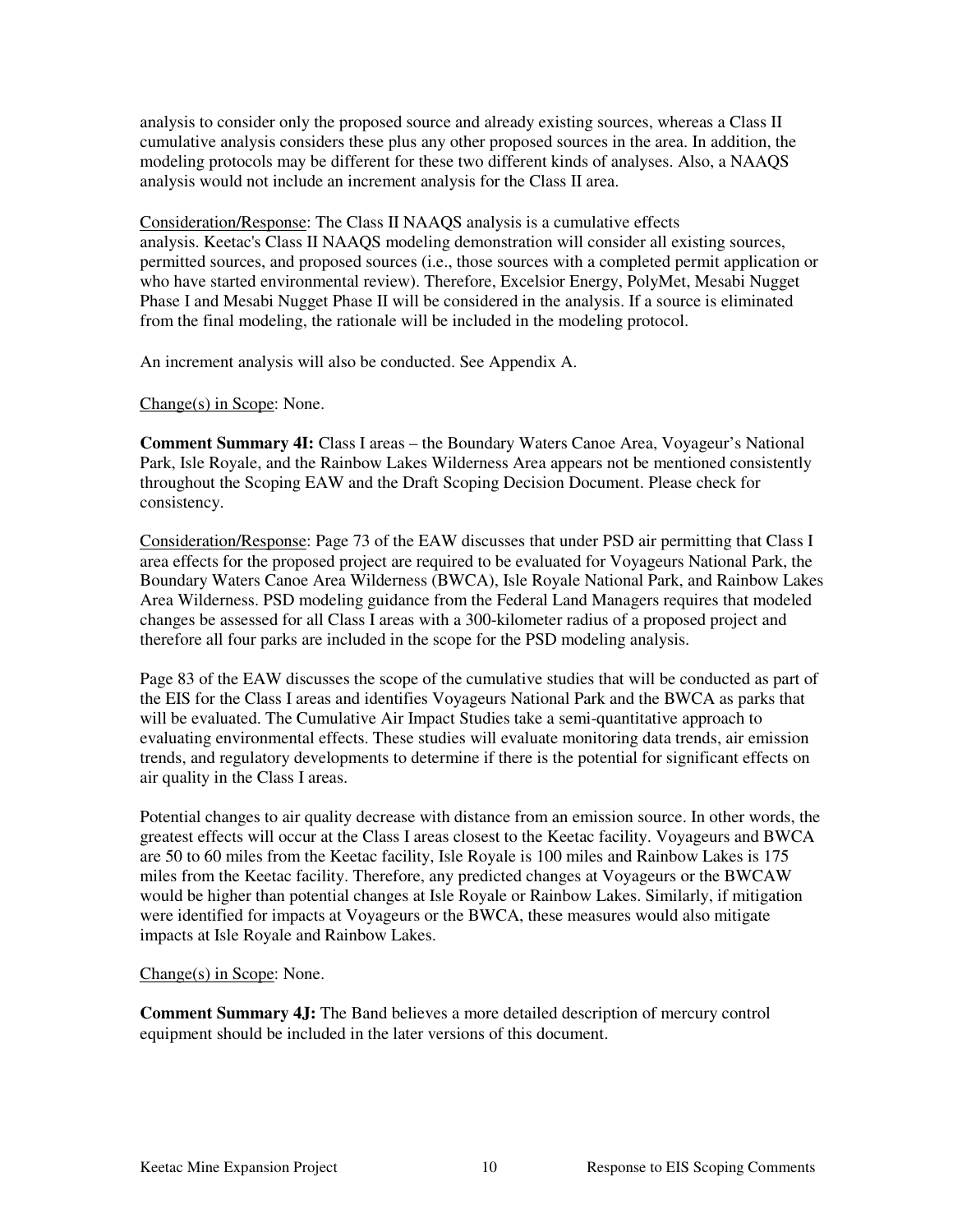Consideration/Response: The EIS will include a more detailed description of mercury control equipment. It will occur within a summary of mercury control technologies to be provided in the alternatives analysis section 2.4.1.2 in the Scoping Decision Document.

#### Change(s) in Scope: None.

**Comment Summary 4K:** U. S. Steel proposes to limit nitrogen oxides (NOx) emissions to "net out" of PSD for this pollutant. The facility proposes to do this through fuel switching. They will use more natural gas and biofuels, because combustion of these fuels creates less NOx than combustion of coal or fuel oil does. The Band is worried that it might prove difficult to track NOx emissions closely enough to justify know that the Keetac facility is in fact netting out. We assume that Continuous Emissions Monitors will be installed for NOx on existing and re-started equipment, and that emissions will be tracked on a daily and monthly basis to ensure that the limit is not exceeded. The facility should also create a contingency plan in case they cannot meet these limits as expected. For instance, if they exceed these limits such that the expansion is subject to PSD, there should be a definite timetable as to when a PSD permit application will be submitted to the MPCA.

Consideration/Response: Continuous Emissions Monitors will be installed for NOx. If NOx emissions increase beyond the permitted level for NOx, appropriate enforcement actions will be taken to bring the facility into compliance.

#### Change(s) in Scope: None.

**Comment Summary 4L:** The Band reminds U. S. Steel that a Class I impacts analysis must include increment and AQRVs, not just visibility. Also, a Class II NOx NAAQS/MAAQS analysis may still be needed, even though the facility is choosing to net out of PSD review for this pollutant. MSI and Excelsior Energy are not the only other proposed facilities that should be included in cumulative analyses. Please give more information on what kind of PM<sub>2.5</sub> mitigation is proposed.

Consideration/Response: The RGU agrees that a Class I analysis must include increment and AQRVs and not just visibility (see Scoping EAW Item 23, page 79). This will be completed as part of the EIS. A Class II NAAQS/MAAQS analysis is required for the facility even though they plan to net out and this will also be completed for the EIS. Refer to the table in Appendix A.

See Response 3M regarding projects to be included in the cumulative effects analysis. Facilities are chosen for the cumulative effects analysis that can affect the resource being studied.

It is premature to offer information on the type of  $PM<sub>25</sub>$  mitigation because the potential effects from  $PM<sub>2.5</sub>$  have not been studied. Once  $PM<sub>2.5</sub>$  is analyzed in the EIS, mitigative actions will be discussed if adverse environmental effects are identified.

 $Change(s)$  in Scope: NOx will be added to the Class II NAAQS analysis description in section 3.3.6.1 of the Scoping Decision Document.

**Comment Summary 4M:** The Scoping EAW states that if visibility to Class I areas is adversely affected, mitigation will take place. MSI is already committed to mitigating NOx emissions at their new plant to prevent visibility problems. For the Scoping EAW, Keetac should find out what mitigation strategies MSI is pursuing and then state how Keetac would mitigate their emissions in light of the actions undertaken by MSI. Our concern is that there may not be enough available emissions credits for both facilities to use in order to mitigate to the needed level. Emissions credits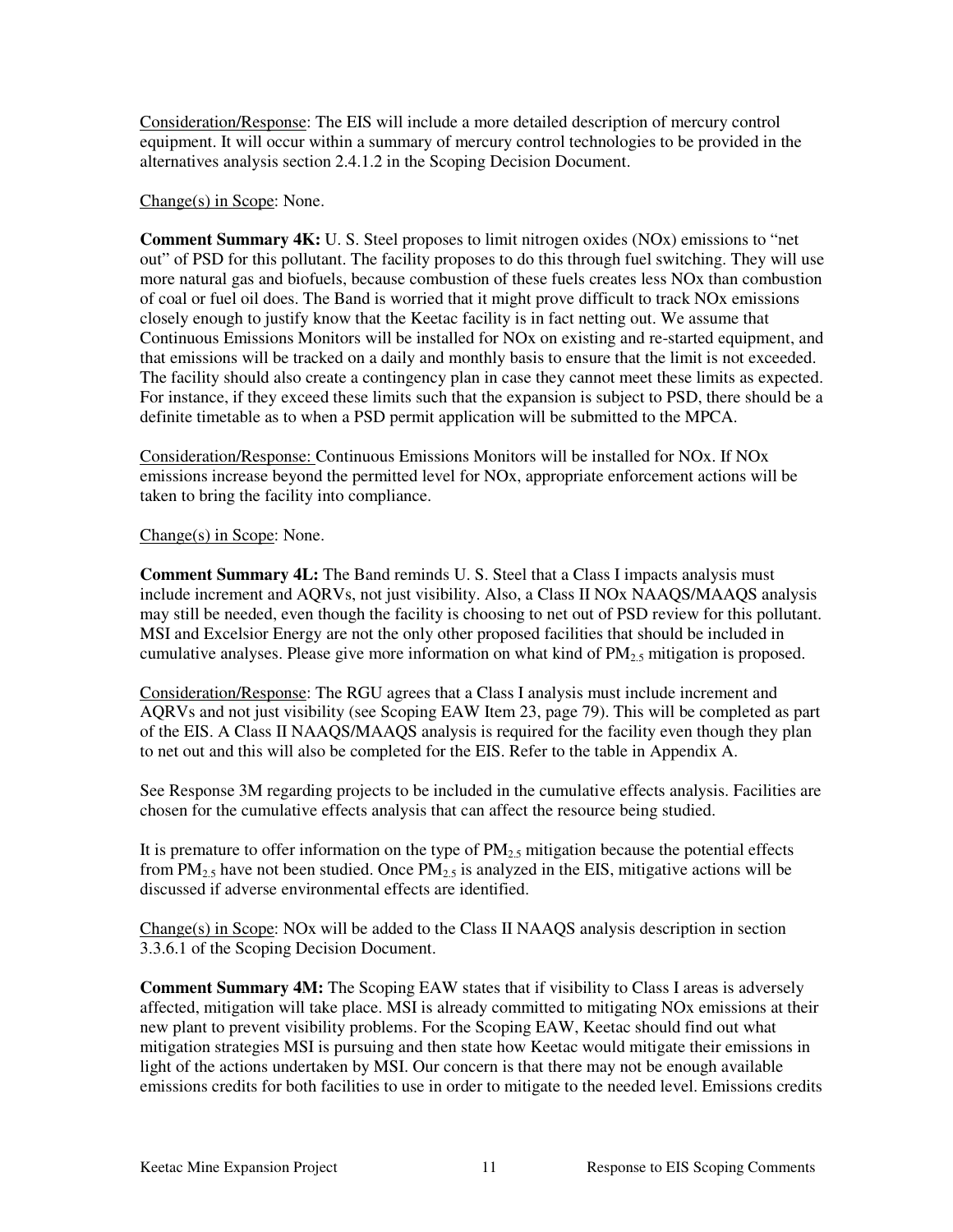must be located within a certain distance of the plant and/or Class I area to have any noticeable effect.

Consideration/Response: Mitigation will be discussed in the EIS once project-related effects are fully understood. Available emissions credits will be a part of this discussion.

#### Change(s) in Scope: None.

**Comment Summary 4N:** In several instances in the cumulative effects sections of the Scoping EAW (see pages 86 and 87, etc.) the text refers to studying the impacts of MSI. This neglects other projects that have been proposed since the MSI Scoping EAW was prepared. These include: Excelsior Energy, PolyMet, and Mesabi Nugget Phase II. Although the PolyMet project is mentioned on page 14 of the Draft Scoping Decision Document with regard to an acidification analysis, mention of this facility is not carried out consistently throughout these documents.

Consideration/Response: Each of the cumulative effects analysis has a set of projects that contribute to affecting a particular resource. Past, present and reasonably foreseeable future projects were chosen on this basis. Excelsior Energy, PolyMet, and Mesabi Nugget Phase II will be addressed in the cumulative effects studies where appropriate.

#### Change(s) in Scope: None.

**Comment Summary 4O:** With regard to regional haze, the Band expects that this project will adhere to the pollutant caps included in the Northeast Minnesota Regional Haze State Implementation Concept Plan, as well as the requirements of the Minnesota Regional Haze State Implementation Plan. Reference to the Northeast Minnesota Regional Haze State Implementation Concept Plan should also be added to the list of Governmental Actions found on page 99. Mention might also be made here of the Clean Air Interstate Rule. Although it was vacated earlier this year by the Federal Appeals Court, it may yet return in some form.

Consideration/Response: The SIPs mentioned above are not yet approved. Any new federal or state regulation that becomes applicable during the EIS process will be considered in the EIS and followed during permitting.

#### Change(s) in Scope: None.

**Comment Summary 4P:** In many places, the document mentions using the MSI cumulative analysis as a basis for the Keetac analysis. However, the PolyMet or Mesabi Nugget Phase II analyses are the most up-to-date, as they were submitted after the MSI analysis, although these analyses are only in "preliminary draft EIS" form at this time.

Consideration/Response: Mesabi Nugget Phase II draft EIS and the cumulative effects analyses have not yet started. The project is currently being scoped. This project is in its infancy and does not yet provide a template to base future cumulative effects analyses. That said, any information available at the time of the Keetac EIS preparation can be used, including studies or permit applications from other projects.

The PolyMet EIS is in the process of writing the draft EIS. Pertinent analyses and information developed for PolyMet will be used for the Keetac EIS. Also see Comment Summary 4N.

Change(s) in Scope: None.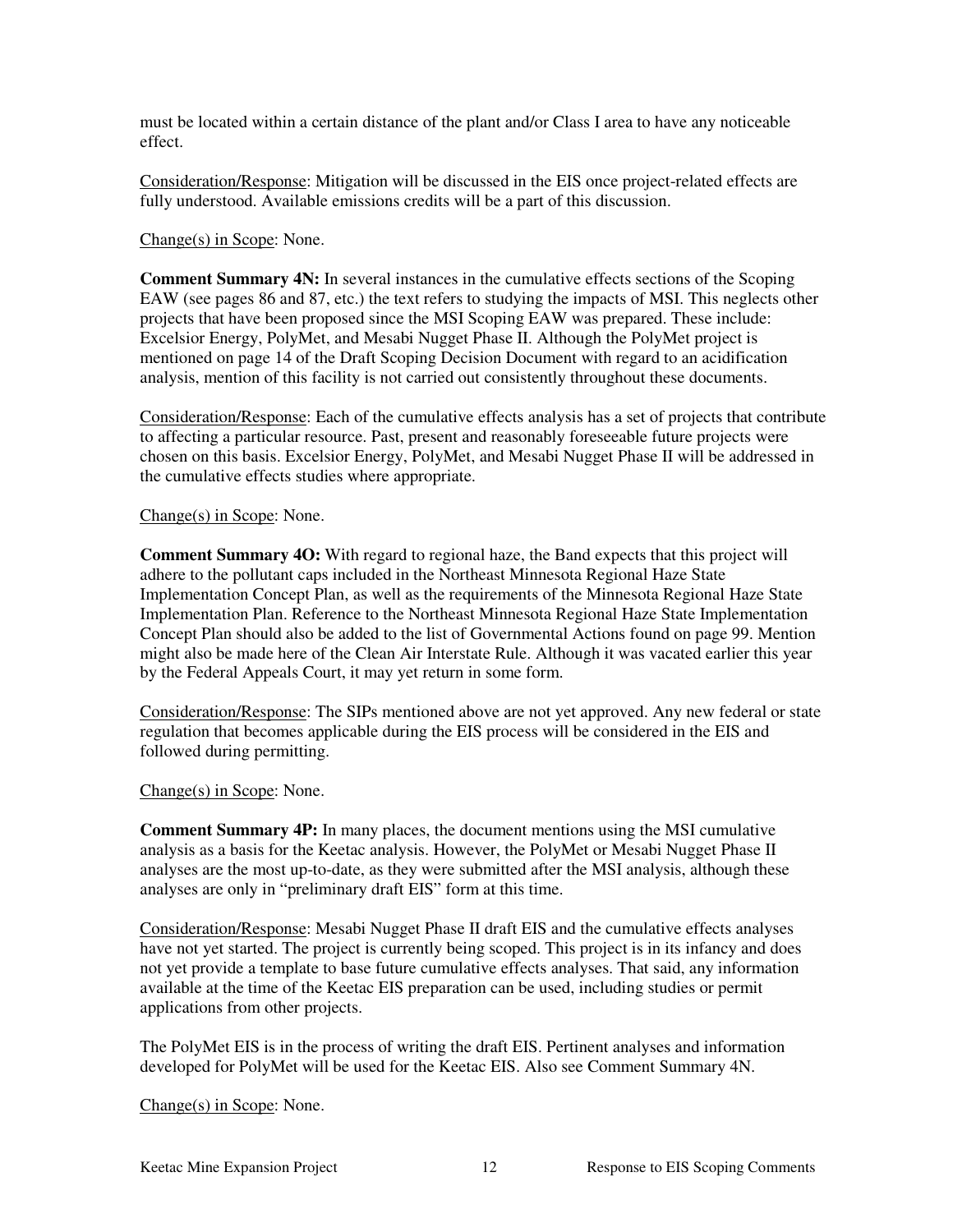**Comment Summary 4Q:** On pages 93 and 94, visual impacts are discussed. We suggest that the last sentence on page 93 be modified to read "Overall, the project would have no local or immediate change in visibility impact". We suggest that the second paragraph under Tailings Basin on page 94, beginning "The visual impacts discussed here are considered to be different than…." be moved to the beginning of the Visual Impacts section.

Consideration/Response: A point of clarification will be made in the Final Scoping Decision Document.

Change(s) in Scope: The noted text will be clarified in the Final Scoping Decision Document in section 3.2.14.

**Comment Summary 4R:** On page 5, the Band does not agree that emissions from the proposed project will be so minor that they can be left out of the EIS. Please provide more information to support this argument.

Consideration/Response: As a point of clarification, the Scoping EAW item "Vehicle related air emissions" referred to above addresses on-road vehicle use only. On-road vehicle users in the case of this project are people commuting to and from Keetac. It is reasonable to expect that many of the mineworkers would be commuting to other jobs or activities in the region if they were not commuting to Keetac. The proposed project itself would therefore not generate a significant amount of additional vehicle-related air emissions. See Comment Summary 4E.

Change(s) in Scope: None.

**Comment Summary 4S:** Do the Risk Assessment and Human Health Risk Assessment Protocol include the study of asbestos-like fibers?

Consideration/Response: Asbestos-like fibers will be studied as part of the EIS, but they will be addressed in a separate study, and not in the Human Health Risk Assessment. Asbestos-like fibers will be evaluated in this EIS focusing on the possibility of amphibole fibers in the Keetac ore body as described in section 3.2.16.1 of the Scoping Decision Document.

Change(s) in Scope: None.

#### **Comment Letter 5: Fond du Lac Reservation—Water Resources**

**Comment Summary 5A:** The cumulative effects analysis must take wetland loss into account on a regional scale since the vast majority of these wetlands are not being replaced in their immediate watersheds.

Consideration/Response: Most wetland impacts will be mitigated on-site or within the subwatershed where wetlands were lost. All mitigation will be done in the Mississippi River Watershed. This issue is addressed in Scoping EAW Item 12, page 35.

#### Change(s) in Scope: None.

**Comment Summary 5B:** The proposed wetland impacts include 15.0 acres of previous compensatory wetland mitigation sites from past wetland impacts. These mitigation wetlands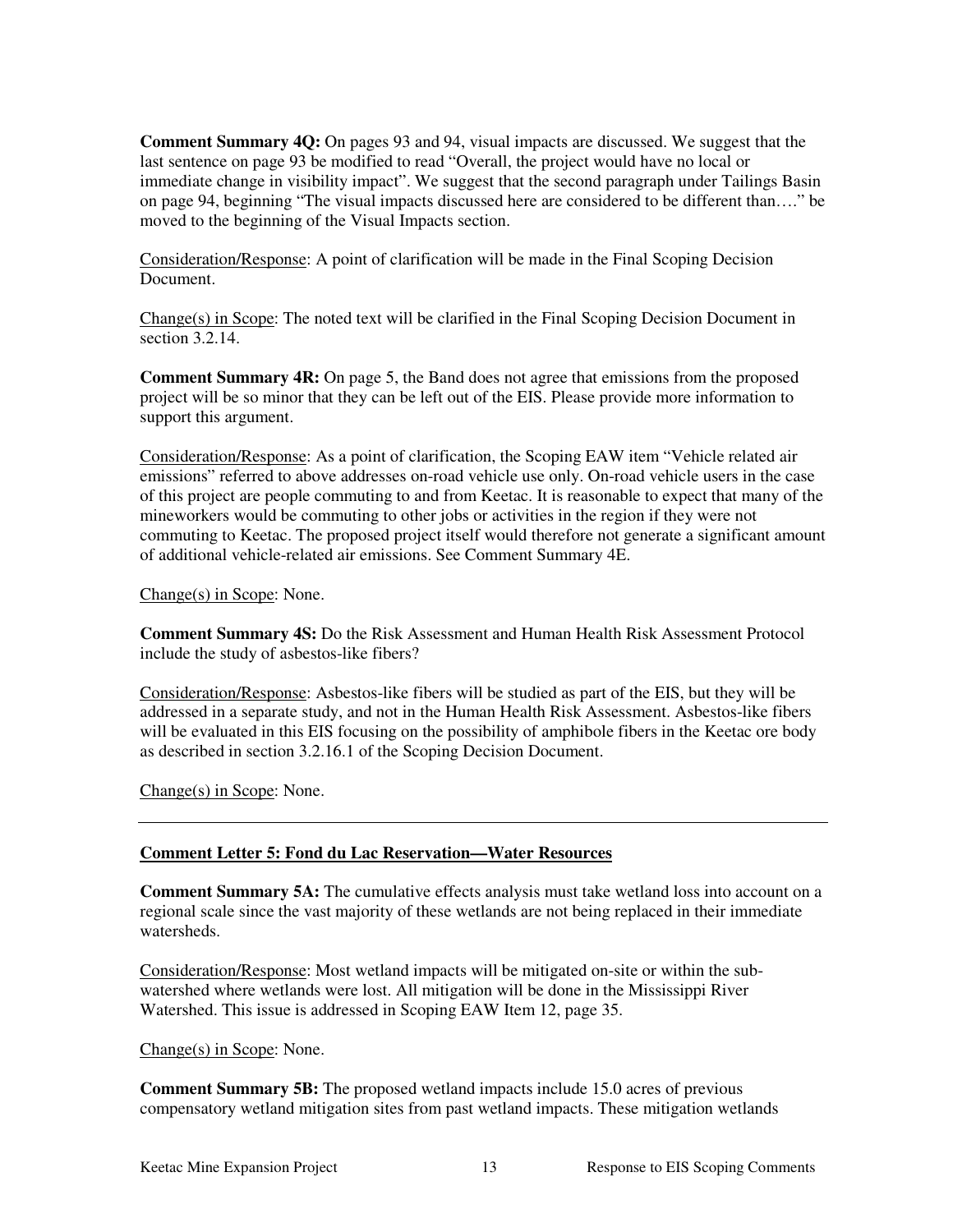should be under either a conservation easement or covenant and therefore, should not be impacted for any reason. If the USACE allows compensatory mitigation wetlands to be impacted, a higher mitigation ratio should be imposed on this type of impact.

Consideration/Response: The 15 acres of wetlands referenced above are not under a covenant or easement. Thirteen of the 15 acres of wetlands have been constructed for future banking and are currently being monitored. These wetlands could be removed without mitigation. Two acres of the 15 were constructed for past mitigation projects (see scoping EAW Item 12, page 33). If these wetlands are affected, then the USACE will require mitigation and determine the correct replacement ratio.

#### Change(s) in Scope: None.

**Comment Summary 5C:** One cannot conduct an appropriate cumulative effects analysis regarding the net loss of wetlands within the watershed if wetland mitigation is only for the first five year time period of mine activity (page 35).

Consideration/Response: An overall wetland mitigation plan will be developed for the EIS. If the project is approved, then the plan will be implemented in 5-year increments over the life of the project. This plan will estimate the total acres of wetlands that will be mitigated in various subwatersheds. This estimate will allow for an appropriate cumulative effects analysis.

#### Change(s) in Scope: None.

**Comment Summary 5D:** The design criteria listed in the Scoping EAW for restored or created wetlands contain mostly criteria applicable to inundated wetland types (Types  $3, 4$ , and  $5 - i.e.,$ shallow and deep marsh or shallow open water). The USACE has indicated that it will not approve any mitigation banks consisting of these types. In addition, it is difficult to judge whether these design criteria are appropriate since the project proposer has only listed the amount of proposed wetland impacts, but has not indicated what types of wetlands would be impacted (Page 38).

Consideration/Response: A mitigation bank is not being proposed for this project. The USACE requires compensatory wetland mitigation to replace the lost functions and values for unavoidable wetland impacts.

A summary of potential wetland impacts resulting from the proposed project by wetland type cannot be provided at this time due to the lack of wetland classification data in the areas where field verification has not been completed. A more detailed approximation of wetland effects associated with each major project component will be determined following the completion of field wetland delineations and project planning (Scoping EAW pages 32 and 33). Wetland types will be identified in the wetland mitigation plan to be included in the EIS.

#### Change(s) in Scope: None.

**Comment Summary 5E:** Not all wetland functions are related to watershed processes, therefore it is inappropriate to restrict the analysis to the immediate watersheds of Welcome Creek, Hay Creek and O'Brien Creek.

Consideration/Response: This comment references the geographic scope of the cumulative effects analysis for wetland loss. Wetland functions not related to watershed processes such as habitat for plant and animal species including those that are threatened, endangered will be evaluated in the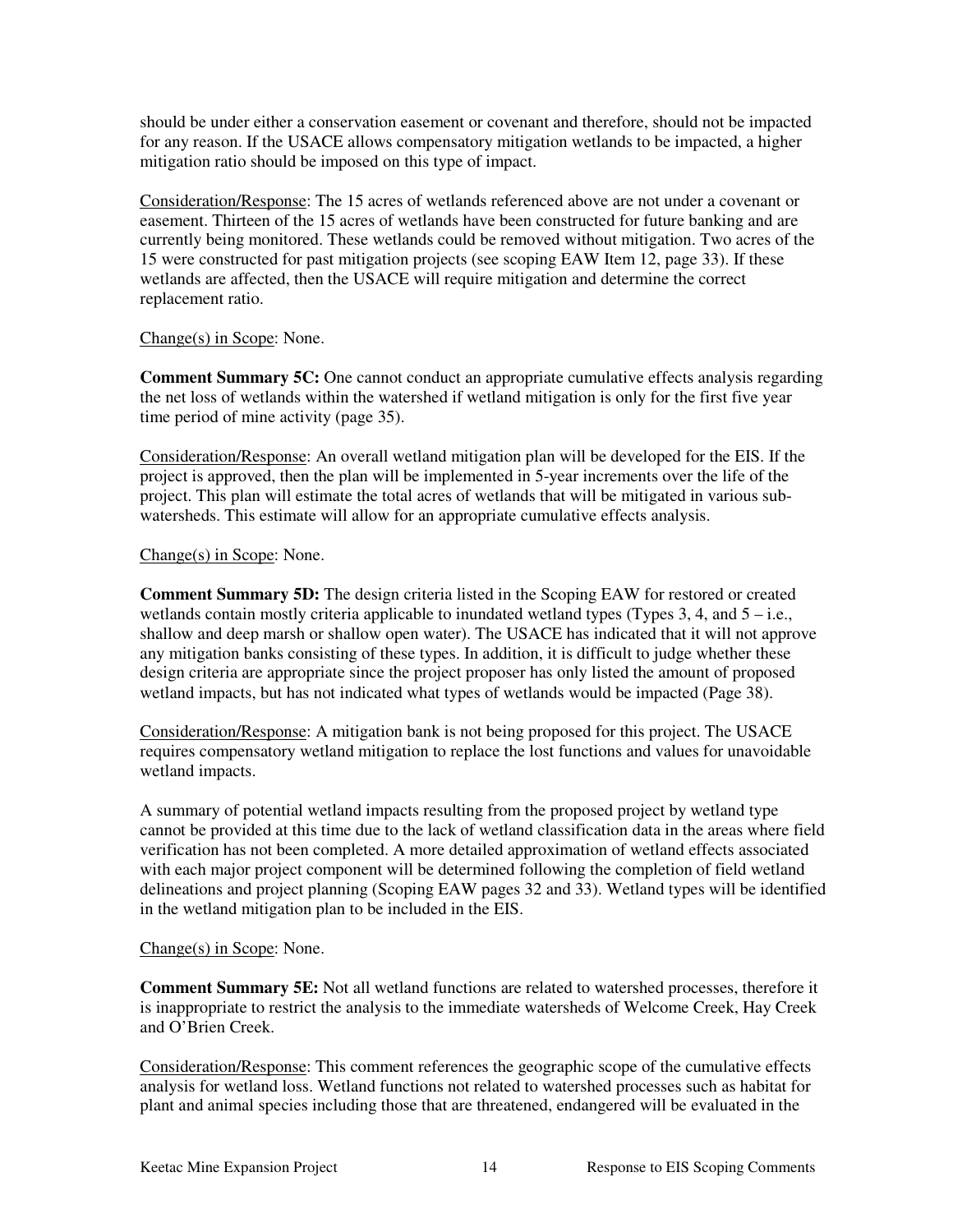EIS. Possible changes to these wetland functions will be evaluated independent of watershed boundaries.

Change(s) in Scope: None.

**Comment Summary 5F:** Although, at least as stated by the project proponent, groundwater modeling may not be necessary to evaluate potential hydrogeologic impacts of the proposed Keetac operation on the City of Keewatin's municipal wells, it should be necessary to conduct ground water modeling to evaluate the potential impacts to other resources especially wetlands with ground water connections (Page 47).

Consideration/Response: It is unlikely that a groundwater flow model would be a useful tool for estimating changes to wetlands or other groundwater resources in the project area. Groundwater movement in the project area is strongly affected by flow through fractured bedrock. As a result, the porous media assumptions commonly employed in groundwater flow models may not be appropriate. In addition, it would be very difficult to adequately characterize the different components of a groundwater flow mode in this setting, which would include a variety of glacial deposits whose boundaries and hydraulic characteristics are poorly defined, several different bedrock units whose hydraulic characteristics are poorly defined and which are probably highly variable depending on degree of fracturing and weathering, and wetlands and other surface water bodies whose hydrologic parameters are poorly known at best.

Because of these issues, any output from a groundwater flow model would have a high degree of uncertainty and could provide misleading conclusions. A more useful approach would consist of a water level monitoring program tied to a contingency strategy (Scoping EAW Item 13, page 47) that would identify steps the company would take in the event of unacceptable water level declines at wells or wetlands. See the Consideration/Response in Comment Summaries 5J and the Change(s) in Scope in Comment Summary 3I.

#### Change(s) in Scope: None.

**Comment Summary 5G:** Along with the loss of significant wetland acreage, the proposed project will also destroy 585 acres of forest, and an additional 460 acres of reclaimed forest. Under the "Proposed Treatment of Topic in EIS", it should clearly state that these losses will be evaluated in the context of the carbon cycle; i.e., release of stored carbon and loss of carbon sequestration capacity.

Consideration/Response: The release of stored carbon into the atmosphere would only occur if the trees were burned. If the trees were to be incinerated, their use as fuel displaces the use of another fuel source such as coal or natural gas. Air emissions from wood incineration would therefore not be added to existing air emissions, but substitute for them. Though air emissions from fuel sources differ, it is projected that a significant adverse effect would not result from the use of wood as opposed to another fuel source.

The guidance cited in the comment promulgated by the MPCA applies only to proposed projects where it is the Responsible Governmental Unit.

Change(s) in Scope: Climate change will be discussed as stated in sections 2.4.1.3 and 3.2.16.3 of the Final Scoping Decision Document.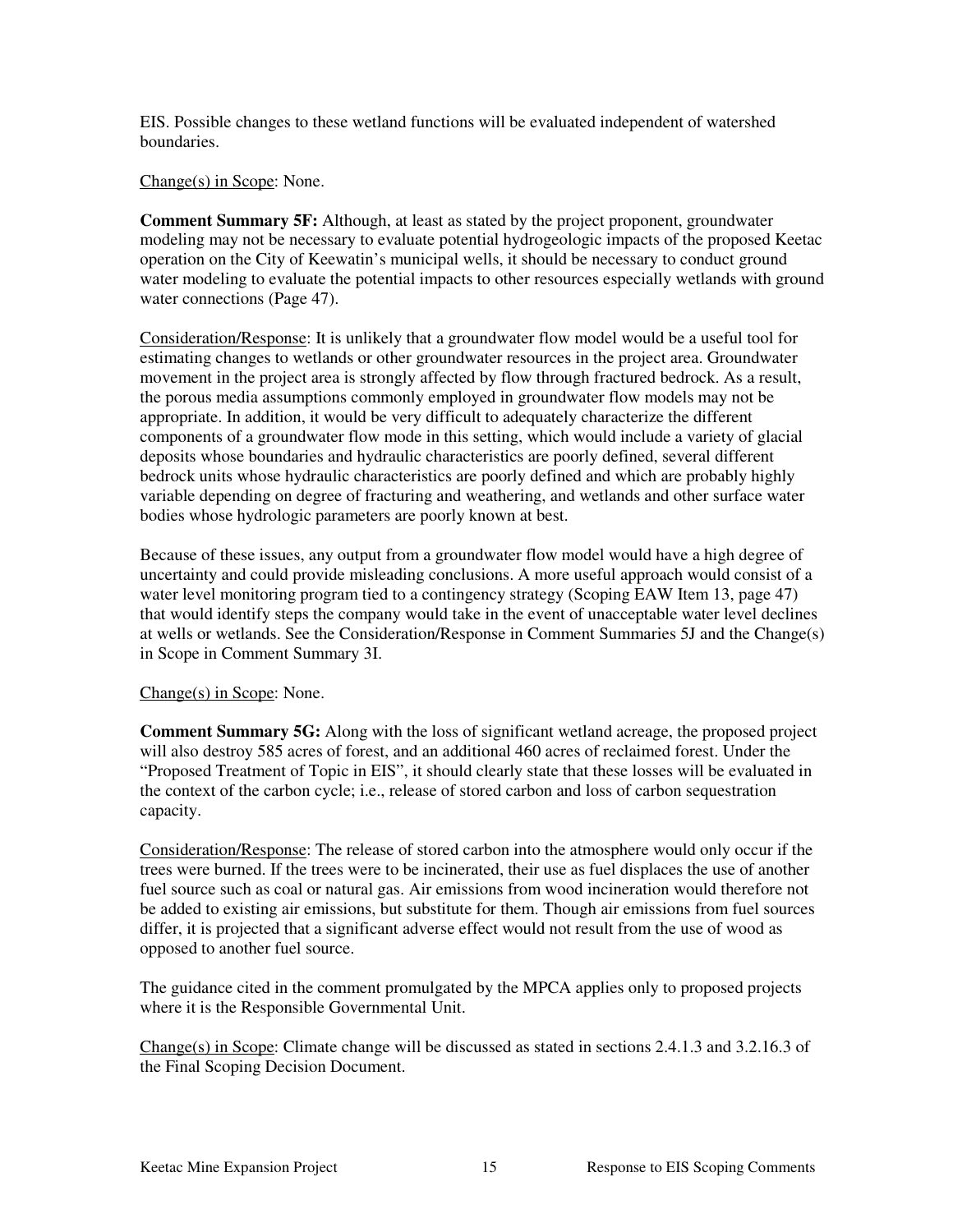**Comment Summary 5H**: The impacts of a proposed project on global climate change must be evaluated, per several recent federal court rulings. This analysis should be done in addition to the GHG emissions calculations defined by MPCA 2008 protocol.

Consideration/Response: Comment noted.

Change(s) in Scope: Sections 2.4.1.3 and 3.2.16.3 have been added to the Final Scoping Decision Document.

**Comment Summary 5I:** Fisheries, wildlife and ecologically sensitive resources will be evaluated in the context of tribal treaty-protected resources related to the 1855 and 1854 Ceded Territories. Text will be added to Item 30, Other Potential Environmental Effects in the Final Scoping Decision Document. See Comment Summary 3N.

Consideration/Response: Comment noted.

Change(s) in Scope: Fisheries, wildlife and ecologically sensitive resources will be evaluated in the context of tribal treaty-protected resources related to the 1855 Ceded Territories. Text will be added to Item 30, Other Potential Environmental Impacts in the Scoping Decision Document. Please see comment 3N.

**Comment Summary 5J:** We disagree with the statement that ground water modeling is not necessary to evaluate potential hydrogeologic impacts on drinking water wells. Given the number and proximity of domestic and municipal wells, along with the recent experience of the city of Hibbing and the municipal well it lost from pit dewatering at Hibbing Taconite, the agencies should require the company to use appropriate hydrologic modeling techniques to examine potential impacts from mine pit dewatering.

Consideration/Response: See the Consideration/Response to Comment 5F. Monitoring of water levels in municipal wells and mine pit water levels will be done in order to understand possible hydrologic connections between the Keetac Mine and wells. A contingency plan that could be implemented to mitigate adverse effects if they were to occur will be provided in the EIS.

Change(s) in Scope: None.

**Comment Summary 5K:** The USACE, as a federal trustee, should initiate consultation under Section 106 of the National Historic Preservation Act with 1855 Treaty tribes.

Consideration/Response: Consultation with 1855 Treaty tribes has been initiated by the USACE under Section 106.

Change(s) in Scope: None.

**Comment Summary 5L:** We are particularly interested in seeing how the EIS evaluates the current and proposed future mining pit operations at Keetac, Hibbing Taconite, and the key runout locations and elevations in the Herr and Gleason study (Central Mesabi Iron Range Hydrology Study, Minnesota Department of Natural Resources, 2007). We are concerned about the potential for an inter-basin transfer of water from these operations.

Consideration/Response: Comment noted.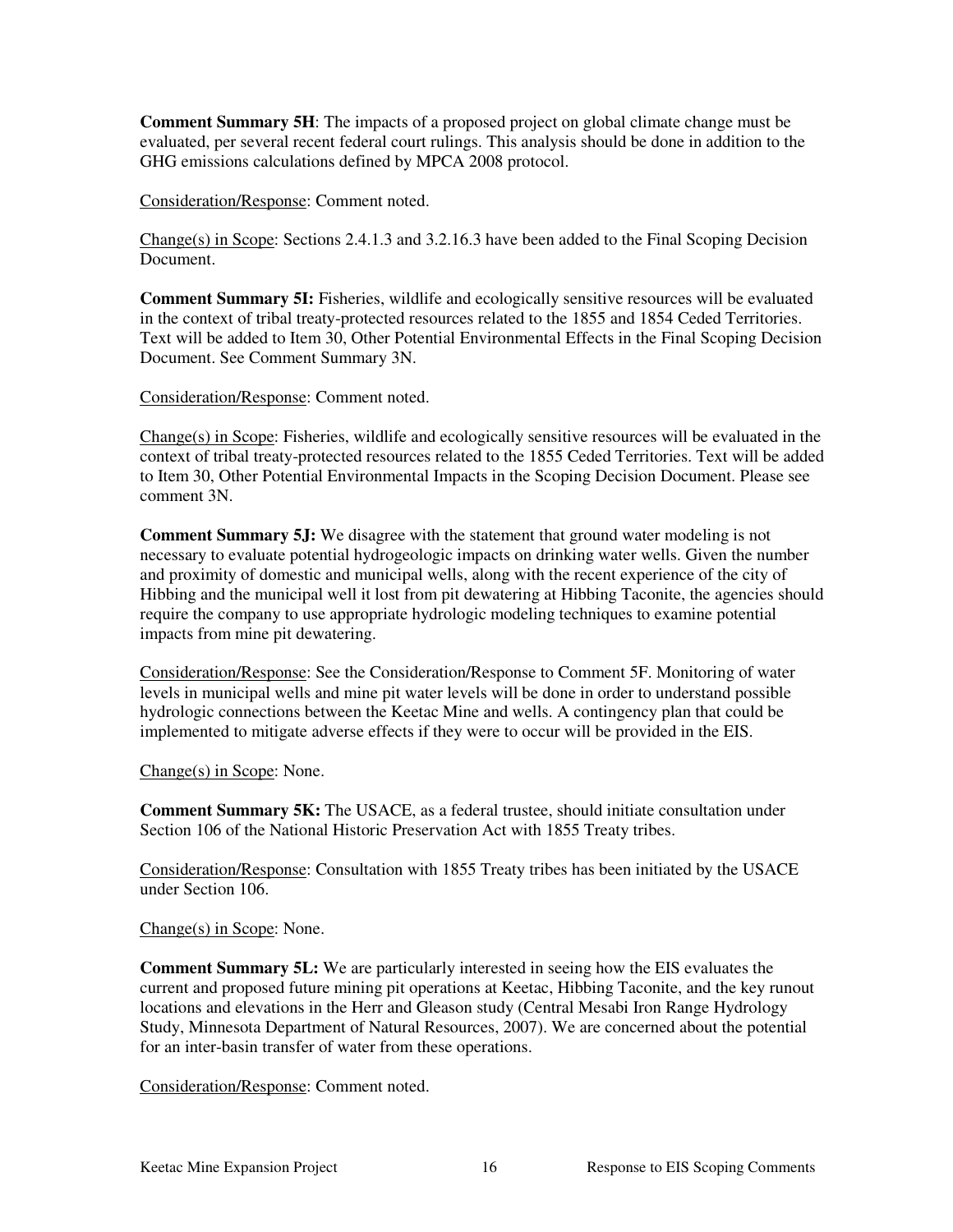#### **Comment Letter 6: Minnesota Center of Environmental Advocacy (MCEA)**

Supporting information was submitted to the DNR by the MCEA with their comments.

Emmons & Olivier Resources, Inc. "Cumulative Effects Analysis on Wildlife Habitat Loss/Fragmentation and Wildlife Travel Corridor Obstruction/Landscape Barriers in the Mesabi Iron Range and Arrowhead Regions of Minnesota." Prepared for the Minnesota Department of Natural Resources, 2006.

In the Matter of the Minnesota Draft Haze State Implementation Plan. Affidavit of Dr. Ranajit Sahu. 2008.

In the Matter of United States Steel Corporation Keewatin Taconite, Inc., Administrative Order by Consent with the Minnesota Pollution Control Agency, 2007.

Lange, Nancy. "A Whole New Game: The Effects of Climate Change on Hunting, Fishing and Outdoor Recreation in Minnesota." Izaak Walton League of America. 2007.

Minnesota Pollution Control Agency. "Global Warming and Climate Change in Minnesota." Web page saved as an electronic static document from MPCA website. 2008.

Marrow, M. W. et.al. "Draft Regional Haze State Implementation Plan Comments." Memo from the Minnesota Center of Environmental Advocacy to the Minnesota Pollution Control Agency. 2008.

Pilgrum, J., Fang, X., Stefan, H. "Stream Temperature Correlations with Air Temperature in Minnesota: Implications for Climate Warming." Paper No. 96164 of the Journal of the American Water Resources Association. Abstract from webpage saved in static electronic form. 2007.

Smith, J. B., Tirpak, D. "The Potential Effects of Global Climate Change on the United States: Report to Congress." United States Environmental Protection Agency. 1989.

Stefan H.G., Fang X., Hondzo M. "Simulated Climate Change Effects On Year-Round Water Temperatures In Temperate Zone Lakes." 1998.

The Humane Society of the United States, et al., v Dirk Kempthorne Secretary, United Stated Department of the Interior, et.al. United States District Court for the District of Columbia. 2008.

United States Environmental Protection Agency. "Health and Environmental Impact of NOx." Web page saved as a static electronic document from USEPA website. 2008.

Wheelabrator. Project Report: MHIA/Iron Dynamics Inc. DRI Facility Butler Indiana. Web page saved as a static electronic document from Wheelabrator Air Pollution Control website. 2005.

**Comment Summary 6A:** The draft scoping documents entirely avoid any mention or analysis regarding the effects of climate change and its interaction with and amplification of the Project's negative effects on the environment. Minnesota natural resources have been affected and will increasingly be affected by climate change in a variety of ways. See attachments, generally.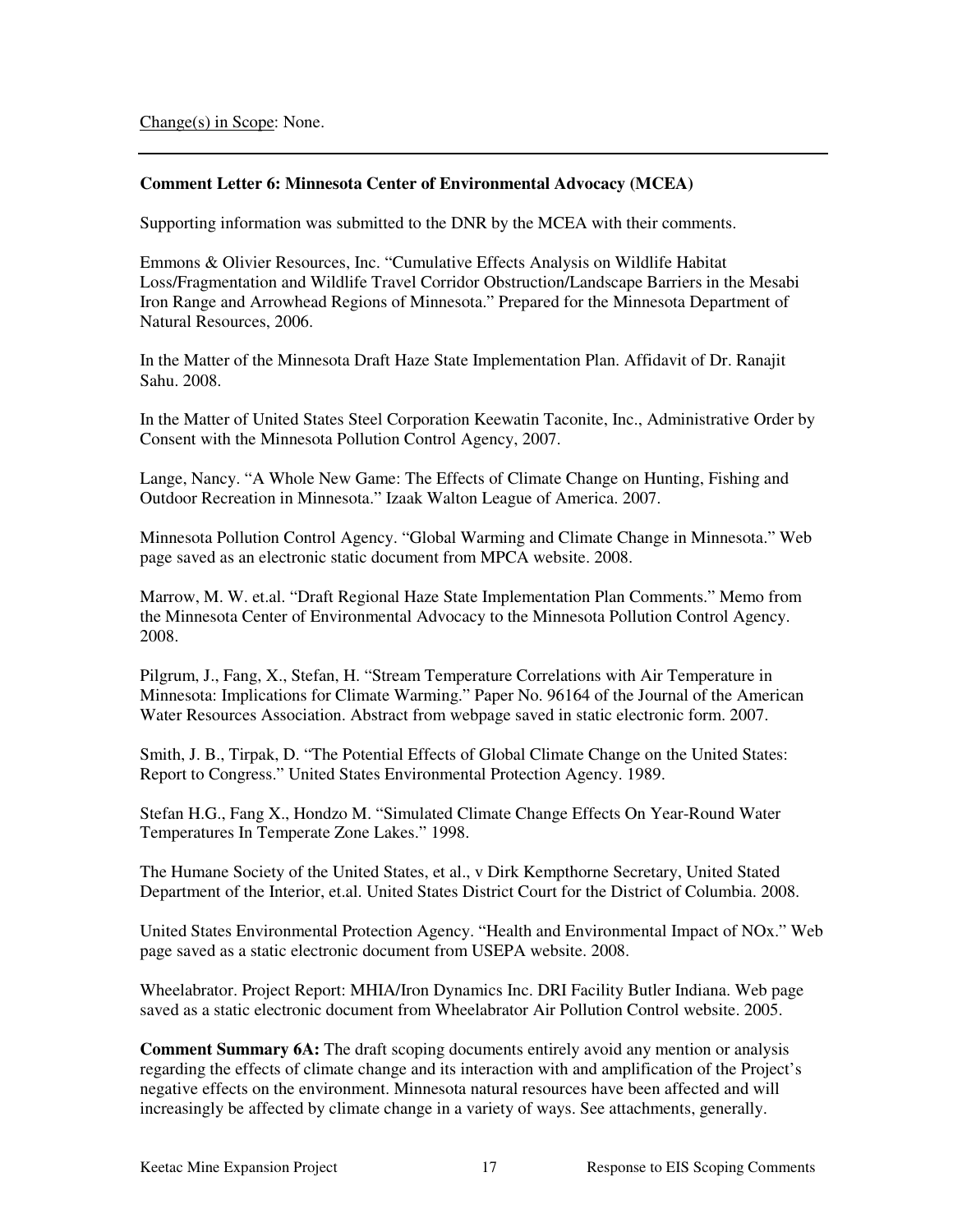Because nature inherently involves interacting conditions and systems, without consideration of climate change and its many effects it is not possible to take the requisite hard look at the Project and its effects on Minnesota's environment.

Consideration/Response: The EIS will include an assessment of project-related effects in the context of global climate change.

Change(s) in Scope: Sections 2.4.1.3 and 3.2.16.3 have been added to the Final Scoping Decision Document.

**Comment Summary 6B:** Climate change is expected to increase the formation of pollutants that cause haze. These un-inspected effects render the draft scoping documents' discussion of haze formation and its reliance on the Regional Haze State Implementation Plan (SIP) for mitigation meaningless. The scope of review must include the effects of climate change, which are omitted from the SIP.

Consideration/Response: The Affidavit of Dr. Ranajit Sahu provided by MCEA reports that climate change will change dust, smoke, and biogenic emissions (i.e., Volatile Organic Compounds and Nitrogen Oxides) wind flow, weather patterns generally, rainfall, and relative humidity. Dr. Sahu states that changes in these variables will affect the prediction of haze at Minnesota Class I areas. Dr. Sahu questions the assumptions in predictive models relative to haze formation that do not incorporate climate change.

It is recognized that future potential effects of climate change render predictive models used for haze less accurate. However, the information supplied does not support MCEA's conclusion that climate change is expected to *increase* the formation of pollutants that cause haze. Dr. Sahu contradicts this conclusion when he writes, "…(more/fewer fires?; more/fewer wind borne dust?; more/fewer biogenic emissions?; etc.)." It is not known if there will be more smoke, more dust or more biogenic emissions.

#### Change(s) in Scope: None.

**Comment Summary 6C:** The effects from the Project's additional process water demands and dewatering activities on watershed, flow regime, stream morphology, and water quality effects on Hay Creek, Swan Lake, Swan River, and perhaps other water bodies, cannot be assessed properly without recognition and consideration of the compounding effects of climate change. The scope of review must encompass climate change and its compounding effects.

#### Consideration/Response: Comment noted.

Change(s) in Scope: Section 3.2.16.3 has been added to the Final Scoping Decision Document.

**Comment Summary 6D:** Windstorms are mentioned three times in the Scoping EAW, and never in the context of increasing frequency or climate change. Climate change is also affecting and will continue to affect the presence, composition, and distribution of forest types in Minnesota, including the Arrowhead. Absent consideration of the effects climate change will have on major wind events, and thereby on northern Minnesota forests, the analysis of the Project's biomass harvest-related effects on forests and wildlife can be of little value. The scope of review must be expanded to include climate change.

Consideration/Response: Comment noted.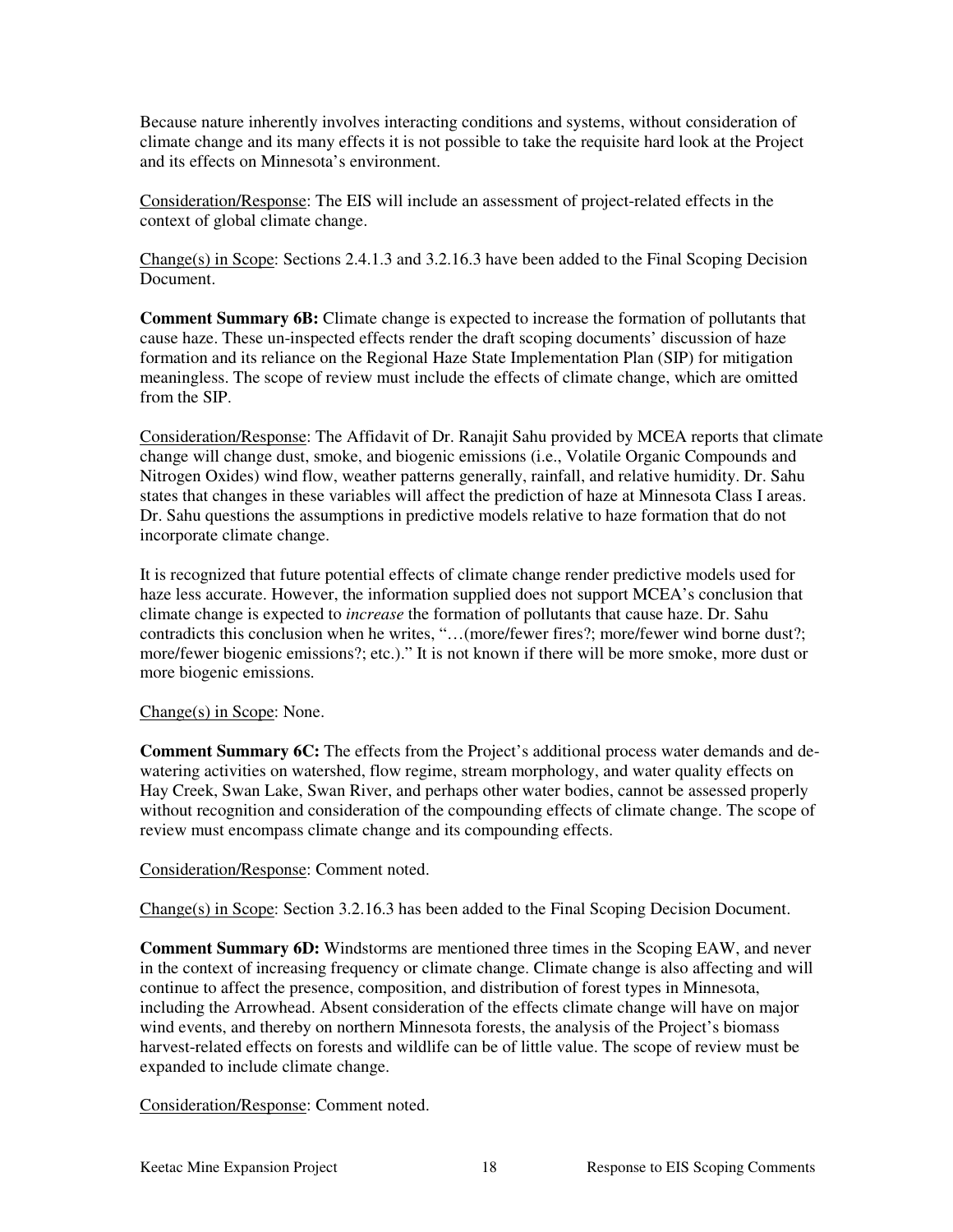Change(s) in Scope: Section 3.2.16.3 has been added to the Final Scoping Decision Document.

**Comment Summary 6E:** The Scoping EAW asserts that BACT analysis "will not be necessary for NOx because U. S. Steel currently expects to limit NOx emissions below PSD thresholds." MCEA disagrees with the decision not to conduct a BACT analysis for NOx as unnecessarily dismissive and a bad idea for many reasons. First, the 40-ton Prevention of Significant Deterioration (PSD) threshold is miniscule in comparison to the Project's expected total emissions. It would not require much of an interruption in supplies of biomass, or much of a decrease in the desired/allowed mix of coal (due to mercury or sulfur emissions, or the coming imposition of carbon costs) for the Project to blow the 40-ton PSD threshold. This distinct possibility must be apparent to the Project proponent, because the facility would maintain natural gas and fuel oil as back-up fuels.

Consideration/Response: It is acknowledged that the fuel mix used at the Keetac Mine will change over time. The permit will contain federally enforceable conditions that ensure NOx emissions from the project do not exceed PSD significance levels. Although NOx emissions would not increase with the proposed project, they are included in the EIS analysis. To that end, if NOx creates an adverse effect, mitigation will be identified in the EIS.

#### Change(s) in Scope: None.

**Comment Summary 6F:** The NOx PSD Netting Summary improperly cites the existing 2005 air permit. That air permit for Phase II has been superseded by the MPCA Administrative Order By Consent, In the Matter of United States Steel Corporation – Keewatin Taconite, Inc. While the Regional Haze Rule (RHR) may be in limbo, the MPCA's Administrative Order remains in effect. It is that Administrative Order that resulted in the significant drop in NOx emissions from the years 2004-2005 to 2006-2007, from 5,857 TPY to 3,503 TPY, a greater than 40% reduction. Phase II is not now entitled to return to operations that would increase its NOx emissions to any level close to the maximum specified in the 2005 permit. The Administrative Order was issued for the purpose of improving emissions and reducing haze, not for the purpose of creating an emissions gap for U. S. Steel-Keetac to fill by expanding its operations 60%. It is therefore inappropriate to cite operationally unavailable NOx emissions tonnage (the gap between either 6,072 or 5,857 TPY and approximately 3,503 TPY) to determine that the Project  $-$  i.e., restarting the long-idled Phase I line – will not trip the need for BACT analysis. It is likewise inappropriate to presume that the MPCA would reissue the upcoming 2010 air permit without reducing the NOx emissions limits to some amount more closely approximating current actual emissions. Doing either of these inappropriate things would violate the purpose and intent of the Administrative Order, which is to achieve significant progress at Keetac toward visibility goals in Minnesota's Class I areas.

Consideration/Response: The purpose of the MPCA's Administrative Order dated September 27, 2007 was to collect more emissions data using continuous emission monitors to establish emission levels for Best Available Retrofit Technology (BART) under 40 CFR 51.300 at some time in the future.

Federally enforceable permit limits will be included in the air permit that ensure the project is limited below PSD significance levels for NOx.

#### Change(s) in Scope: None.

**Comment Summary 6G:** The scope of review must be broadened to include BACT analysis for NOx, and Project design modifications for inclusion of BACT. Such technologies are agreed to be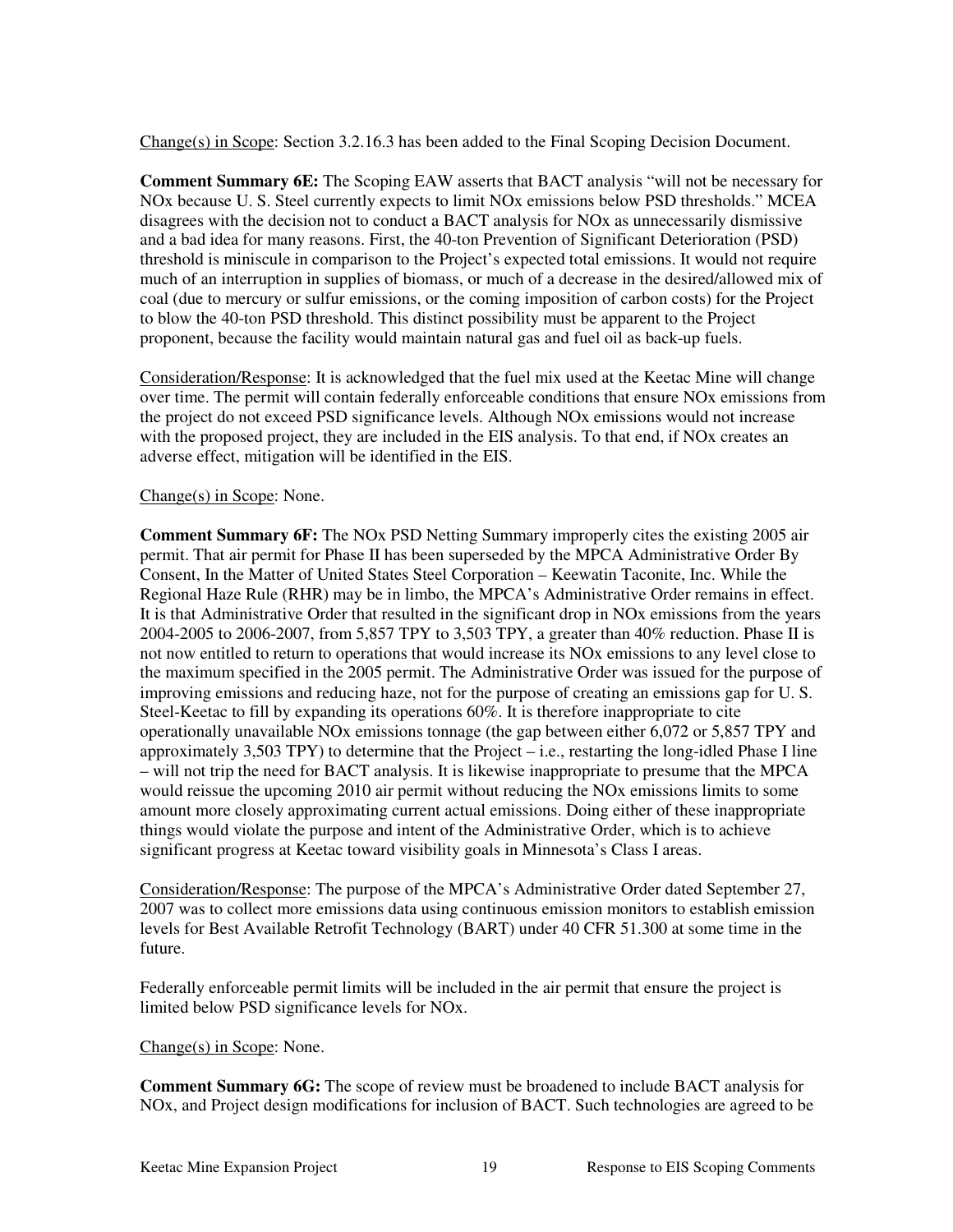tested at U. S. Steel-Minntac, are going to being tested at Minnesota Steel's facility now under construction, and apparently already exist.

Consideration/Response: See the response offered in Comment Summar 6E.

Change(s) in Scope: None.

**Comment Summary 6H:** Some conditions of the water resources in question that are known, but which I did not find in a review of the draft scoping documents, include basic water quality assessment data.

Consideration/Response: The Scoping EAW is not intended to disclose all available information but to prescribe an analytic response to potential significant environmental effects resulting from a proposed project. To that end, necessary information will be provided in the EIS.

Change(s) in Scope: None.

**Comment Summary 6I:** Given the problems with sulfate levels in discharged water at the Minntac facility, and the role that sulfates play in the formation of methylmercury, it is important the scope of review include the effect of sulfates releases, through process water discharges or any other avenue.

Consideration/Response: The EIS will perform a detailed water and chemistry balance that will project sulfate levels and where necessary, mercury levels.

Change(s) in Scope: None.

**Comment Summary 6J:** Effects of nitrification or phosphorus content of the process water discharges, or from aerial deposition, must be included in the scope of review.

Consideration/Response: The EIS will include a detailed water and chemistry balance that will include nutrients. The EIS will include a discussion of impaired waters that may be affected by the project and how the project will affect these impairments. This analysis will include, but will not be limited to, phosphorus (Scoping EAW Item 18, page 61).

Change(s) in Scope: None.

**Comment Summary 6K:** MCEA is pleased that the Scoping EAW addresses landscape barriers and recognizes that the roughly 100 mile long Mesabi Iron Range largely prevents terrestrial wildlife from dispersal and travel from the southeast side to the north and west side of the Mesabi Iron Range. It is also very good to see mention of the DNR-ordered report entitled "Cumulative Effects Analysis on Wildlife Habitat and Travel Corridors in the Mesabi Iron Range and Arrowhead Regions of Minnesota." This document and its maps are omitted in the listing of data needs for cumulative effects analysis, however, and should be added there if that list is exclusive. The scope of review must include this report, and the report's conclusions must inform and should broaden the range of alternatives selected for analysis in the EIS.

Consideration/Response: The "Cumulative Effects Analysis on Wildlife Habitat and Travel Corridors in the Mesabi Iron Range and Arrowhead Regions of Minnesota" (study) will be reviewed by EIS preparers and is available upon request for public review.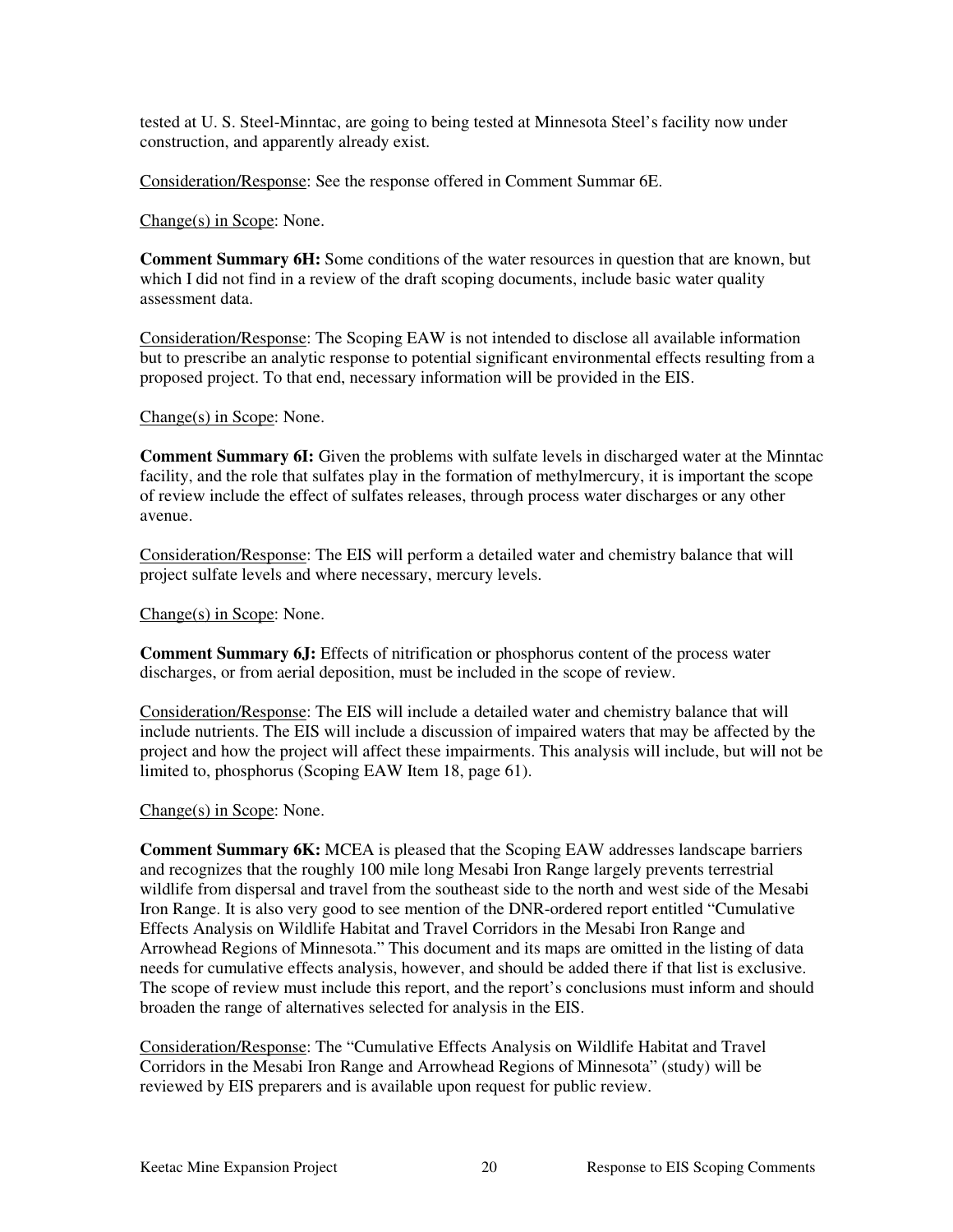It is not clear to the DNR how this report would influence an alternatives analysis because the proposed project would not directly affect the wildlife corridors identified in the study. Study Corridor #4 is the only known travel corridor near the mine and it is on the west end of the Keetac Mine Pit expansion and new stockpiles areas are proposed for the east end of the Keetac Mine.

Change(s) in Scope: Maps contained in "Cumulative Effects Analysis on Wildlife Habitat and Travel Corridors in the Mesabi Iron Range and Arrowhead Regions of Minnesota" study will be added to the list of data needs.

**Comment Summary 6L:** The "Cumulative Effects Analysis on Wildlife Habitat and Travel Corridors in the Mesabi Iron Range and Arrowhead Regions of Minnesota" provides relevant data and conclusions to assessing cumulative effects from the Project. MCEA believes that the report and all the internally-referenced scientific articles that inform it should be included in the listing of data needs for cumulative effects analysis, if that list is exclusive.

#### Consideration/Response: Comment noted.

Change(s) in Scope: The "Cumulative Effects Analysis on Wildlife Habitat and Travel Corridors in the Mesabi Iron Range and Arrowhead Regions of Minnesota" including references used in the study will be added to the data needs section of the loss of threatened and endangered species cumulative effects analysis.

**Comment Summary 6M:** The Project as proposed impinges on the western end of "Travel Corridor #4," identified as one of 13 corridors permitting terrestrial wildlife to disperse and travel from the southeast side to the north and west side of the Mesabi Iron Range. MCEA is disappointed that this fact is omitted from discussion in the draft scoping documents, that among the many color figures there is none that depicts Corridor #4, and that there is no discussion of the implications for this Corridor - for its attractiveness to wildlife as foraging or dispersal habitat - of a 60% increase in operations and traffic at the Project.

Consideration/Response: The western end of Travel Corridor #4 abuts Highway 65 and the City of Nashwauk. No proposed project component impinges on this travel corridor. A small section of an existing stockpile area does intersect the corridor. However, the stockpile area is already permitted and not a part of the proposed project.

#### Change(s) in Scope: None.

**Comment Summary 6N:** The draft scoping documents are deficient in description of the Project's effect on the permeability of the Mesabi Iron Range. They also insufficiently limit the proposed scope of review to "wildlife species in the Project area" and to a buffer 15 miles around the Iron Range. Many wildlife species, including in particular Canada lynx, regularly travel more than 15 miles, and may travel many hundreds of miles from point to point. The scope of review must be expanded to include potential wildlife movement from areas beyond the proposed buffer through the Mesabi Iron Range to suitable habitat on the other side. Regarding lynx, MCEA is pleased that field surveys are being done, but the survey findings, if negative for lynx in the 15-mile buffer, are not and must not be considered to dismiss the changes in the foraging and dispersal habitat suitability of Corridor #4.

Consideration/Response: The EIS will evaluate wildlife whose movement may interact with the proposed project. Field studies will detect signs of wildlife movement that would likely intersect with the proposed project. Increasing the geographic scope of this analysis would reveal signs of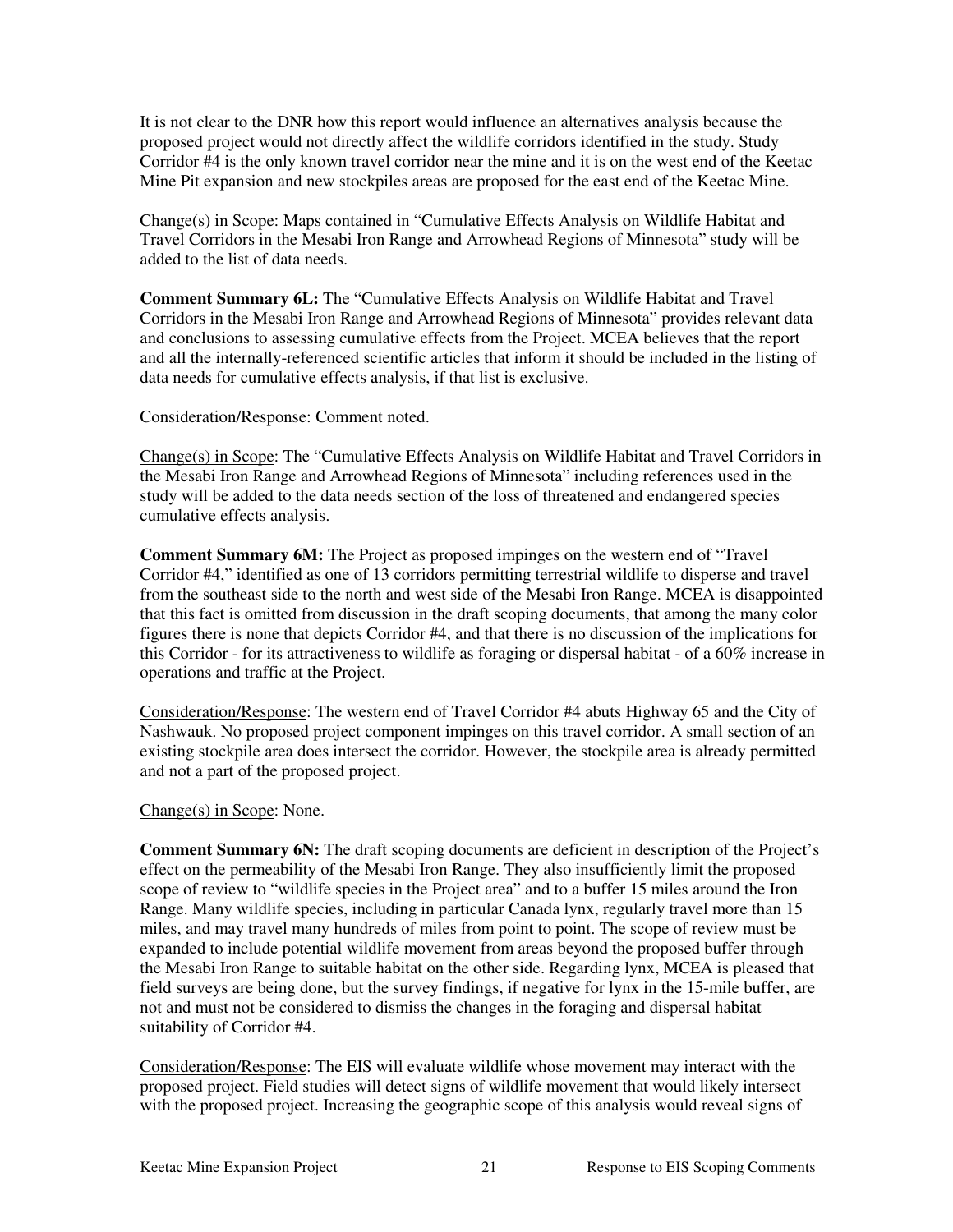wildlife movement that are unlikely to intersect with the proposed project and therefore provide no value to understanding the project's potential environmental consequences.

There will be no change to foraging and dispersal suitability of Corridor #4.

#### Change(s) in Scope: None.

**Comment Summary 6O:** The draft scoping documents inexplicably narrow the proposed scope of mitigation consideration to long-term mineland reclamation strategies. The final scope of analysis must include additional immediate and continuing mitigation in all the alternatives. Canada lynx habitat suitability correlates strongly with large amounts of structure – vegetation, thick growth of conifers, etc. – at ground level. For that reason, mitigation could include protecting large blocks of habitat, re-vegetating large blocks of habitat. One option would be for the Project proponent to obtain agreements from other landowners excluding from biomass harvest existing large habitat blocks in the areas that extend in a funnel away from Corridor #4 and other Corridors. Another option would be to propose as a permit requirement that the Project proponent pay for the "improvement" of insufficiently forested reclaimed mine sites at and around other identified Corridors. Lynx biologists should be consulted for other immediate and ongoing mitigation options to include in the analysis.

Consideration/Response: Text in Draft Scoping Decision Document section 3.3.1.1 states, "The EIS will discuss mitigation, as warranted, through long-term mineland reclamation strategies and *preservation of available wildlife corridors* within or near the mining area…. The DNR consultant will review [cumulative effects to wildlife] and *assess additional possible mitigation if warranted*." Emphasis added. This text and the slightly modified text in the final scope do not limit mitigation to only mineland reclamation. Wording is sufficiently broad enough to allow for any mitigation strategy that may decrease or eliminate potential adverse effects.

#### Change(s) in Scope: None.

**Comment Summary 6P:** Biomass energy is incorrectly described by the draft scoping documents and the MPCA guidance on measuring GHG emissions as being "carbon neutral." Carbon neutrality of fuel is a trait that cannot be described without reference to an important currency: time. Some types of biomass fuel are faster-to-neutrality than others. Some types of forest biomass depending on site index, forest type, and method and time of harvest – are extremely slow, and burning that "slow carbon" cannot accurately or fairly be described as carbon neutral, given the rush the state of Minnesota is in to achieve substantial reductions in statewide GHG emissions. See Minn. Stat. § 216H.02. The scope of analysis, and the alternatives including but not limited to mitigation, must be expanded to recognize and explore the time factor.

Consideration/Response: It is acknowledged that the term, "carbon neutral," is only accurate with a certain set of assumptions. GHG emissions resulting from combustion of biomass will be determined and shown separately in the EIS from other GHG emissions as recommended by The Climate Registry General Reporting Protocol (March 2008).

Change(s) in Scope: None.

#### **Comment Letter 7: Leech Lake Band of Ojibwe**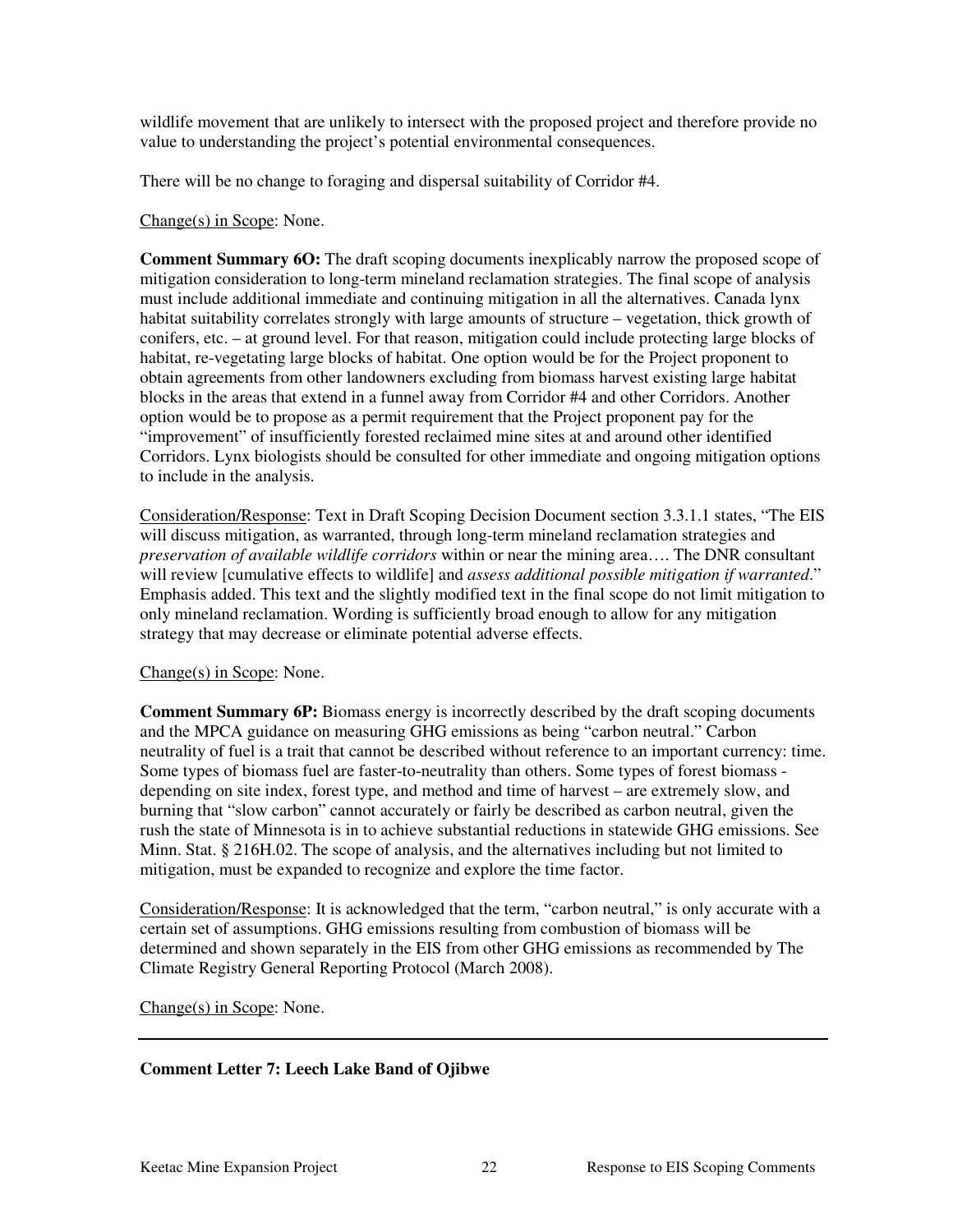**Comment Summary 7A:** The Band is concerned about the amount of confidence that is given to the Particulate Matter on-site data that will be used as background data for modeling. Please be cognizant that this data has only been collected since March 2008 and is not a true representation of background levels in such a short period of time. Does the March 2008 timeframe include project setup and calibrations or has the data only been collected after the "kinks" were worked out?

Consideration/Response: The commenter is correct that there is insufficient data currently available from the on-site monitors for the purpose of establishing background concentrations. The background concentrations used in the modeling analysis will be taken from the MPCA Air Dispersion Modeling Guidance - Table of Background Concentrations (see Appendix B).

#### Change(s) in Scope: None.

**Comment Summary 7B:** We are concerned about the fugitive dust emissions from the Keetac facility. It states in the Scoping EAW that the facility will be building new haul roads and to view existing haul roads on figure 5-4. The figure was merely a visual and did not provide any data. We would like to know: 1) the length of existing haul roads and 2) the amount and length of haul roads proposed for the project. With the large vehicles utilized on these roads the amount of fugitive emissions along with the vehicle emissions is not minimal and should be address.

Consideration/Response: The length of existing and proposed haul roads will be provided in the EIS. Proposed haul road lengths and locations will be evaluated within the stockpiles alternatives analysis. See Comments Summary 3B and Comment Summary 4E.

Change(s) in Scope: None.

**Comment Summary 7C:** The Scoping EAW states "The EIS will not evaluate vehicle-related air emissions". The Band is very concerned regarding this statement. Please detail what ambiguities in the rules allow for these emissions to be disregarded. The engine size and fuel usage by these vehicles creates a large amount of air emissions.

Consideration/Response: Refer to Comment Summary 4E and Comment Summary 4R.

Change(s) in Scope: None.

**Comment Summary 7D:** We strongly recommend that MPCA fully address PSD for PM<sub>2.5</sub> in Keetac's air quality permit and address the issues of PSD increments, significant impact levels, and significant monitoring concentrations.

Consideration/Response: The EIS will address PSD for  $PM_{2.5}$  where applicable. Refer to the table in Appendix A.

Change(s) in Scope: None.

**Comment Summary 7E:** The Band is concerned about cumulative mercury emissions only taken in to account if they are "significant" and are within 12.4 miles of Keetac. Why the limited mileage? Is it stemming from a modeling program? Why is the mileage not larger, say 100 km, especially with the recent MPCA TMDL concerns? Then there is the question on what does Keetac considered to be "significant"? Please provide more information.

Consideration/Response: See Comment Summary 4D.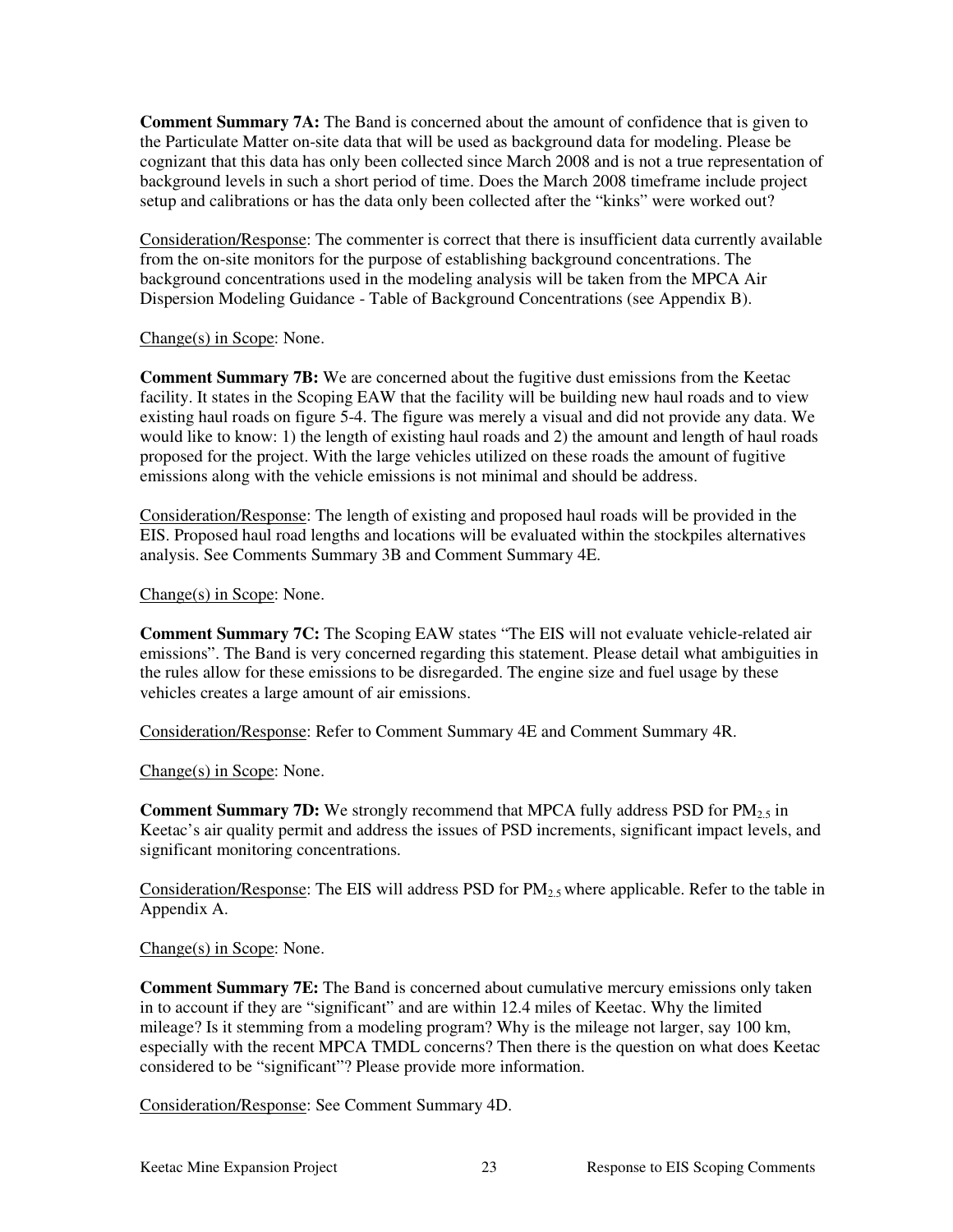#### Change(s) in Scope: None.

**Comment Summary 7F: BACT** for mining operations is outdated. Both existing and new technology needs to be pushed to establish new BACT standards and further emissions controls for mining operations. As we understand, some BACT standards date to the 1960's. There is updated technology that must be installed to improve air quality, especially in places such as Keewatin where the town and the facility are next-door neighbors.

Consideration/Response: It is outside the scope of this EIS to establish new BACT standards. BACT requires the consideration of all technologies, including the newest ones. Refer to Comment Summary 6F.

Change(s) in Scope: None.

**Comment Summary 7G:** Overall this facility expansion is a significant emission addition to northeastern Minnesota. Careful consideration of the cumulative impacts of this facility and surrounding facilities, mining and non-mining, operational and in EIS or permitting stages, need to be factored into the overall equation. The Band has counted eight mining facilities within 50 miles of the Keetac facility and can think of at least a dozen other Title V facilities in the range of Keetac to be evaluated. Proximity to Class 1 areas is another critical consideration.

Consideration/Response: Past, present and reasonably foreseeable actions (both mining and nonmining) will be considered in the EIS. A cumulative Class I area analysis will be included in the EIS.

Change(s) in Scope: None.

#### **Comment Letter 8: 1854 Treaty Authority**

**Comment Summary 8A:** Figure 12-4: Wetland Impacts shows the direct wetland losses that are to be expected with this proposed project. The 1854 Treaty Authority is concerned with the indirect wetland impacts in the area between the pit expansion and the additional stockpiles. Additional figures show that the surface water flows south into those wetlands and with the pit being directly north of them, the 1854 Treaty Authority is concerned that the surface and groundwater recharge to those wetland will be inadequate for sustainability.

Consideration/Response: In regard to indirect wetland effects, see Comment Summary 3E and 3G. If indirect or direct changes occur to wetlands, mitigation will be required.

Change(s) to Scope: See Comment Summary 3E.

**Comment Summary 8B:** The project has the potential for inter-basin transfer of water between Lake Superior and Mississippi River watersheds. We support including an analysis in the environmental impact statement and properly addressing legal implications.

Consideration/Response: It is not within the scope of the EIS to discuss legal implications of a proposed action. However, background information can be provided on the regulatory environment associated with the inter-basin transfer or water issue.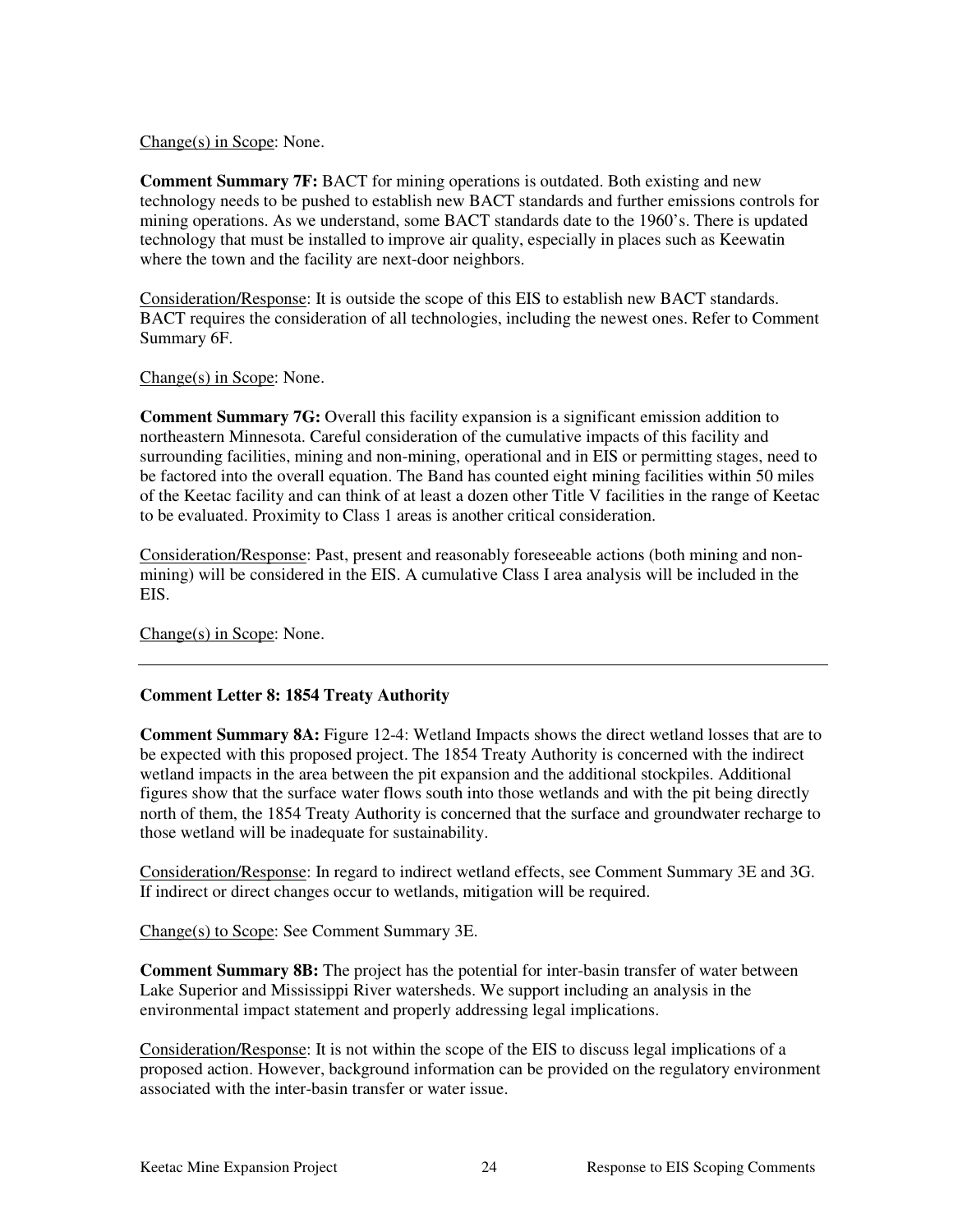Change(s) in Scope: Text will be added to section 3.3.3.2.2 of the Draft Scoping Decision Document that will require the EIS to discuss policy and regulations relating to the inter-basin transfer of water issue.

**Comment Summary 8C:** In the NOx PSD Netting Summary (Scoping EAW Item 23, page 80), an impact analysis on Class I areas will be performed and will "likely include an analysis of whether NOx emissions (including tailpipe emissions from haul trucks) will consume Class I NOx increment." The 1854 Treaty Authority would like to see that analysis with the emissions from the Mesabi Nugget Phase II and PolyMet taken into affect.

Consideration/Response: A cumulative Class I area effects analysis will be completed for the proposed project (Scoping EAW Item 29, page 83). The proposed or reasonably foreseeable facilities to be used in this analysis are unspecified. However, Mesabi Nugget Phase II and PolyMet will be included in the analysis. These projects are listed on page 100 of the Scoping EAW as a part of private actions, which may be included in the cumulative effects analyses.

#### Change(s) in Scope: None.

**Comment Summary 8D:** The 1854 Treaty Authority would like to request a more detailed description of Keetac's plan to limit NOx emissions to prevent triggering PSD. The 1854 Treaty Authority would like to see the monitoring strategy that Keetac will use to track NOx emissions and what contingency plans are in place if they fail to stay under their limits.

Consideration/Response: See Comment Summary 4K.

Change(s) in Scope: None.

**Comment Summary 8E:** The 1854 Treaty Authority would like to see Minnesota's State Implementation Plan (SIP) further addressed in the EIS with mitigation of impacts from the existing facility and expansion evaluated.

Consideration/Response: See Comment Summary 4N. Minnesota's SIP will be further addressed in the EIS.

Mitigation of the existing facility's environmental effects will not be evaluated in this EIS. The EIS will analyze proposed actions, which may cause a significant environmental effect. If a proposed action will have an adverse environmental effect, mitigation will be discussed.

#### Change(s) in Scope: None.

**Comment Summary 8F:** The 1854 Treaty Authority would like to see a Hazardous Air Pollutant Analysis performed in the EIS that takes into consideration not only the fugitive and point source emissions, but also tailpipe emissions from haul trucks.

Consideration/Response: See Appendix A and Comment Summary 4E. Hazardous Air Pollutants will be analyzed in the Human Health and Ecological Risk Assessments.

#### Change(s) to Scope: None.

**Comment Summary 8G:** Mercury releases should be analyzed in the environmental impact statement, including compliance with the mercury total maximum daily load (TMDL) that is in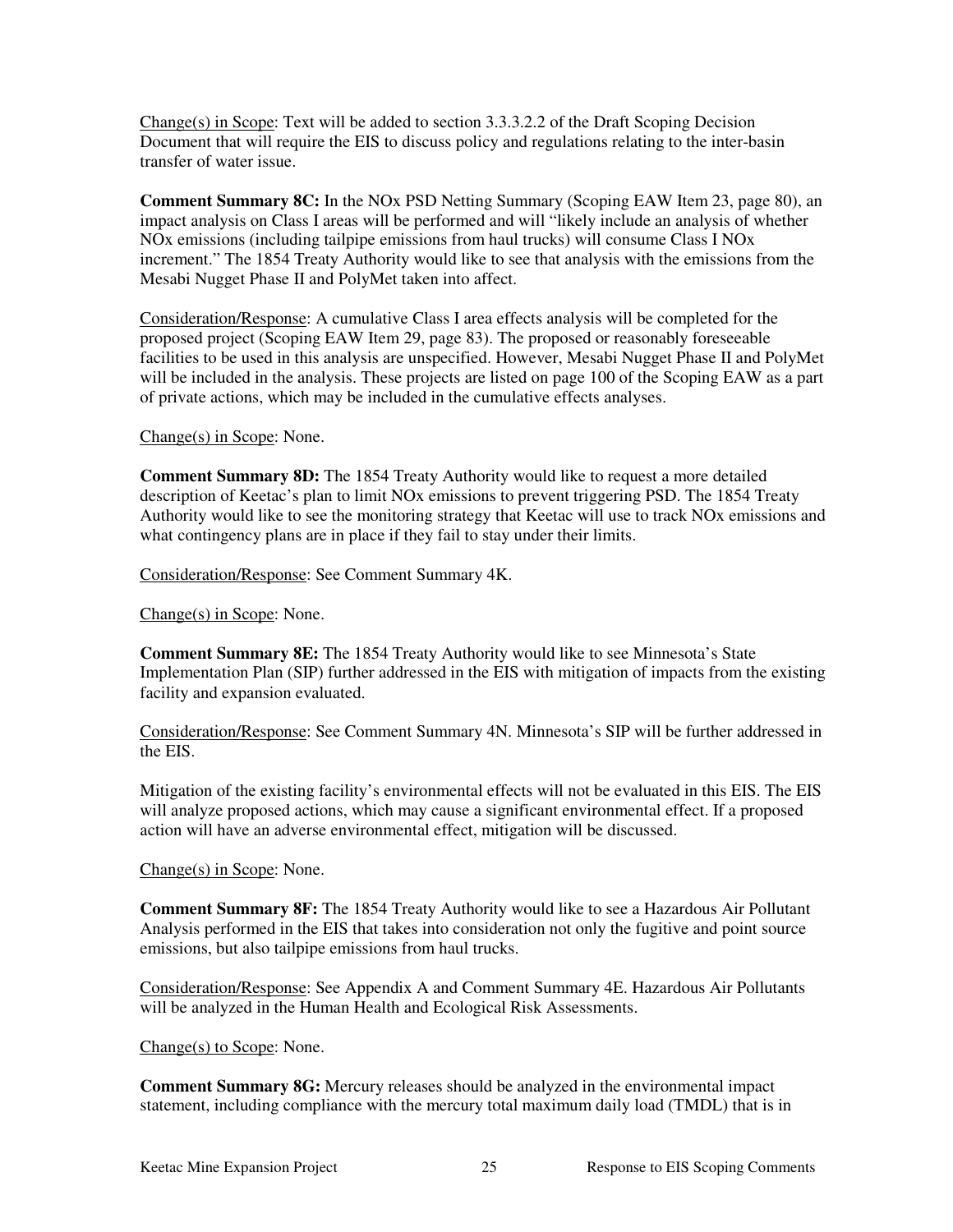place for Minnesota. Sulfate loading to surface water, potentially increasing methylmercury formation, should also be addressed.

Consideration/Response: See Comment Summary 6I. See section 3.3.1.2.2 and the third paragraph in section 3.3.1.1 of the Final Scoping Decision Document.

#### Change(s) to Scope: None.

**Comment Summary 8H:** Traditional Cultural Properties (TCPs) need to be included in the discussion of cultural resources. Has there been any effort to locate TCPs in the project area? TCPs are of great concern to the 1854 Treaty Authority and an active program of identification is needed before the project can proceed. Such work must include proper consultation with tribes.

Consideration/Response: As a federal EIS, a Section 106 process has been initiated under the National Historic Preservation Act which will identify historic properties. These properties include those with traditional cultural importance to an Indian Tribe (§800.16 (l)(1). Consultation with tribes has begun under Section 106. See also Comment Summary 5J.

#### Change(s) to Scope: None.

**Comment Summary 8I:** Discussions on economic and social impacts should identify effects from the project on tribes and tribal members. A separate section describing tribes and treaty rights, and effects from the project on resources of concern may also be appropriate.

Consideration/Response: Tribes and tribal members living near the proposed project are an integral a part of the fabric of Iron Range communities. As such the economic and social analysis proposed is inclusive of Native peoples. See Comment Summary 3N.

#### Change(s) to Scope: None.

**Comment Summary 8J:** Mine closure plans appear to not be addressed in the document. We would ask that consideration be given to proper closure and long-term plans for the area.

Consideration/Response: The design and operation of and mitigation of adverse effects due to the expansion project will adhere to mineland reclamation requirements. The Permit to Mine process (which occurs during and after the EIS) will set the stage for mine closure evaluation and intended compliance with the State of Minnesota's Mineland Reclamation Rules, part 6130.2200. Reclamation planning will be discussed in the EIS.

Change(s) to Scope: None.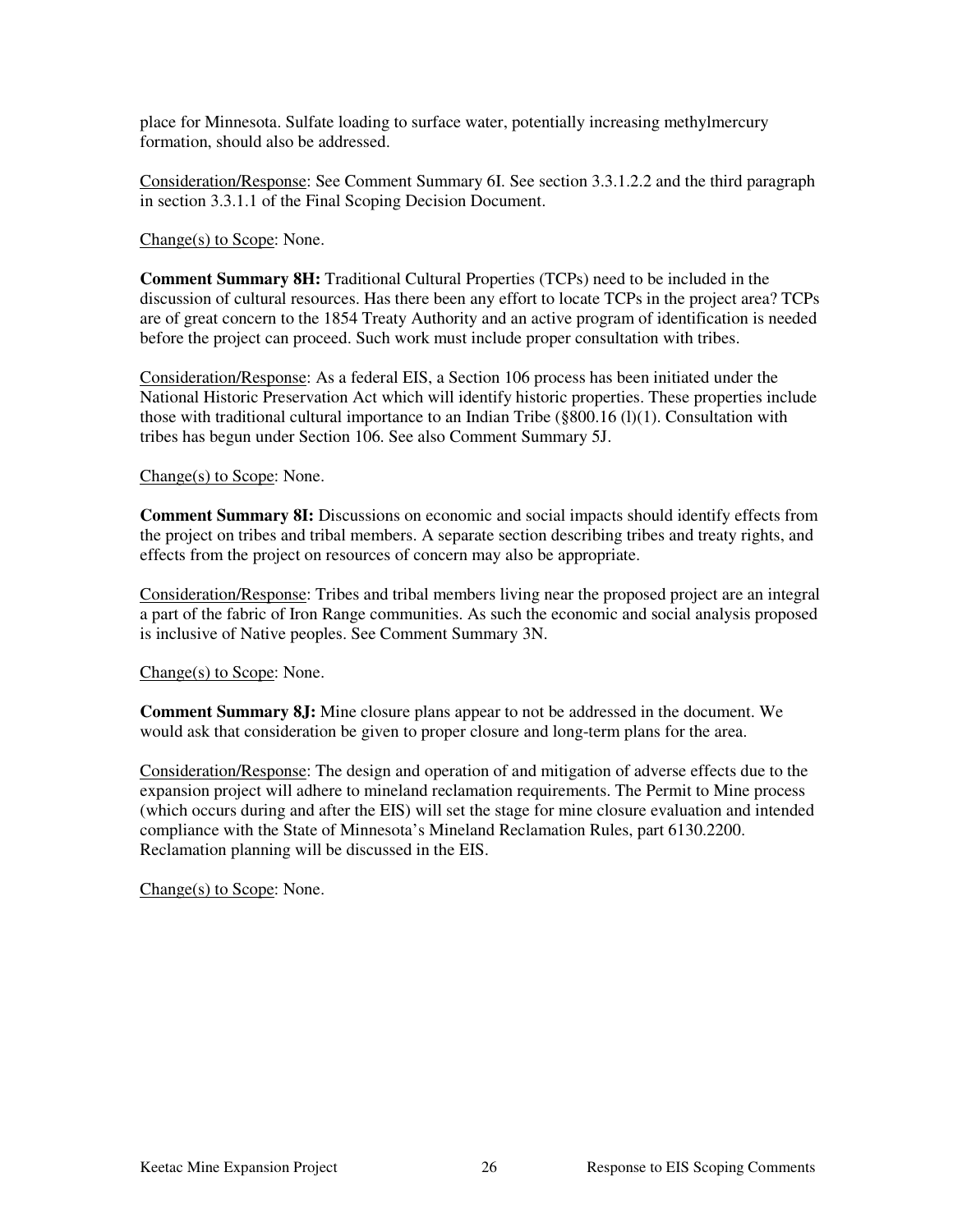# **Appendix A**

Air Modeling Scope Summary Table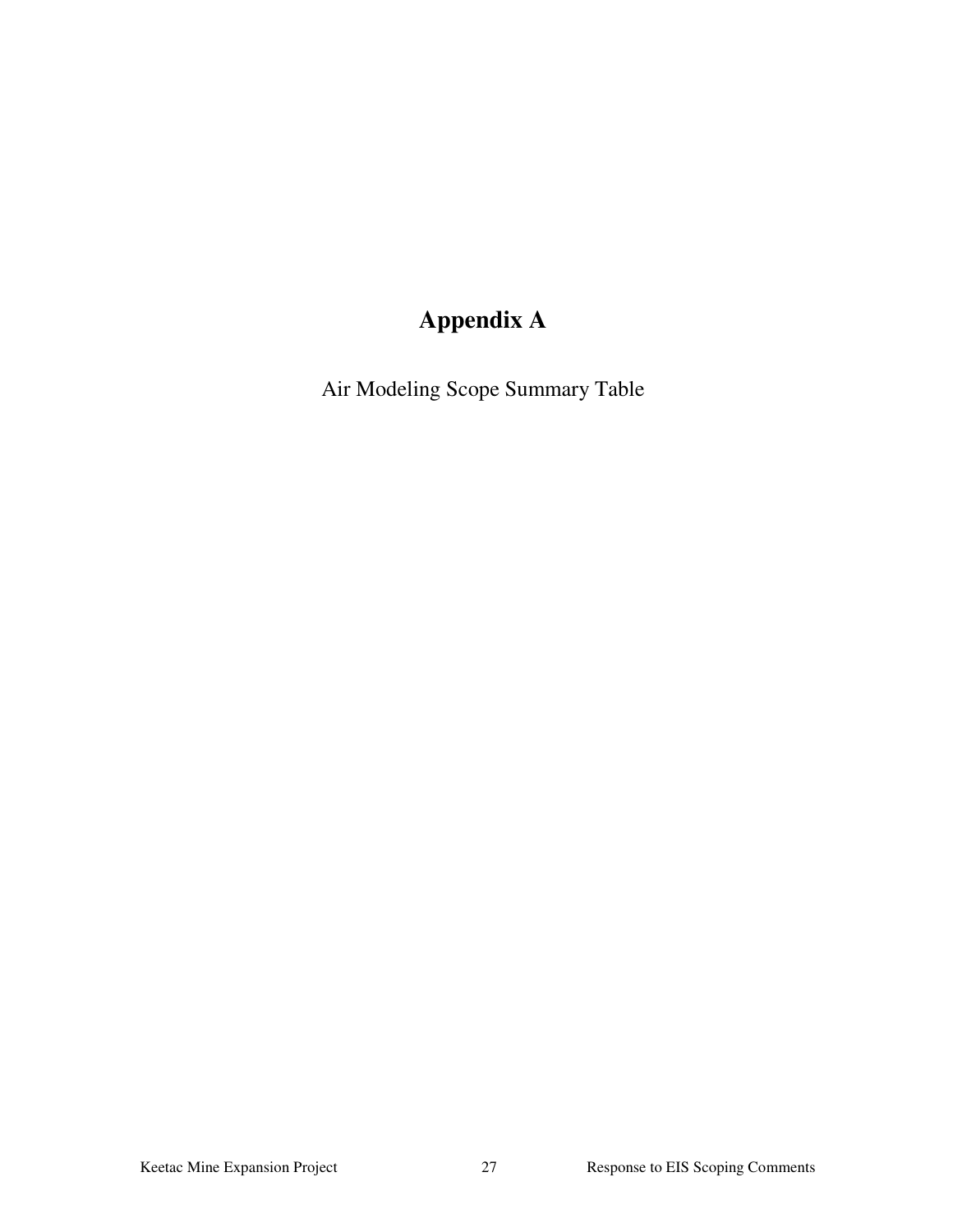|                                                                                                                                                                                                |                                                                                      |                                                          | Studies Involving Modeling           |                          |                                                                                                                   |                      |                                                                                          |
|------------------------------------------------------------------------------------------------------------------------------------------------------------------------------------------------|--------------------------------------------------------------------------------------|----------------------------------------------------------|--------------------------------------|--------------------------|-------------------------------------------------------------------------------------------------------------------|----------------------|------------------------------------------------------------------------------------------|
|                                                                                                                                                                                                | Near Field Modeling (Class II) Far Field Modeling (Class I)                          |                                                          |                                      |                          | <b>Risk Assessment</b>                                                                                            |                      | <b>Cumulative Air</b><br>Impact Studies<br>for Class I<br><b>Areas</b>                   |
|                                                                                                                                                                                                | Concentrations<br>$(NAAGS)$ <sup><math>(1)</math></sup><br><b>Ambient Air</b>        | Increment                                                | Visibility                           | Deposition               | Concentrations<br><b>Ambient Air</b>                                                                              | Deposition           | data, emission<br>Monitoring<br>inventory,<br>regulatory<br>changes                      |
| <b>Pollutants</b>                                                                                                                                                                              | PM <sub>10</sub> , PM <sub>2.5</sub> , SO <sub>2</sub> ,<br>NO <sub>x</sub> , CO, Pb | $PM_{10}$ , SO <sub>2</sub> ,<br>NO <sub>x</sub> (4) (5) | $PM_{10}$ , $PM_{2.5}$ , $MO_{\chi}$ | $SO_2$ , NO <sub>x</sub> | $\mathsf{COPI}^{(7)}, \mathsf{NO}_{\mathsf{X}}, \mathsf{Pb},$<br>Mercury, PM <sub>10</sub> ,<br>PM <sub>2.5</sub> | COPI, Pb,<br>Mercury | PM <sub>10</sub> , PM <sub>2.5</sub> ,<br>SO <sub>2</sub> , NO <sub>x</sub> ,<br>Mercury |
| Keetac Stationary Sources                                                                                                                                                                      |                                                                                      |                                                          |                                      |                          |                                                                                                                   |                      |                                                                                          |
| Existing                                                                                                                                                                                       | ×                                                                                    | ×                                                        | ×                                    |                          | ×                                                                                                                 | ×                    | ×                                                                                        |
| New                                                                                                                                                                                            | ×                                                                                    | ×                                                        | ×                                    | ×                        | ×                                                                                                                 | ×                    | ×                                                                                        |
| Keetac Haul Truck Fugitive Dust Emissions (PM <sub>10</sub> , PM <sub>2.5</sub> )                                                                                                              |                                                                                      |                                                          |                                      |                          |                                                                                                                   |                      |                                                                                          |
| Existing                                                                                                                                                                                       | ×                                                                                    | ×                                                        |                                      |                          | ×                                                                                                                 | ×                    | ×                                                                                        |
| New                                                                                                                                                                                            | ×                                                                                    | ×                                                        |                                      |                          | ×                                                                                                                 | ×                    | ×                                                                                        |
| Keetac Mining Equipment Tailpipe Emissions                                                                                                                                                     |                                                                                      |                                                          |                                      |                          |                                                                                                                   |                      |                                                                                          |
| Existing                                                                                                                                                                                       |                                                                                      |                                                          | ×                                    |                          | ×                                                                                                                 | ×                    | ×                                                                                        |
| New                                                                                                                                                                                            |                                                                                      |                                                          | ×                                    | ×                        | ×                                                                                                                 | ×                    | ×                                                                                        |
| Background                                                                                                                                                                                     | ×                                                                                    |                                                          | ×                                    | $\mathsf{X}^{(6)}$       | ×                                                                                                                 | ×                    | ×                                                                                        |
| Non-Keetac Existing Sources <sup>(2)</sup>                                                                                                                                                     | ×                                                                                    | ×                                                        |                                      |                          | $\mathbf{X}^{(8)}$                                                                                                | $\mathbf{X}^{(8)}$   | ×                                                                                        |
| Other Newly Permitted and Reasonably Foreseeable Sources <sup>(2)(3)</sup>                                                                                                                     | ×                                                                                    | ×                                                        |                                      |                          | ×                                                                                                                 | ×                    | ×                                                                                        |
| (1) Cumulative air concentrations will be evaluated as defined as defined as modeled concentrations from new and existing sources at Keetac, plus background, plus modeled concentrations from |                                                                                      |                                                          |                                      |                          |                                                                                                                   |                      |                                                                                          |

nearby existing sources, plus modeled concentrations from nearby newly permitted and reasonably foreseeable sources. nearby existing sources, plus modeled concentrations from nearby newly permitted and reasonably foreseeable sources. (2) Non-Keetac Sources will be considered and if eliminated from the modeling analysis, an explanation of why will be included in modeling protocols reviewed by MPCA.<br>(3) Newly permitted or reasonable foreseeable sources a (3) Newly permitted or reasonable foreseeable sources are defined as sources which have received an air permit but are not yet operating, have submitted an air permit application, or (2) Non-Keetac Sources will be considered and if eliminated from the modeling analysis, an explanation of why will be included in modeling protocols reviewed by MPCA. have started the environmental review process.

(4) Changes in existing sources that impact increment will be modeled. (4) Changes in existing sources that impact increment will be modeled.

(5) PM2.5 increment regulations are pending. If standards become applicable before the EIS is completed the EIS will include a increment analysis for PM2.5. (5) PM<sub>2.5</sub> increment regulations are pending. If standards become applicable before the EIS is completed the EIS will include a increment analysis for PM<sub>2.5</sub>,

(6) Analysis for the Forest Service parks includes consideration of background.<br>(7) COPI = Constituents of Potential Interest, including hazardous air pollutants. (6) Analysis for the Forest Service parks includes consideration of background.

(7) COPI = Constituents of Potential Interest, including hazardous air pollutants.

(8) Existing sources are accounted for in background monitoring data that will be used in the risk assessment. (8) Existing sources are accounted for in background monitoring data that will be used in the risk assessment.

 $28$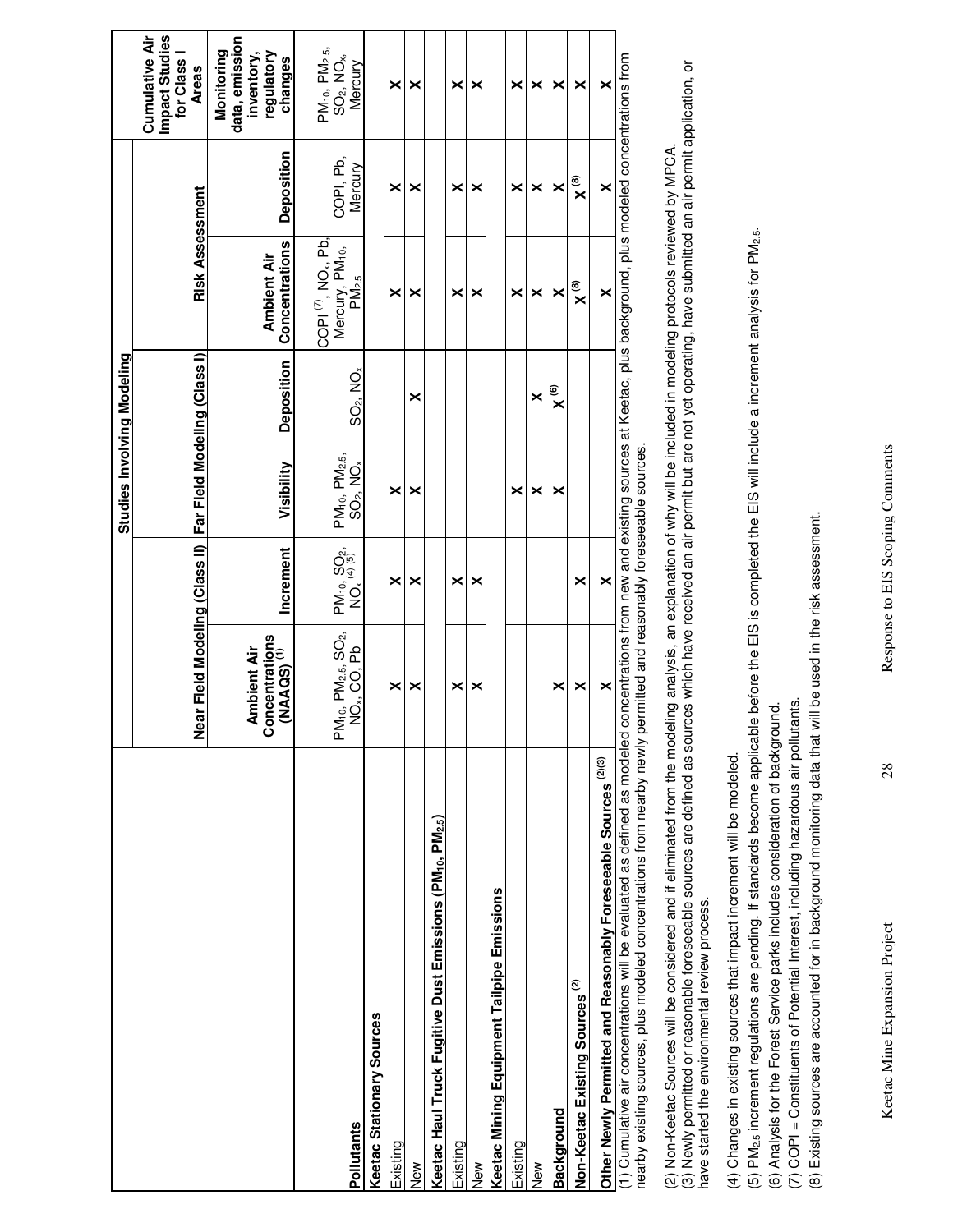## **Appendix B**

Minnesota Pollution Control Agency Table of Background Concentrations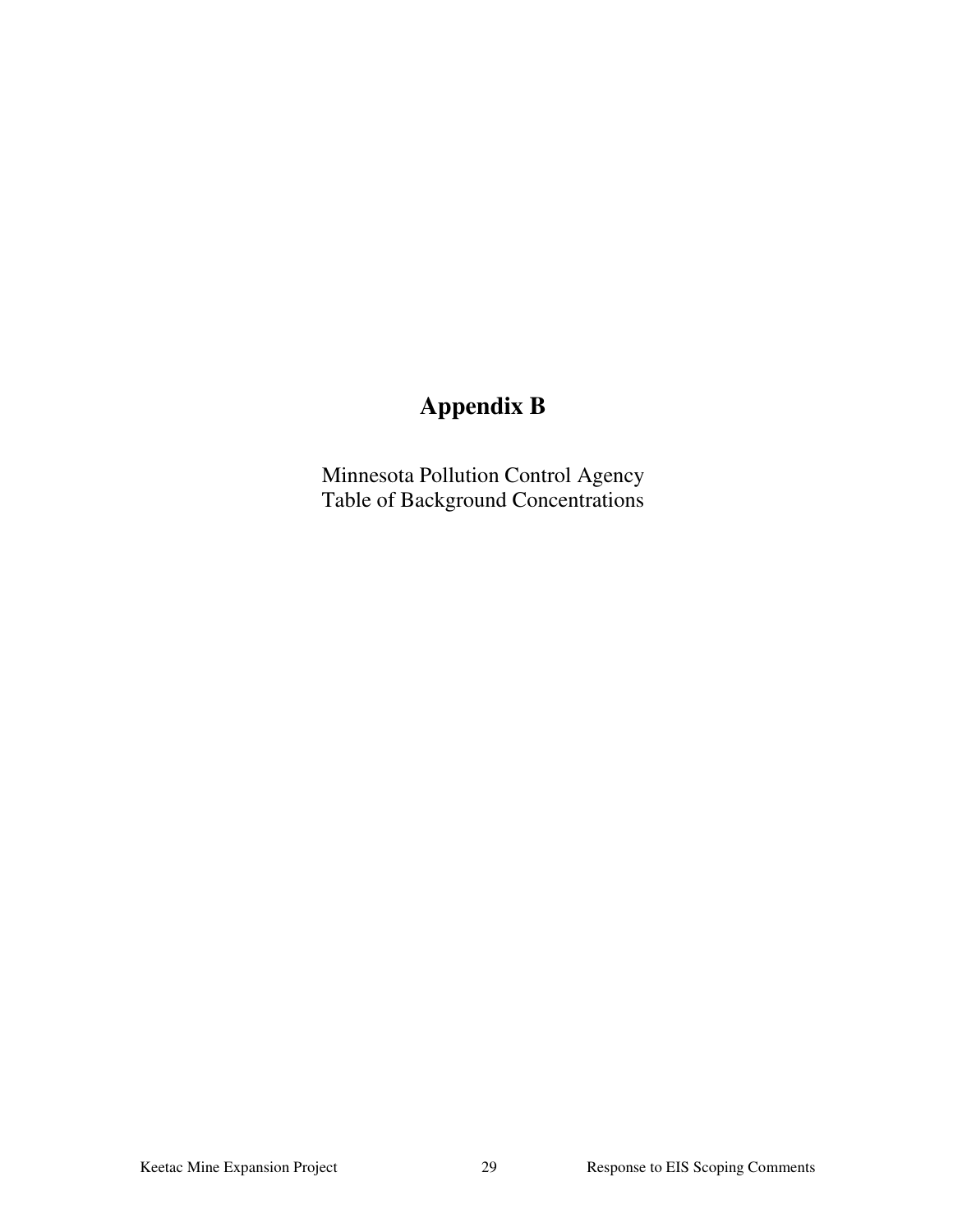

\* "Rest of TC" denotes rest of the Twin Cities (Anoka, Carver, Dakota, Hennepin, Ramsey, Scott, and Washington County).

\*\* "Rest of MN" denotes the remaining portions of the state not included in any of the other named locations.

http://www.pca.state.mn.us/publications/reports/aq1-29-report.pdf

http://www.pca.state.mn.us/publications/reports/aq1-29-appendixe.pdf

\*\*\*\* Email attachment from Kari Palmer, MPCA, January 31, 2007 (Holloway Update 1998-1999.XLS).

Note: 1-hour extrapolated background risk values are 5X larger than 24-hour monitored background risk values.

Note: Option 2 background risks reflect Option 1 adjusted by one category.

Note: Option 3 background risks reflect "rural" conditions (state-wide).

Note: 1 ppm CO = 1150 ug/m3; 1 ppm NO2 = 1880 ug/m3; 1 ppm SO2 = 2620 ugm3.

<sup>\*\*\*</sup> Minnesota Statewide Air Toxics Monitoring Study (1996-2001), Final Report and Appendix E: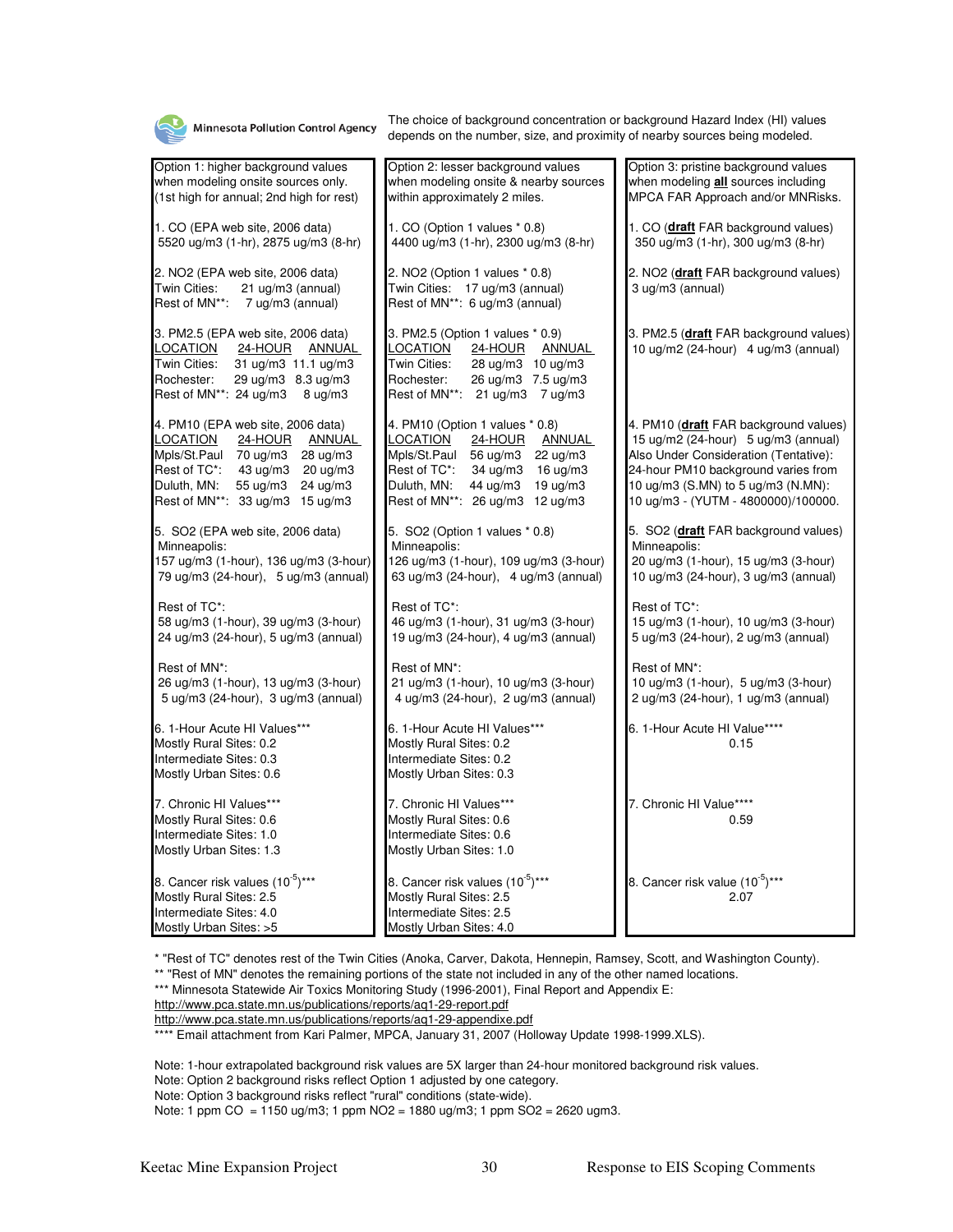# **Appendix C**

Keetac Mine Expansion Project Public Scoping Comment Letters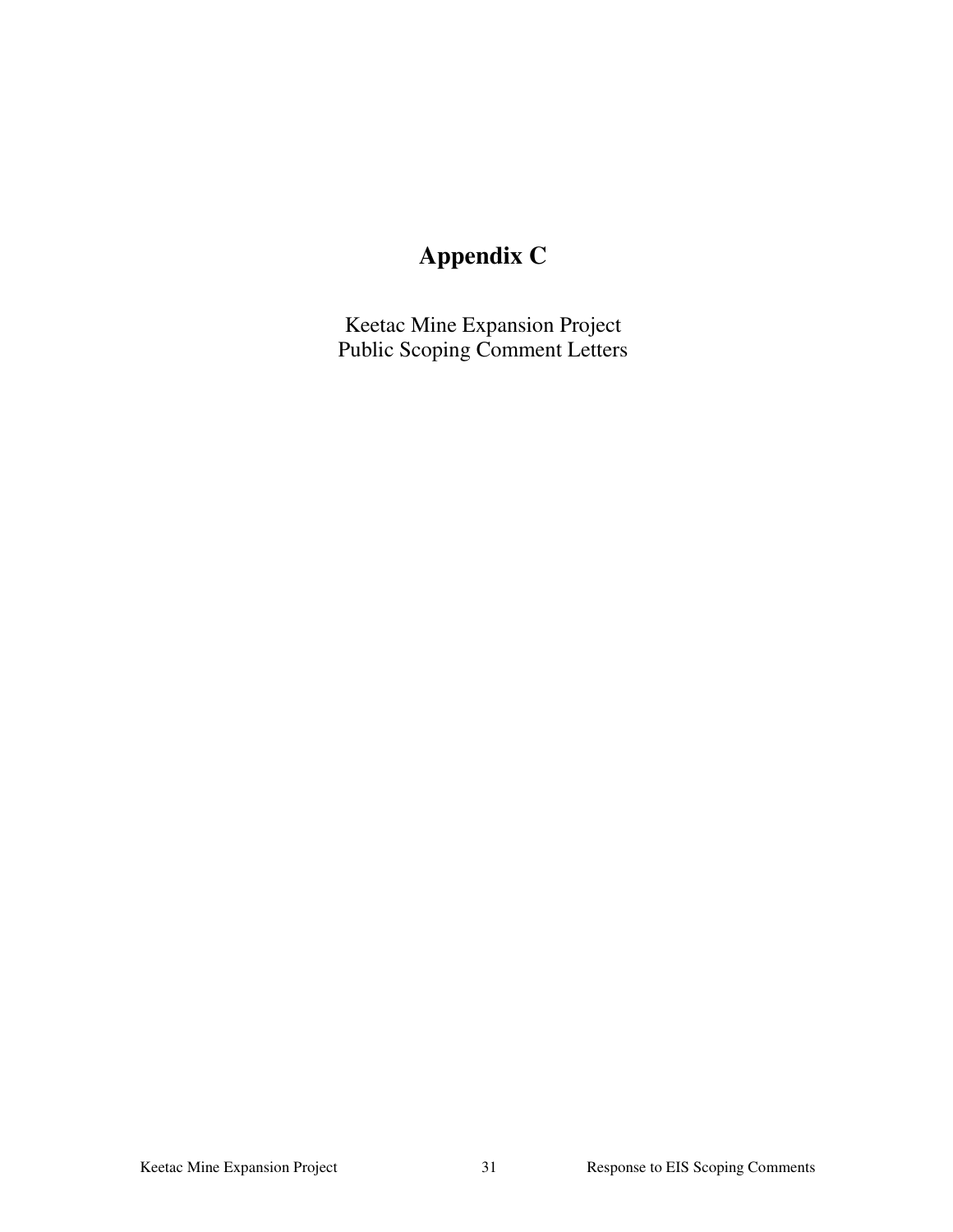

September 22, 2008

Mr. Erik Carlson **Principal Planner** Environmental Policy and Review Unit Minnesota Department of Natural Resources Division on Ecological Services 500 Lafayette Road, Box 25 St. Paul, Minnesota 55155-4025

Mr. Jon K. Ahlness **Regulatory Branch** U.S Army Corps of Engineers 190 Fifth Street East Suite 410 St. Paul, Minnesota 55101-1638

Re: Scoping EAW and Draft Scoping Decision Document Keetac Mine Expansion Project

Dear Mr. Carlson and Mr. Ahlness:

I am writing to congratulate the Minnesota Department of Natural Resources and the United States Army Corps of Engineers for the publication of the Scoping Environmental Assessment Worksheet and the Draft Scoping Document for the Keetac Mine Expansion Project.

The Scoping EAW provides excellent information about the project and environmental issues that the DNR, U.S. Army Corps of Engineers and other agencies will assess as the environmental review process moves through the Environmental Impact Statement process. It is truly a credit to the agencies and the company that so much information is being supplied to the public at this stage of the environmental review.

I applaud U.S. Steel for volunteering to proceed with the preparation of an Environmental Impact Statement for the Keetac Mine Expansion and the DNR and UCACE for their commitment to preparing a thorough environmental review of the project in a timely manner.

I also understand and appreciate the tremendous benefits that iron mining produces for both our part of the state and the rest of Minnesota. The industry produces hundreds of millions of dollars every year in wages and benefits and supports hundreds of businesses that supply product and services to the iron mining companies. The expansion at Keetac is a very welcoming sign of the economic strength of Minnesota's iron range.

Thank you for giving me the opportunity to comment.

Sincerely David C. Olson President is is si Division of Ecological Resource did no esta provincia c 400 ROBERT STREET NORTH, SUITE 1500, ST. PAUL, MN 55101 400 ROBERT STREET NORTH, SUITE 1500, ST. PAUL, MN 55101  $\sum_{i=1}^{N}$ March County of the 2 20% POST-CONSUMER FIBER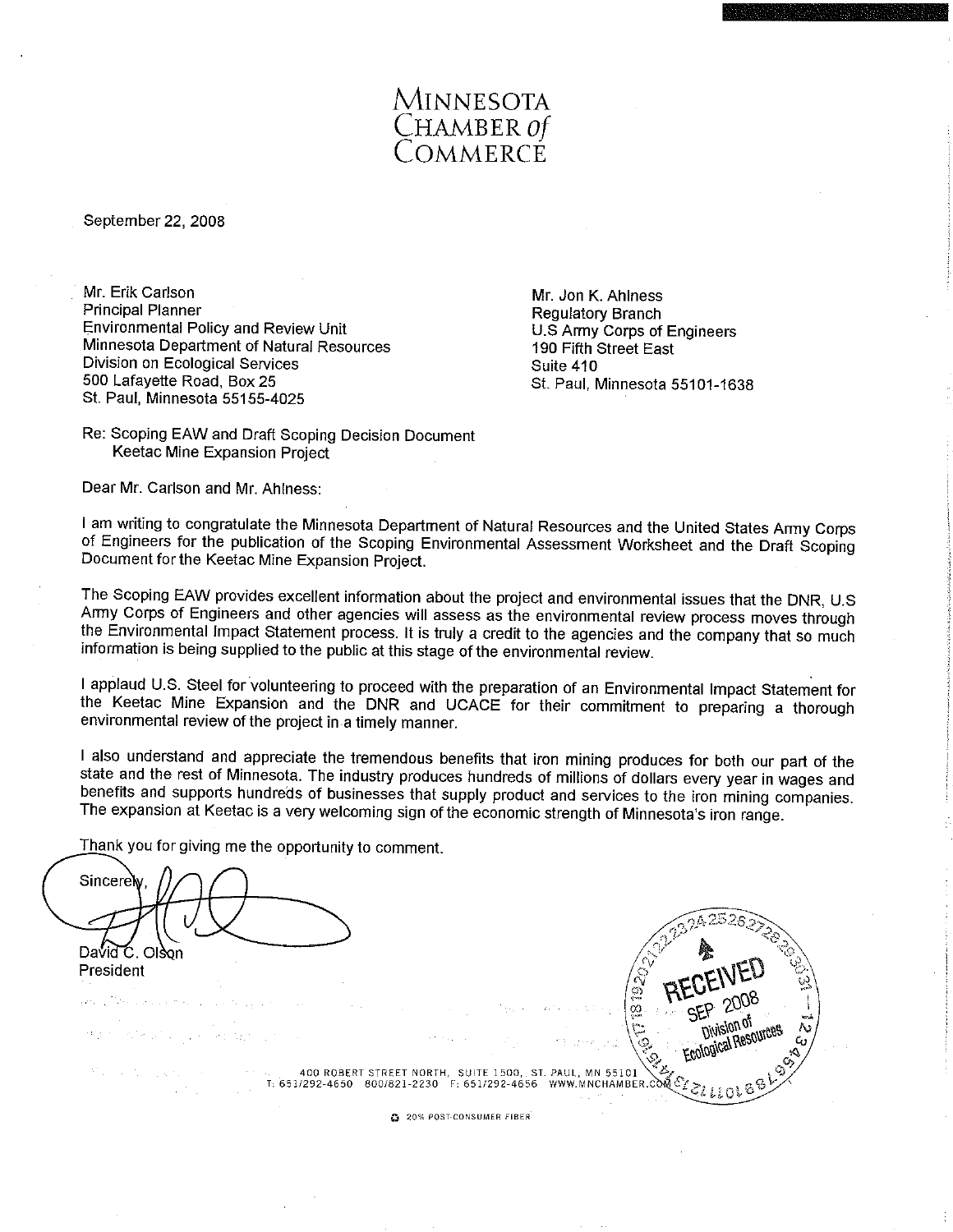

September 24, 2008



**Erik Carlson** Principal Planner **Environmental Policy and Review Unit** Minnesota Department of Natural Resources Division of Ecological Services 500 Lafayette Road, Box 25 St. Paul, Minnesota 55155-4025

Jon K. Ahlness Regulatory Branch U.S. Army Corps of Engineers 190 Fifth Street East Suite 410 St. Paul, Minnesota 55101-1638

Re: Scoping EAW and Draft Scoping Decision Document for Keetac Mine Expansion Project

Dear Messrs. Carlson and Ahlness:

Thank you for the development and publication of the Scoping Environmental Assessment Worksheet (EAW) and the Draft Scoping Decision Document for the Keetac Mine Expansion Project. The concerted effort of the United States Army Corps of Engineers and Minnesota Department of Natural Resources to produce the document in a timely manner is truly appreciated.

The Scoping EAW provides excellent information about the project and the environmental issues that the DNR, U.S. Army Corps of Engineers and other agencies will assess as the environmental review process moves through the Environmental Impact Statement process. It is truly a credit to the agencies and the company that so much information is being supplied to the public at this stage of the environmental review.

The Iron Mining Association (IMA) mission to promote an iron ore industry that will provide long-term growth and prosperity for all stakeholders through profitability in a competitive, global market includes goals promoting environmental stewardship.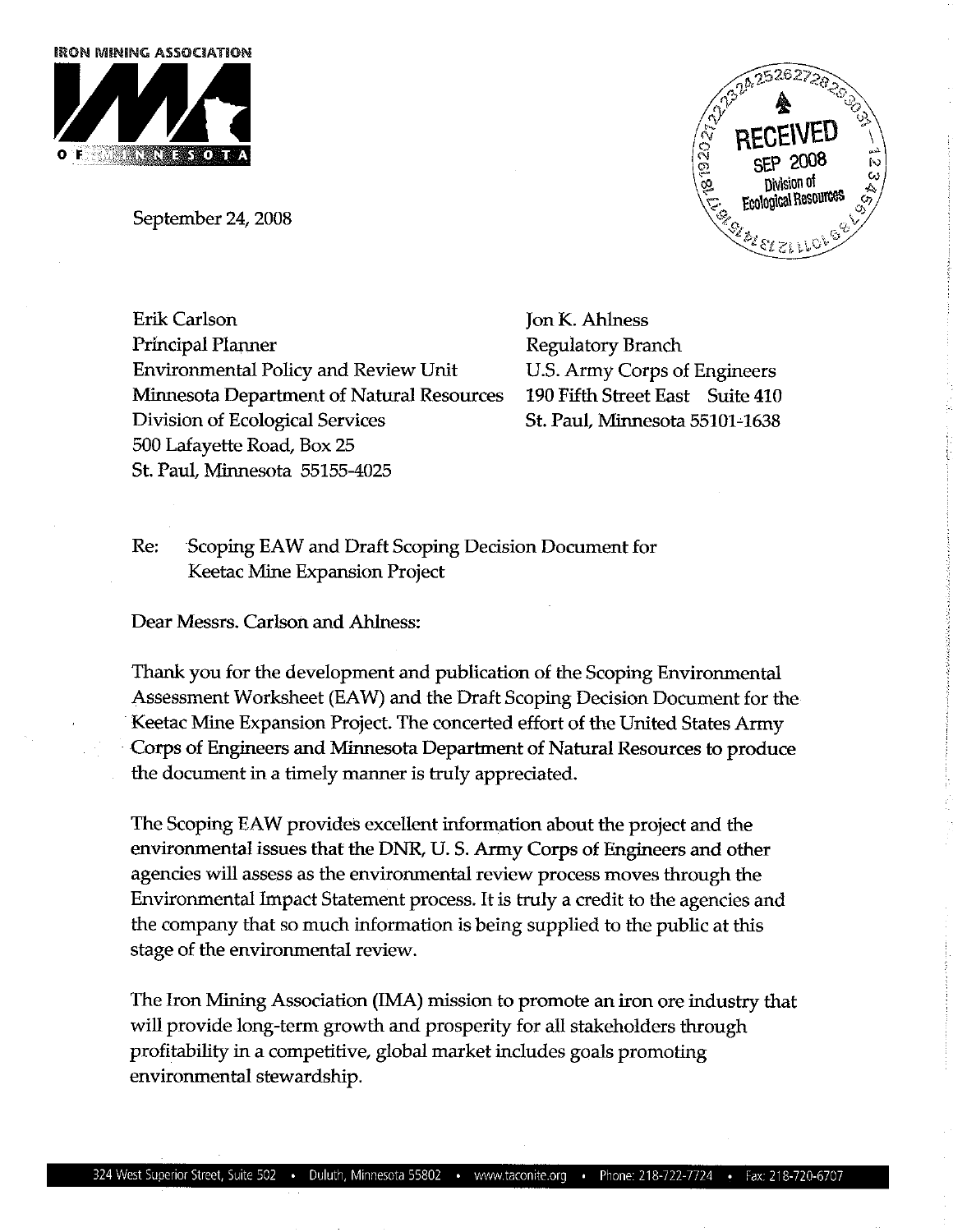Therefore we appreciate U.S. Steel for volunteering to proceed with an Environmental Impact Statement for the Keetac Mine Expansion as well as the DNR and USACE for their commitment to preparing a thorough environmental review of the project in a timely manner.

The IMA is made up of the six iron ore mines located in Northeast Minnesota as well as hundreds of vendors that supply their products and services to the mining industry. The companies that operate the six mines in Minnesota include ArcelorMittal, Cleveland Cliffs and US Steel. Iron mining contributes 1.6 billion dollars to the economy of Minnesota every year in the form of purchases, wages and benefits, taxes and royalties. Taxes alone are over \$100 million. The mines employ nearly 3,000 men and women directly with an additional 12,000 to 14,000 employed by the vendors who provide products and services to the mines. New mines and production lines are estimated to increase these numbers significantly.

Iron mining in Northeast Minnesota is a significant contributor to the region's economic and social well being—as well as to the rest of the State of Minnesota.

Thank you for giving me the opportunity to submit comments. I look forward to the environmental review process for this project and hope to be able to comment in the future.

Again thank your extremely timely work on the document—it is appreciated!

Sincerely,

Craig Pagel President Iron Mining Association of Minnesota 324 West Superior Street, Suite 502 Duluth, Minnesota 55802 Ph: 218-722-7724 Fax: 218-720-6707 Cell: 1-866-336-3348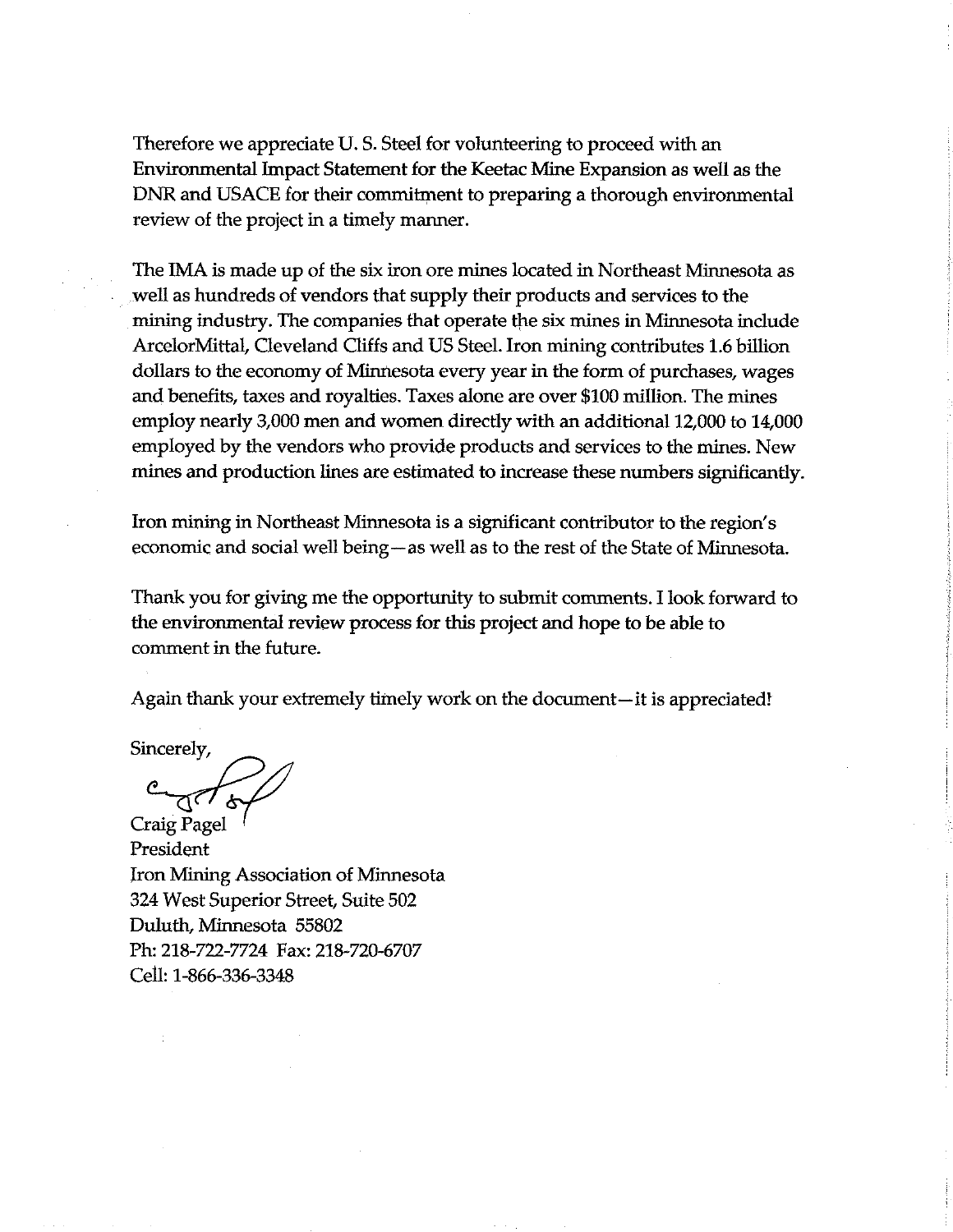Mr. Jon Ahlness St. Paul District U.S. Army Corps of Engineers 190 Fifth Street East St. Paul, MN 55101

#### Re: U.S. Steel Keetac Expansion Project, located in Itasca and St. Louis Counties, Minnesota - Scoping Environmental Assessment Worksheet/Draft Scoping Decision Document

Dear Mr. Ahlness:

Thank you for providing the link to the Environmental Assessment Worksheet (EAW) and Draft Scoping Decision Document (DSDD) for the U.S. Steel Keetac Expansion Project. The proposer of the project is U.S. Steel – Minnesota Ore Operations, which is located in Keewatin, Minnesota. The project area consists of areas adjacent to existing facilities around the town of Keewatin, MN in Itasca and St. Louis Counties, Minnesota.

According to the EAW for this project, U.S. Steel proposes to restart an idled production line and expand the mine pit at its Keetac taconite mine and processing facility. The proposed project would increase Keetac's iron pellet production output from 6.0 million tons of taconite to 9.6 million tons per year. The additional taconite production is intended for domestic markets. Mine plans and detailed designs are being developed for a 25-year project period. The U.S. Army Corps of Engineers (USACE) and the Minnesota Department of Natural Resources (MDNR) are preparing a joint Environmental Impact Statement (EIS) to satisfy federal and State of Minnesota requirements. As part of this process, the MDNR prepared an EAW and DSDD, which are available for public review.

Based on the information that we currently have about the project, we agree with the outline of how impacts will be evaluated in the EIS. We agree with the statement made in the DSDD that the project is most likely to have significant impacts to fish and wildlife, state and/or federal listed species, water resources including wetlands, water use, water quality, and stationary air source emissions. The EAW for this project states that implementation of the project has the potential to directly impact approximately 700 acres of wetlands, requiring a Clean Water Act Section 404 permit from the USACE. We reserve the right to comment further on potential impacts and their coverage in the EIS as we review future project documentation under the National Environmental Policy Act (NEPA). Additional comments are enclosed.

E-19J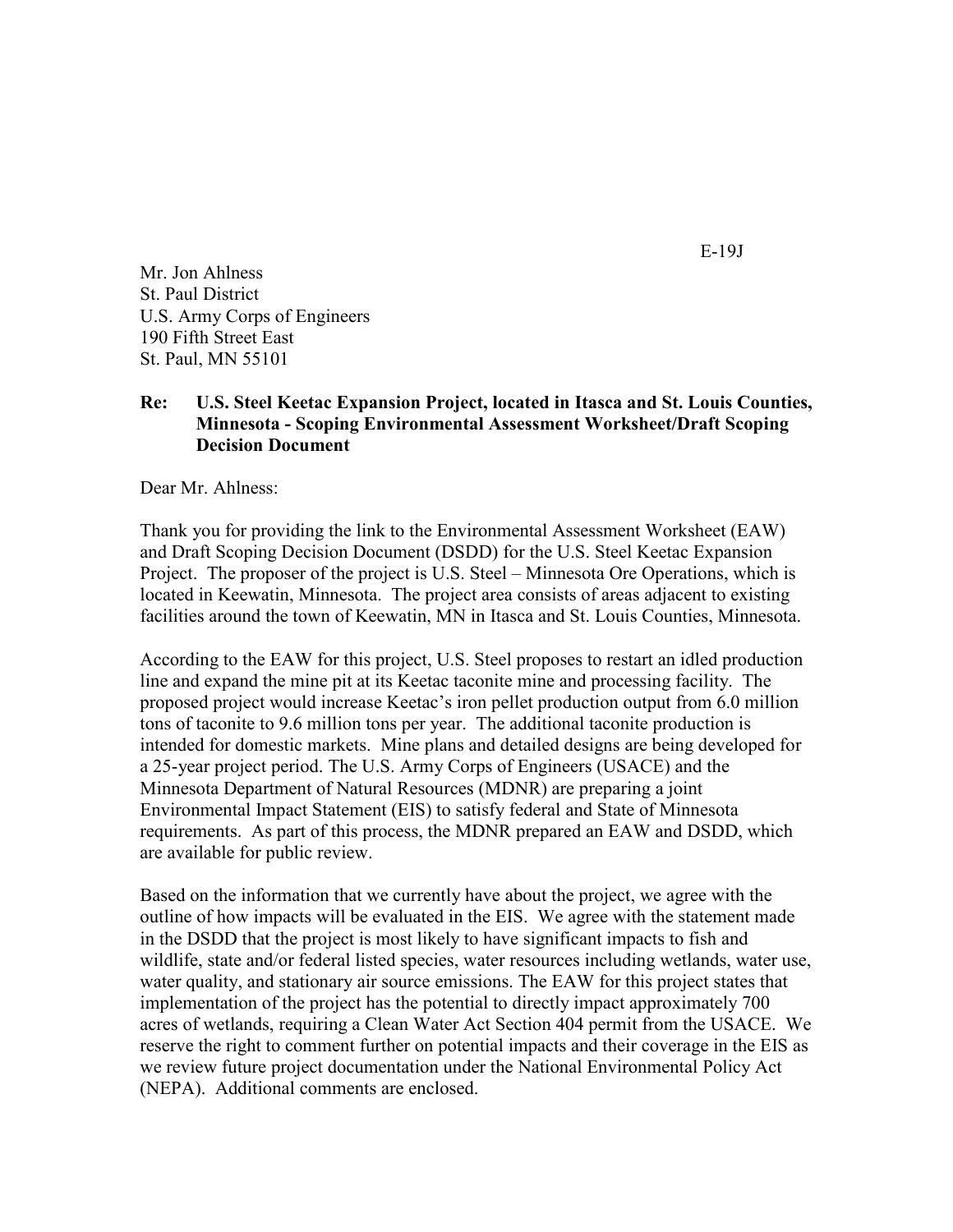The Keetac project is one of several mining projects that are in various stages of NEPA analysis. Since these projects are often on expedited schedules, we believe that early coordination with the federal and state lead agencies is essential. It is our experience that interagency meetings to kick-off the NEPA process have supported good coordination under tight time frames. We find these meetings assist resource agency staff get basic understanding of project details and help everyone appreciate resource issues early in the process. We respectfully request such a meeting with you, other federal/state agencies, and the proponents of the project. In addition, we believe there is a need to discuss multiple projects that are occurring across the Mesabi Range and Duluth Complex from a cumulative effects perspective. We would like to work with the USACE on setting up these discussions, which should involve multiple federal and state agencies.

We look forward to working with you as this project develops and will, of course, review and rate the Draft EIS in accordance with our authority under NEPA and Section 309 of the Clean Air Act. Please contact Sherry Kamke of my staff at (312) 353-5794 or via email at kamke.sherry@epa.gov with any questions about the comments.

Sincerely,

Kenneth A. Westlake Supervisor, NEPA Implementation Office of Enforcement and Compliance Assurance

Enclosure

Cc: Erik Carlson, MDNR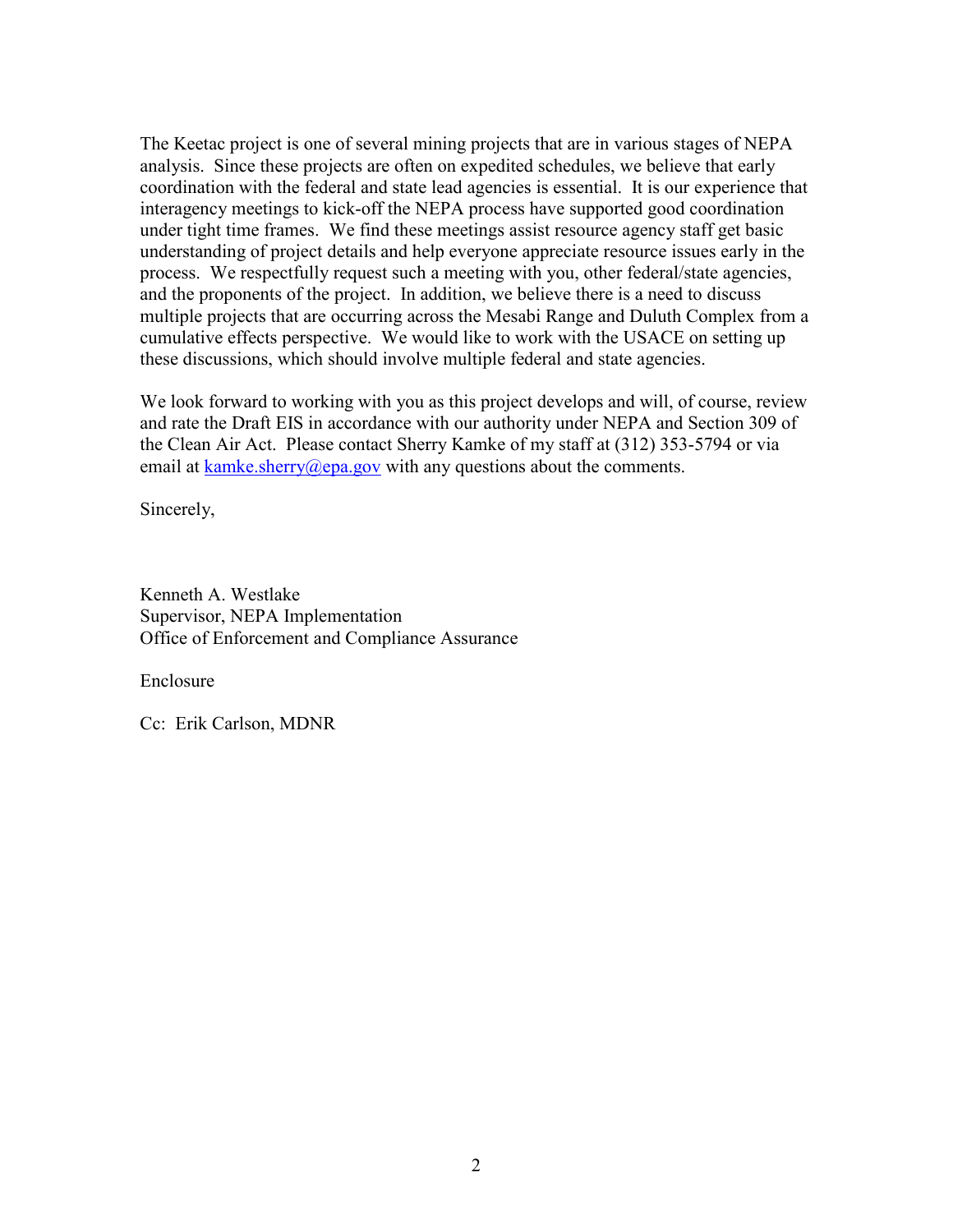#### EPA Comments on the U.S. Steel Keetac Expansion Project - Scoping Environmental Assessment Worksheet/Draft Scoping Decision Document

Alternatives Analysis – In various places throughout the EAW, the statement is made that alternatives will be evaluated to avoid impacts. In general, all alternatives should be evaluated so that environmental impacts are minimized. We agree that taking advantage of existing infrastructure wherever possible supports this goal. For example, the existing production plant and tailings basins are already in place and alternatives that would move these facilities would likely have significantly more environmental impacts than expanding existing facilities. Similarly, the location of the mine(s) itself is dictated by the location of mineral deposits and the formations that are being mined. We agree that alternatives to mining locations should not be pursued. The main areas where we believe alternatives could be realistic are the location and operation of waste rock and overburden stockpiles and haul roads. In the case of these types of operations, we believe that alternatives that avoid environmental impacts, especially wetland impacts, should be pursued extensively in the Federal EIS.

Cumulative Effect Analysis – The EAW provides an explanation of what would be covered under a cumulative effects analysis for each resource area. Both direct and cumulative effects are discussed, and general information is provided explaining steps to be taken in the cumulative effects analysis. Based on the information provided, detailed protocols for these cumulative effects analysis have not yet been finalized. As part of this scoping effort, we encourage the USACE and other project proponents to work with federal and state resource agencies to determine the geographical and temporal scope of these analyses. For example, on page 20, the EAW states that aquatic habitat and fisheries cumulative effects will be determined by evaluating what the cumulative effects analysis of water quality, water flow changes, and stream channel changes are. The EAW further states that no other actions other than those will be considered in the cumulative effects analysis. We understand the need to draw practical boundaries around the scope of cumulative effects analysis, but it would be best to decide on this scope with relevant federal and state resource agencies. Additionally, the EIS should present the rationale for why the cumulative effects analysis was limited to the area analyzed, explaining geographic and temporal range used and projects and other actions included.

Proposed Treatment of Resource Topics in EIS - The EAW is organized by resource area topics (e.g. fish and wildlife and ecologically sensitive resources, physical impacts on water resources, etc.). Each section in the EAW provides information about the steps that will be taken for project-specific analysis, and cumulative effects analysis (including approach to evaluation and data needs for cumulative effects analysis). Some resource areas also have a description of proposed mitigation measures to compensate for unavoidable impacts to the resource. No such avoidance minimization/mitigation discussion was included for aquatic habitat and fisheries. We believe it will be important for the applicant to address potential loss of habitat, fisheries, decline of water quality, and erosion, and steps that could be taken to avoid/alleviate some of these negative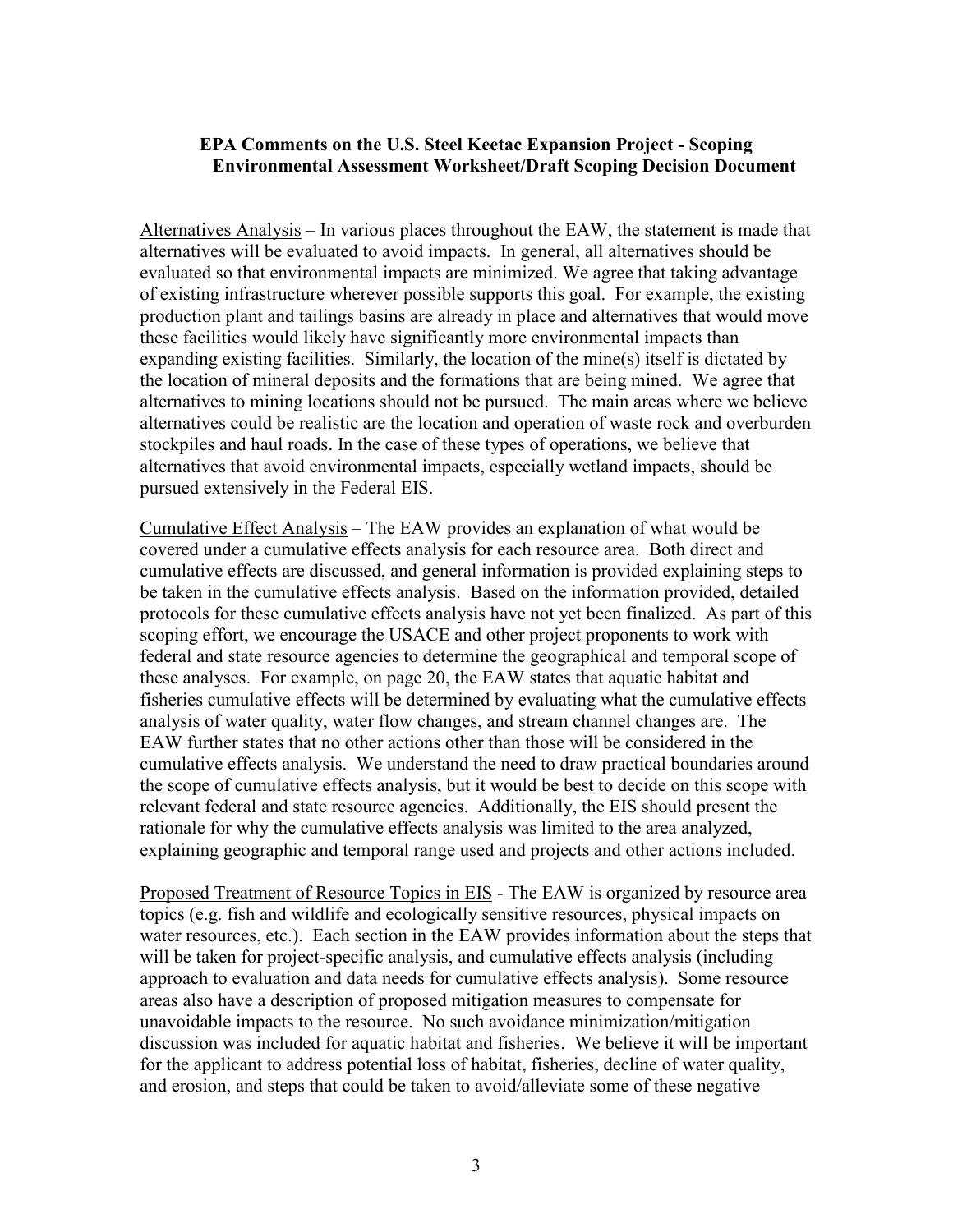impacts. In particular, we are concerned how pit dewatering will impact aquatic resources.

Lakes and Streams – We note the statement made on page 30 of the EAW, which states that direct physical impacts to waterbodies other than mine pits will be limited. Indirect impacts to waterbodies may occur via watershed changes and mine dewatering. EPA is concerned about both direct and indirect effects of mining and associated activities on waterbodies. These effects should be fully analyzed in the EIS. We believe that many mining activities, but especially mine pit dewatering, have the potential to affect aquatic resources, including wetland hydrology.

We note on page 31 of the EAW that a special emphasis is placed on the potential for impacts to Swan Lake from stream flow and lake water level changes during mining and after closure. The rationale for emphasizing Swan Lake over and above all other lakes and streams was not provided. We recommend that a discussion about these impacts to all lakes and streams be included in the EIS. If there are reasons that Swan Lake's water level is a priority for protection, the reasons should be included in the EIS.

Wetlands – As stated above, we believe that mining activities have the potential to impact wetland hydrology. The effect of mining activities, including but not limited to mine pit dewatering, should be evaluated for their effect on wetland hydrology. These effects should be addressed and included in the EIS evaluation.

We note on page 32 of the EAW a statement, "The current project configuration has been developed to utilize previously disturbed areas and to reduce wetland impacts." We recommend that the EIS include information demonstrating how this was done. We commend the USACE and MDNR for utilizing the Eggers and Reed wetland classification system for wetlands characterization. We recommend that information on wetland functions and values be included in the analysis and documented in the EIS.

We note on page 33 of the EAW, under the heading "Wetland Impacts of Tailings Basin," that 15.0 acres of mitigation wetlands are proposed to be affected by the expansion of the tailings basin. Later on page 43 of the EAW, the tailings basin wetland bank is mentioned, but no detail is provided. The EIS should provide more information about the quality of the mitigation areas and the USACE plans for mitigating for the impacts.

On page 43 of the EAW, a reference is made to the existence of and implications for a 1968 land exchange agreement. This agreement and its implications should be fully explained in the EIS.

Surface and Groundwater Effects – We note that an emphasis is being placed on O'Brien Creek and upper Sand River and Sand Lake for stream geomorphology and stream flow impacts. The rationale for emphasizing these streams was not presented in the EAW. Table 12-1 includes a list of waterbodies for which similar analyses could be done. The EIS should provide rationale for why the stated creeks, rivers and lakes were analyzed, whereas others were not.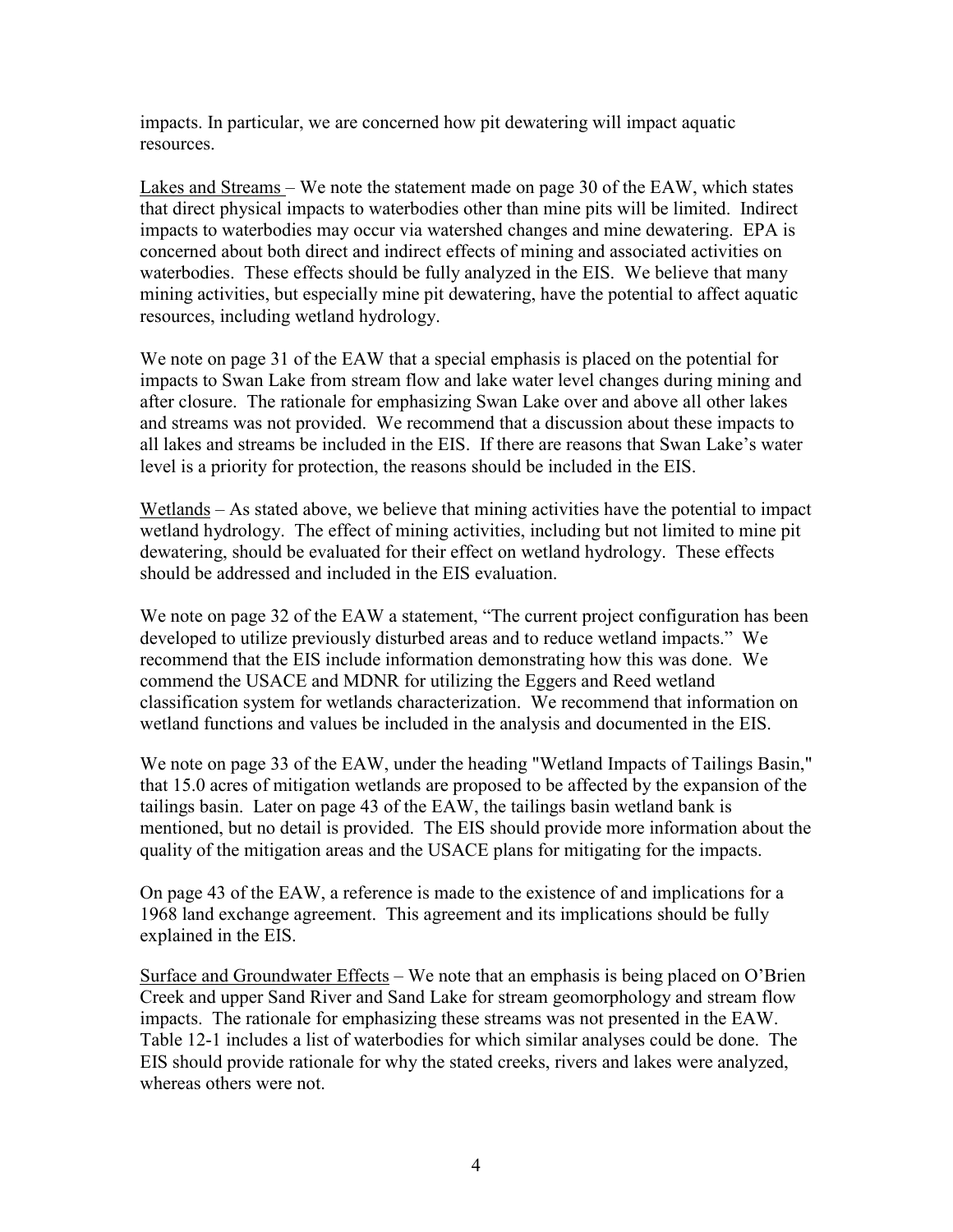The EAW is not clear how possible chemical contamination from the tailings basin has been and will be dealt with. This information should be provided in the EIS.

Stationary Source Air Emissions – This resource area is a topic of concern for EPA. Both the Prevention of Significant Deterioration (PSD) regulations and risk assessment/greenhouse gas calculations will be reviewed by our Agency. The cumulative effects analysis should evaluate all past, present, and reasonably foreseeable future actions in the Mesabi Range and Duluth Complex area. As stated before, we would like to have discussions with the USACE and other federal and state agencies about this topic. Potential impacts on Class I air quality areas (e.g., Isle Royale and Voyageurs National Parks and the Boundary Waters Canoe Area Wilderness) should be evaluated in the EIS.

Tribal Effects – No information was presented in the EAW regarding the status of tribal rights or concerns. This is information that should be summarized in the EAW. We plan to follow-up with the USACE and provide subsequent input if necessary.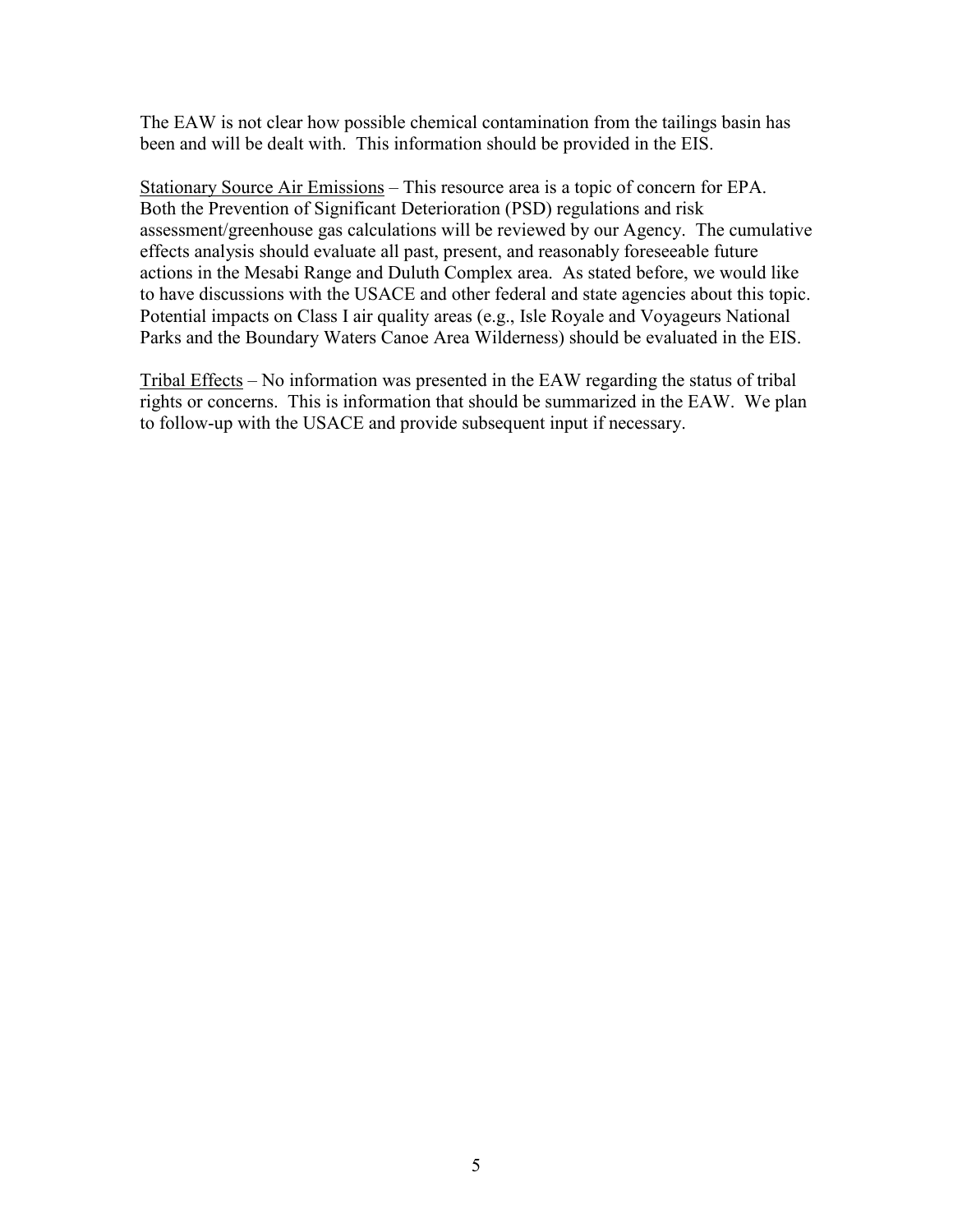| Standard bcc's: | Originator's Copy        |  |  |  |
|-----------------|--------------------------|--|--|--|
|                 | Official File Copy       |  |  |  |
|                 | <b>NEPA Reading File</b> |  |  |  |
|                 | <b>OECA</b> Reading File |  |  |  |

Other bcc's: Melissa Gebien, WD Ed Fairbanks, OIA

Author: Sherry Kamke<br>Filename: f:\user\share\oe f:\user\share\oeca\nepa\sherry\Keetac EAW-SDD.doc

## **CONCURRENCES**

 $\_$  , and the contribution of the contribution of the contribution of the contribution of  $\mathcal{L}_\mathbf{C}$ 

| Org/Unit:              | Author | Plain<br>Lang. | Team<br>Leader | Admin/<br>Clr. | DD/<br><b>OD</b> | <b>ORA</b><br>(St. Coord) | <b>ORA</b> |
|------------------------|--------|----------------|----------------|----------------|------------------|---------------------------|------------|
| Initial/Date:          |        |                |                |                |                  |                           |            |
| Other<br>Concurrences: |        |                |                |                |                  |                           |            |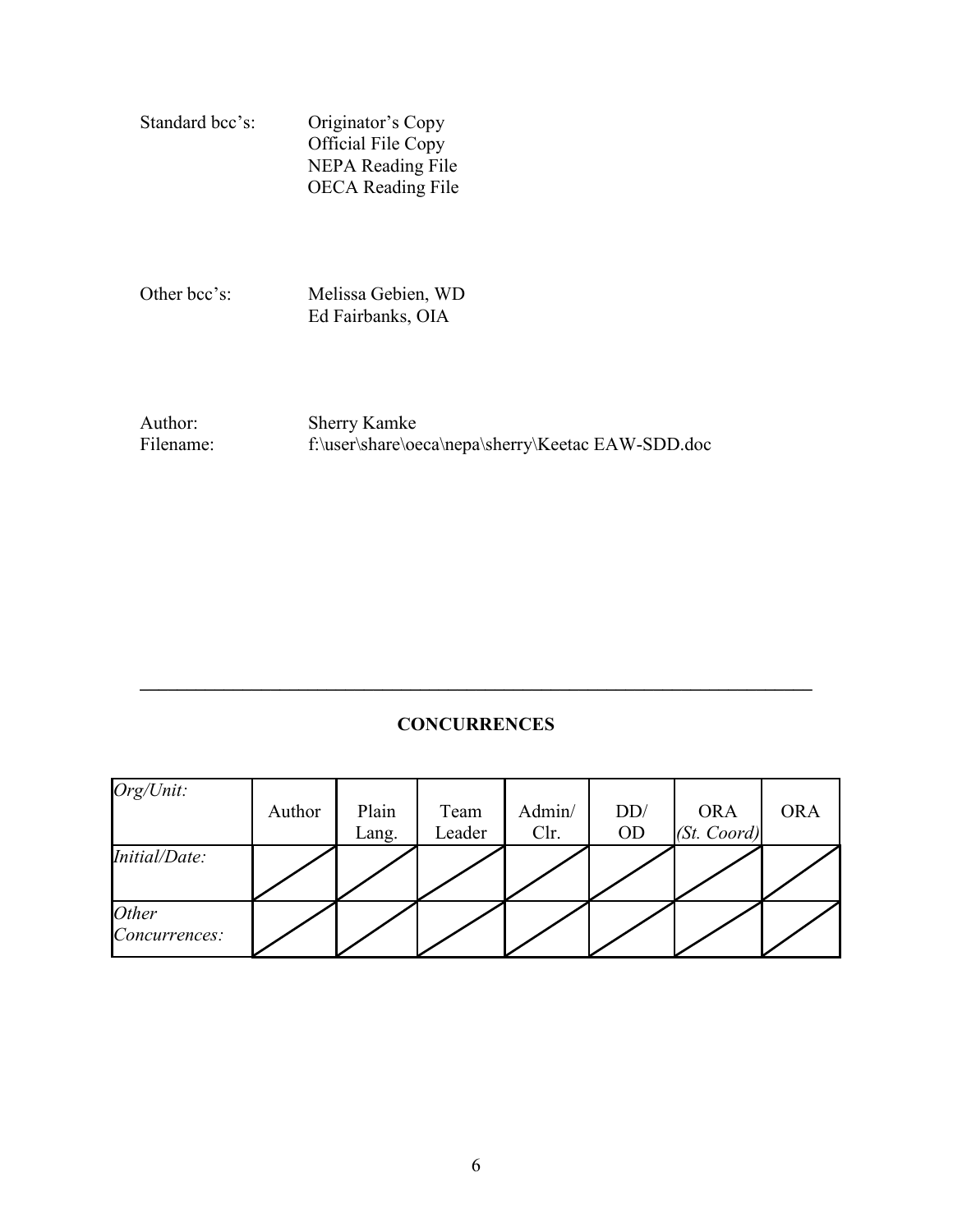October 8, 2008

Erik Carlson, Principal Planner Division of Ecological Services Minnesota Department of Natural Resources 500 Lafayette Road, Box 25 St. Paul, MN 55155-4025

Jon Ahlness Regulatory Branch, St. Paul District U.S. Army Corps of Engineers 190 Fifth Street East, Suite 401 St. Paul, MN 55101-1638

#### **RE: U.S. Steel (Keetac) Scoping Environmental Assessment Worksheet ("SEAW") and Draft Scoping Decisions Document ("DSDD")**

Dear Mr. Carlson and Mr. Ahlness:

The Fond du Lac Band of Lake Superior Chippewa ("the Band") hereby submits comments on the documents referenced above. The proposed project is located near the boundaries of the 1854 treaty territory whereby the Chippewa of Lake Superior ceded lands to the United States. However, hunting and fishing and other usufructuary rights in these lands were retained in perpetuity. Air emissions from this project have the potential to affect the Ceded Territories through transport. On that basis, and on the standing of the Band as a sovereign entity with Treatment as an Affected State status for air quality, I have reviewed the above documents. I am providing comments to the lead agencies that highlight the Band's concerns about specific resource categories, with the intent that these concerns will be addressed through the EIS process.

#### **SEAW**

On page 7 of the SEAW, mention is made of potential new haul roads at the facility. Please estimate how many miles of new roads are expected to be built. Also, please estimate any air emissions associated with additional rail cars, as mentioned on page 8 of this document.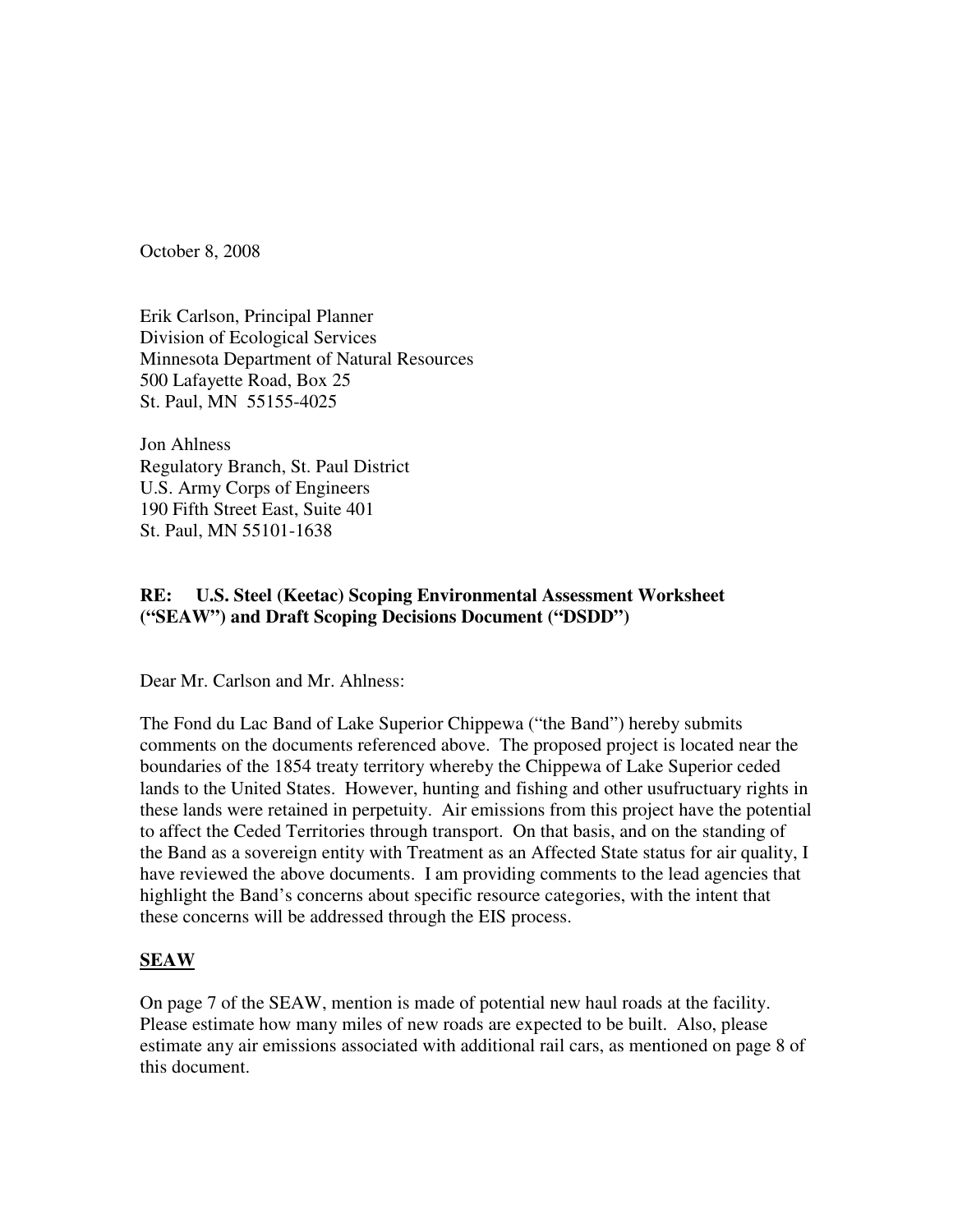On page 14, the SEAW mentions a new plan for controlling fugitive dust at the site. This plan needs to be made available for public review and comment as soon as it has been completed, especially given the large amounts of fugitive dust emissions expected from the mining site.

The section of the SEAW dealing with cumulative effects of mercury deposition (page 21) states that "Sources to be included in this cumulative effects analysis include those with significant mercury emissions within 12.4 miles (20 km) of the Expansion Project". Please explain what is meant by "significant" emissions and why only sources within 12.4 miles would be included. The Band is of the opinion that this would leave out many important sources of concern. This proposal needs to be revisited. The analysis should also provide for both existing and proposed sources to be included in such an analysis.

The section on page 72 addressing emissions from vehicles associated with the construction and operation of the project states that air quality emissions will be studied, including carbon monoxide. This analysis should include all criteria pollutants and toxics associated with vehicle use. Toxics should be listed in pounds emitted per year where applicable, as some regulations are written with "pounds per year" requirements.

As cited on page 72, and several other instances in the document, the Band agrees that the air quality analysis should include: Class I and Class I air impacts analyses, including visibility, increment, and Air Quality Related Values ("AQRV's"); determination of Best Available Control Technology to control all Prevention of Significant Deterioration ("PSD") pollutants; taconite Maximum Achievable Control Technology for mercury and particulates; and an Air Emissions Risk Analysis (please see following paragraph for further related comments on this topic). Upon our first reading, it seemed that these air quality analysis items are not always carried through the document consistently, although the short time period available for review and comment made it impossible to verify this. Please correct as need for consistency. Are any New Source Performance Standards ("NSPS") applicable to the facility? Again, due to the short time available to review this document, the Band has not been able to ascertain whether the re-started line will be considered a new source or an existing source with regard to NSPS and other applicable regulations. Please address this further.

With regard to the paragraph above, the Band does not agree with the SEAW's assertion that analyses of the National Ambient Air Quality Standards ("NAAQS") and the Minnesota Ambient Air Quality Standards ("MAAQS") do not need to be performed for all pollutants. On page 73, the SEAW states that a Class II NAAQS analysis will be performed for CO, SOx, and  $PM_{10}$ , and that a NAAQS and increment analysis may be performed for  $PM<sub>2.5</sub>$ , pending protocol guidance from the MPCA. The Band believes that it is necessary for the  $PM<sub>2.5</sub>$  analyses to be performed because the final rule was promulgated by the EPA (May 16, 2008) and guidance issued by the MPCA (July 18, 2008) before this SEAW was submitted.

The Band disagrees with the statement from page 73 that "The Class II NAAQS modeling will include existing sources in the area including MSI and Excelsior Energy,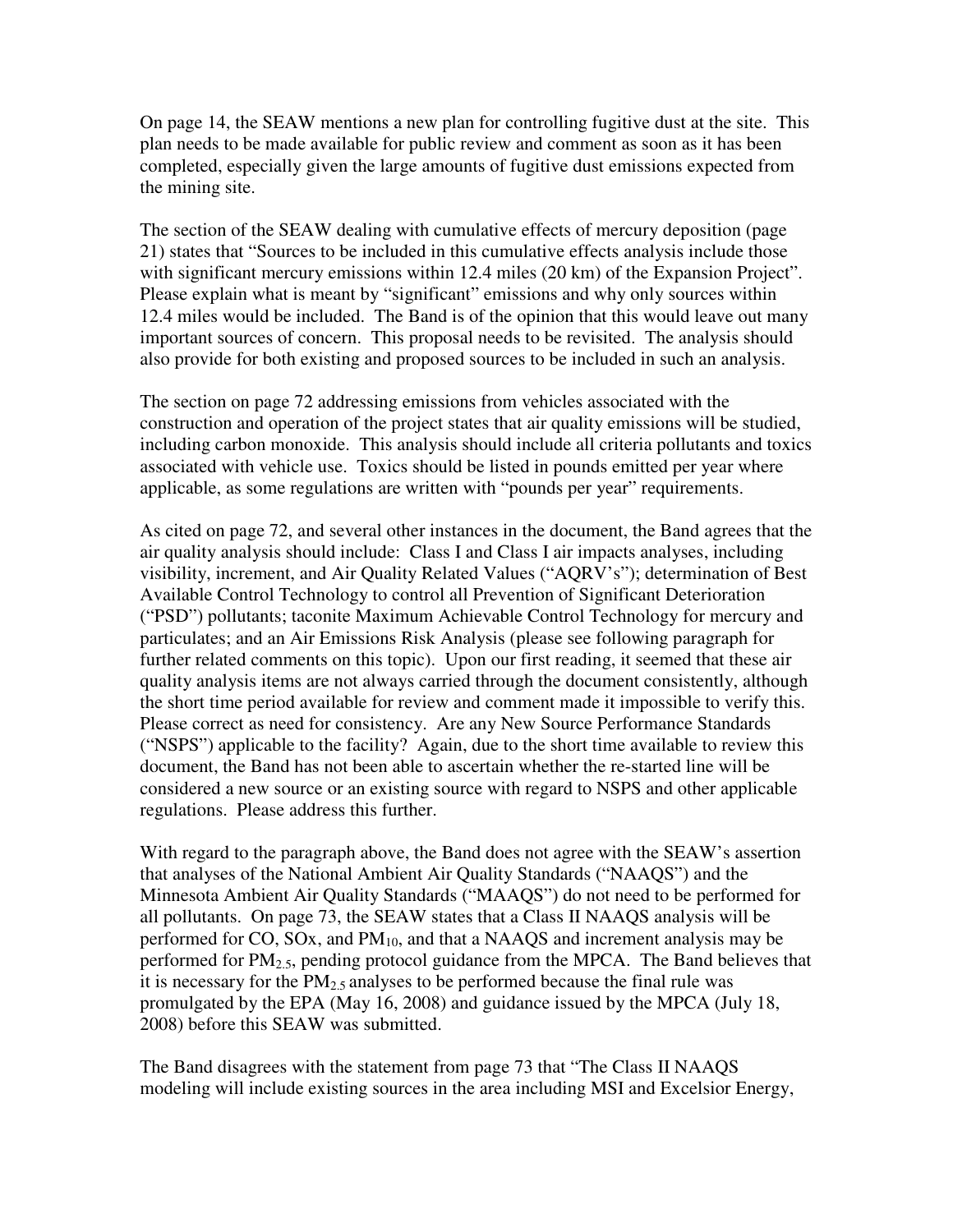thus eliminating the need for a cumulative Class II analysis". First, Excelsior Energy is not yet an existing source, but a proposed source. Second, if this document seeks to list proposed sources other than the Keetac expansion, it needs to also include Polymet and Mesabi Nugget, Phase II. Third, it has not been our understanding in the past that a NAAQS/MAAQS analysis can take the place of a cumulative Class II analysis. The Band understands a NAAQS analysis to consider only the proposed source and already existing sources, whereas a Class II cumulative analysis considers these plus any other proposed sources in the area. In addition, the modeling protocols may be different for these two different kinds of analyses. Also, a NAAQS analysis would not include an increment analysis for the Class II area.

The Band agrees (see page 73 of the SEAW) that Class I impacts analyses need to be performed at the four nearest Class I areas – the Boundary Waters Canoe Area, Voyageur's National Park, Isle Royale, and the Rainbow Lakes Wilderness Area. Upon our first reading, it appears that these four locations may not be mentioned consistently throughout the SEAW and the DSDD. Please check for consistency.

On page 73, U.S. Steel proposes to install control equipment for mercury, likely the same type of control equipment that is being used at power plants. The Band believes a more detailed description of this proposal should be included in the later versions of this document.

U.S. Steel proposes to limit NOx emissions to "net out" of PSD for this pollutant. The facility proposes to do this through fuel switching. They will use more natural gas and biofuels, because combustion of these fuels creates less NOx than combustion of coal or fuel oil does. The Band is worried that it might prove difficult to track NOx emissions closely enough to justify this action. We assume that Continuous Emissions Monitors will be installed for NO<sub>x</sub> on existing and re-started equipment, and that emissions will be tracked on a daily and monthly basis to ensure that the limit is not exceeded. The facility should also create a contingency plan in case they cannot meet these limits as expected. For instance, if they exceed these limits such that the expansion is subject to PSD, there should be a definite timetable as to when a PSD permit application will be submitted to the MPCA.

On page 80 of the SEAW, regional visibility issues are discussed. This section states that if visibility affects at nearby Class I areas are predicted due to the expansion, mitigation will take place. Minnesota Steel Inc. ("MSI") is already committed to mitigating NO<sub>x</sub> emissions at their new plant to prevent visibility problems. For the EAW, Keetac should find out what mitigation strategies MSI is pursuing and then state how Keetac would mitigate their emissions in light of the actions undertaken by MSI. Our concern is that there may not be enough available emissions credits for both facilities to use in order to mitigate to the needed level. Emissions credits must be located within a certain distance of the plant and/or Class I area to have any noticeable effect.

In several instances in the cumulative effects sections of the SEAW (see pages 86/87, etc) the text refers to studying the impacts of MSI. This neglects other projects that have been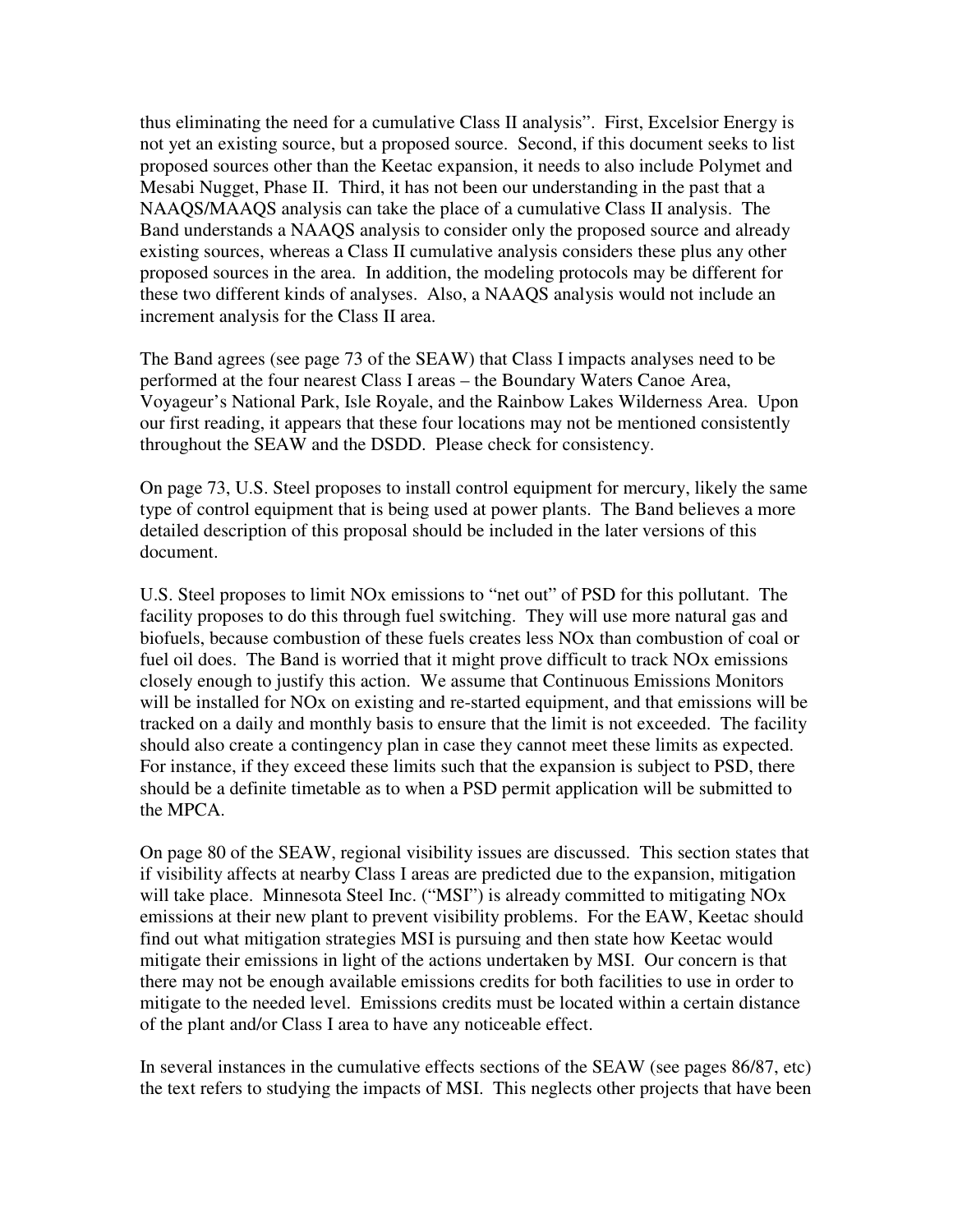proposed since the MSI EAW was prepared. These include: Excelsior Energy, Polymet, and Mesabi Nugget Phase II. Although the Polymet project is mentioned on page 14 of the DSDD with regard to an acidification analysis, mention of this facility is not carried out consistently throughout these documents. On page 83, the SEAW states that no specific list of included facilities has been proposed yet. The Band reserves the right to comment on this list once it has been proposed. With regard to regional haze, the Band expects that this project will adhere to the pollutant caps included in the Northeast Minnesota Regional Haze State Implementation Concept Plan, as well as the requirements of the Minnesota Regional Haze State Implementation Plan. Reference to the Northeast Minnesota Regional Haze State Implementation Concept Plan should also be added to the list of **Governmental Actions** found on page 99. Mention might also be made here of the Clean Air Interstate Rule. Although it was vacated earlier this year by the Federal Appeals Court, it may yet return in some form.

In many places, the document mentions using the MSI cumulative analysis as a basis for the Keetac analysis. However, the Polymet or Mesabi Nugget Phase II analyses are the most up-to-date, as they were submitted after the MSI analysis, although these analyses are only in "preliminary draft EIS" form at this time.

On pages 93 and 94, visual impacts are discussed. We suggest that the last sentence on page 93 be modified to read "Overall, the project would have no local or immediate change in visibility impact". We suggest that the second paragraph under Tailings Basin on page 94, beginning "The visual impacts discussed here are considered to be different than…." be moved to the beginning of the Visual Impacts section.

### **DSDD**

On page 5, the Band does not agree that vehicle emissions from the proposed project will be so minor that they can be left out of the EIS. Please provide more information to support this argument.

On page 9 (Section 3.3.1.2.2), the Band again disagrees with the proposal to include only "significant" sources of mercury located within 20 km of the proposed Keetac expansion project on a cumulative analysis (see remarks above).

On page 13, the Band reminds the facility that a Class I impacts analysis must include increment and AQRV's, not just visibility. Also, a Class II NOx NAAQS/MAAQS analysis may still be needed, even though the facility is choosing to net out of PSD review for this pollutant. As stated above, MSI and Excelsior Energy are not the only other proposed facilities that should be included in cumulative analyses. Please give more information on what kind of  $PM<sub>2.5</sub>$  mitigation is proposed.

On pages 13 and 14, do the Risk Assessment and the Human Health Risk Assessment Protocol include the study of asbestos-like fibers?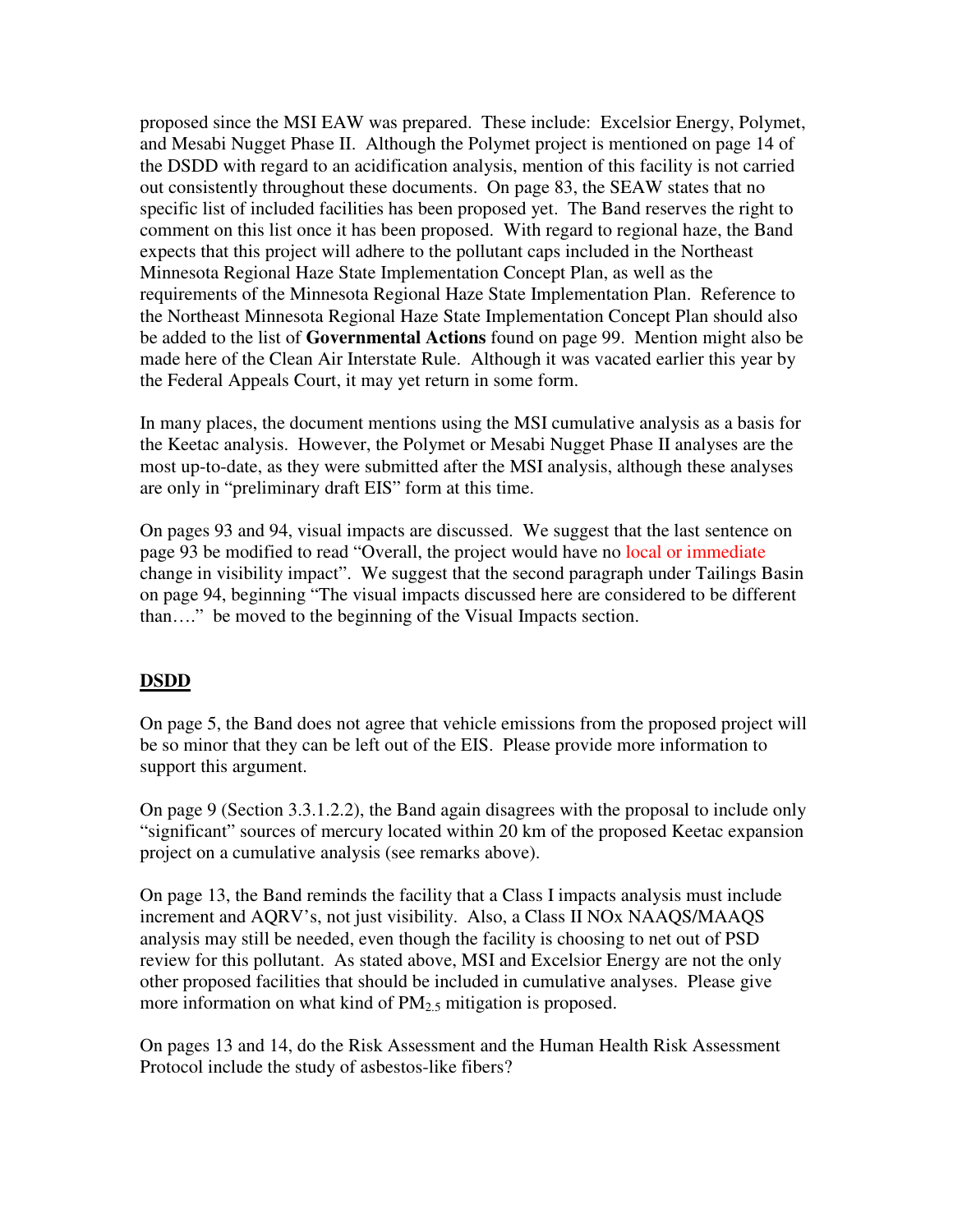On page 16, the Band again asserts that a NAAQS/MAAQS study needs to be performed for emissions from this expansion.

If you have any questions regarding this letter, I can be reached at 218-878-8008. Thank you for this opportunity to comment.

Joy Wiecks Air Quality Technician Fond du Lac Reservation

c.c. Ben Giwojna, EPA Region V Air and Radiation Division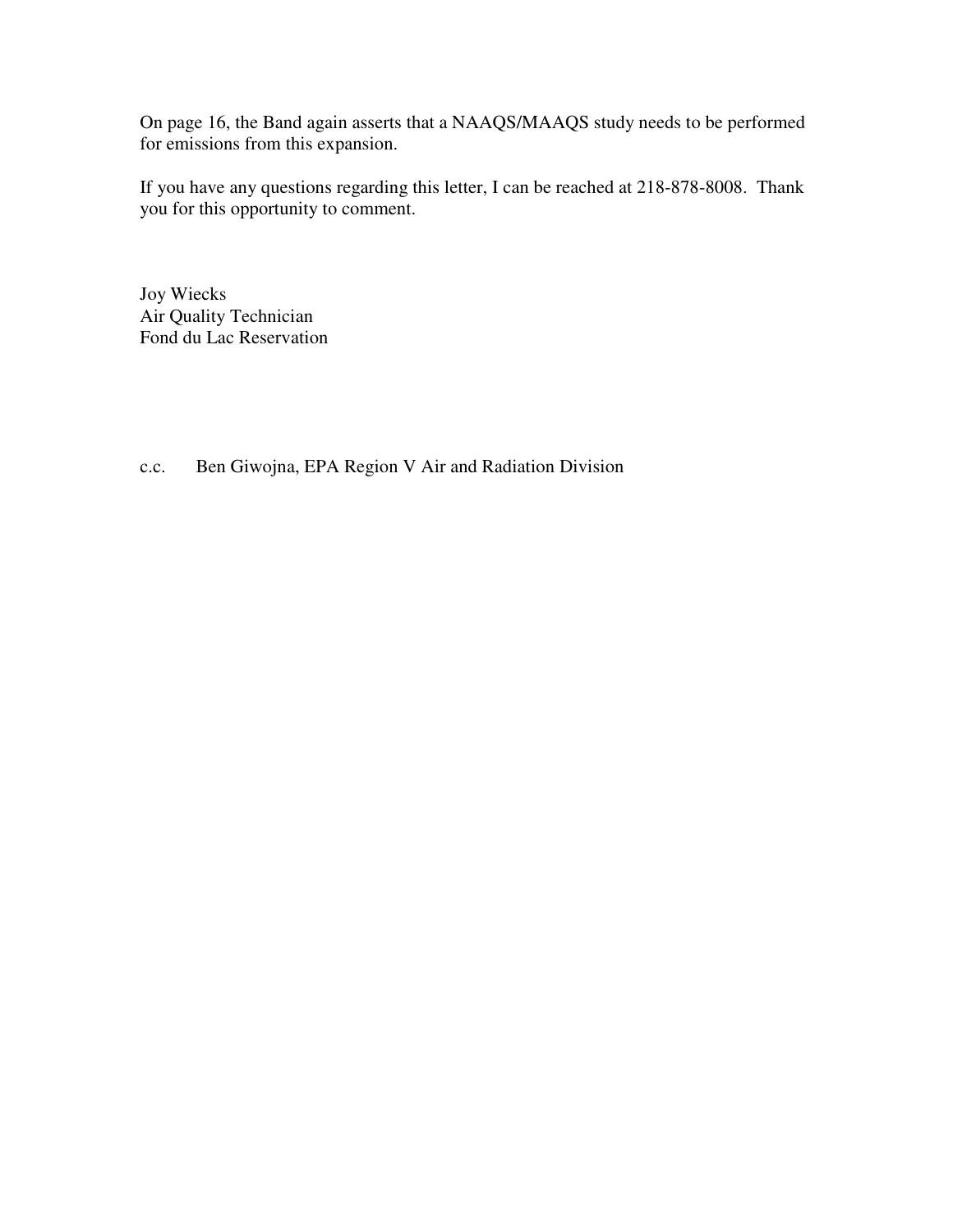October 8, 2008

Erik Carlson, Principal Planner Division of Ecological Services Minnesota Department of Natural Resources 500 Lafayette Road, Box 25 St. Paul, MN 55155-4025

Jon Ahlness Regulatory Branch, St. Paul District U.S. Army Corps of Engineers 190 Fifth Street East, Suite 401 St. Paul, MN 55101-1638

## **RE: U.S. Steel (Keetac) Scoping Environmental Assessment Worksheet ("SEAW")**

Dear Mr. Carlson and Mr. Ahlness:

The Fond du Lac Band of Lake Superior Chippewa ("the Band") hereby submits additional comments on the document referenced above. The proposed project is located near the boundaries of the 1854 treaty territory whereby the Chippewa of Lake Superior ceded lands to the United States. Fond du Lac Office of Water Protection staff have reviewed the SEAW for details about how this project may impact surface water, ground water, wetlands, and other resources, and are providing comments to the lead agencies that highlight the Band's concerns about specific resource categories, with the intent that these concerns will be addressed through the EIS process.

#### **Wetlands**

- A total of 676.5 acres (604.5 acres unpermitted and 72.0 acres previously permitted) is once again a significant impact in this region. The cumulative affects analysis must take this large wetland loss into account on a regional scale, since the vast majority of these wetlands are not being replaced in their immediate watersheds.
- The proposed wetland impacts include 15.0 acres of previous compensatory wetland mitigation sites from past wetland impacts. These mitigation wetlands should be under either a conservation easement or covenant and therefore, should not be impacted for any reason. If the U.S. Army Corps allows compensatory mitigation wetlands to be impacted, a higher mitigation ratio should be imposed on this type of impact.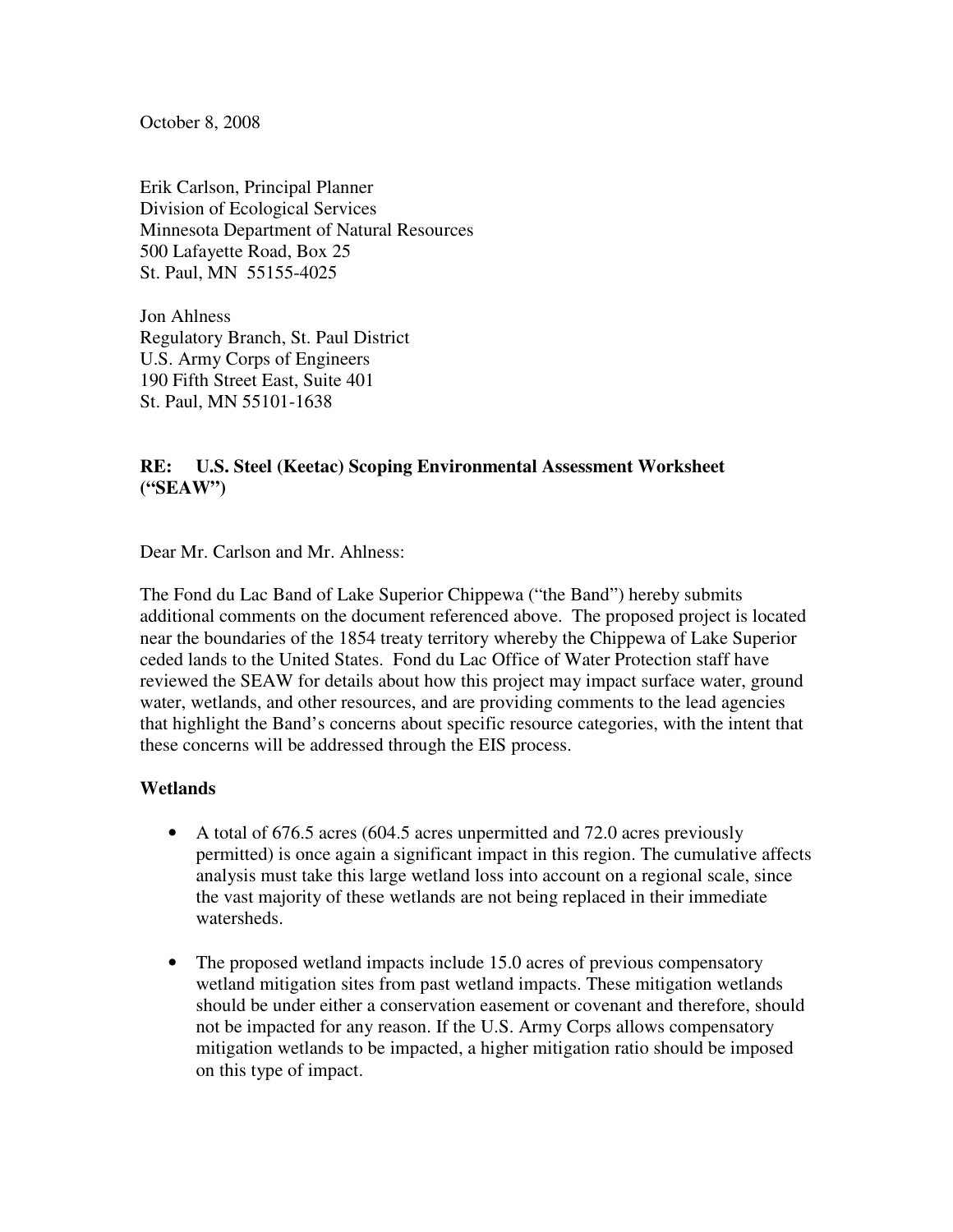- Cannot conduct an appropriated cumulative affects analysis regarding the net loss of wetlands within the watershed if wetland mitigation is only for the first five year time period of mine activity (Page 35).
- The design criteria listed in the SEAW for restored or created wetlands contains mostly criteria applicable to inundated wetland types  $(T$ ypes  $3, 4$ , and  $5 - i.e.,$ shallow and deep marsh or shallow open water). The U.S. Army Corps of Engineers has indicated that it will not approve any mitigation banks consisting of these types. In addition, it is difficult to judge whether these design criteria are appropriate since the project proposer has only listed the amount of proposed wetland impacts, but has not indicated what types of wetlands would be impacted (Page 38).
- Not all wetland functions are related to watershed process, therefore it is in appropriate to restrict the analysis to the immediate watersheds of Welcome Creek, Hay Creek and O'Brien Creek (Page 42).
- Although, at least as stated by the project proponent, ground water modeling may not be necessary to evaluate potential hydrogeologic impacts of the proposed Keetac operation on the City of Keewatin's municipal wells, it should be necessary to conduct ground water modeling to evaluate the potential impacts to other resources especially wetlands with ground water connections (Page 47).

## **Other Resources**

- Section 10. Cover Types. (Table 10-1) Along with the loss of significant wetland acreage, the proposed project will also destroy 585 acres of forest (both the North and South Project areas), and an additional 460 acres of reclaimed forest. Under the "Proposed Treatment of Topic in EIS", it should clearly state that these losses will be evaluated in the context of the carbon cycle; i.e., release of stored carbon and loss of carbon sequestration capacity. The impacts of a proposed project on global climate change must be evaluated, per several recent federal court rulings. This analysis should be done in addition to the greenhouse gas emissions calculations defined by MPCA 2008 protocol.
- Section 11. Fisheries, Wildlife and Ecologically Sensitive Resources: (p. 20) Should also be evaluated in context of tribal treaty-protected resources (1855 Ceded Territories)
- Section 13. Water Use (p. 36) Proposed Treatment of Topic in EIS: We disagree with the project proponent's statement that ground water modeling is not necessary to evaluate potential hydrogeologic impacts on drinking water wells. Given the number and proximity of domestic and municipal wells, along with the recent experience of the city of Hibbing and the municipal well it lost from pit dewatering at Hibbing Taconite, the agencies should require the company to use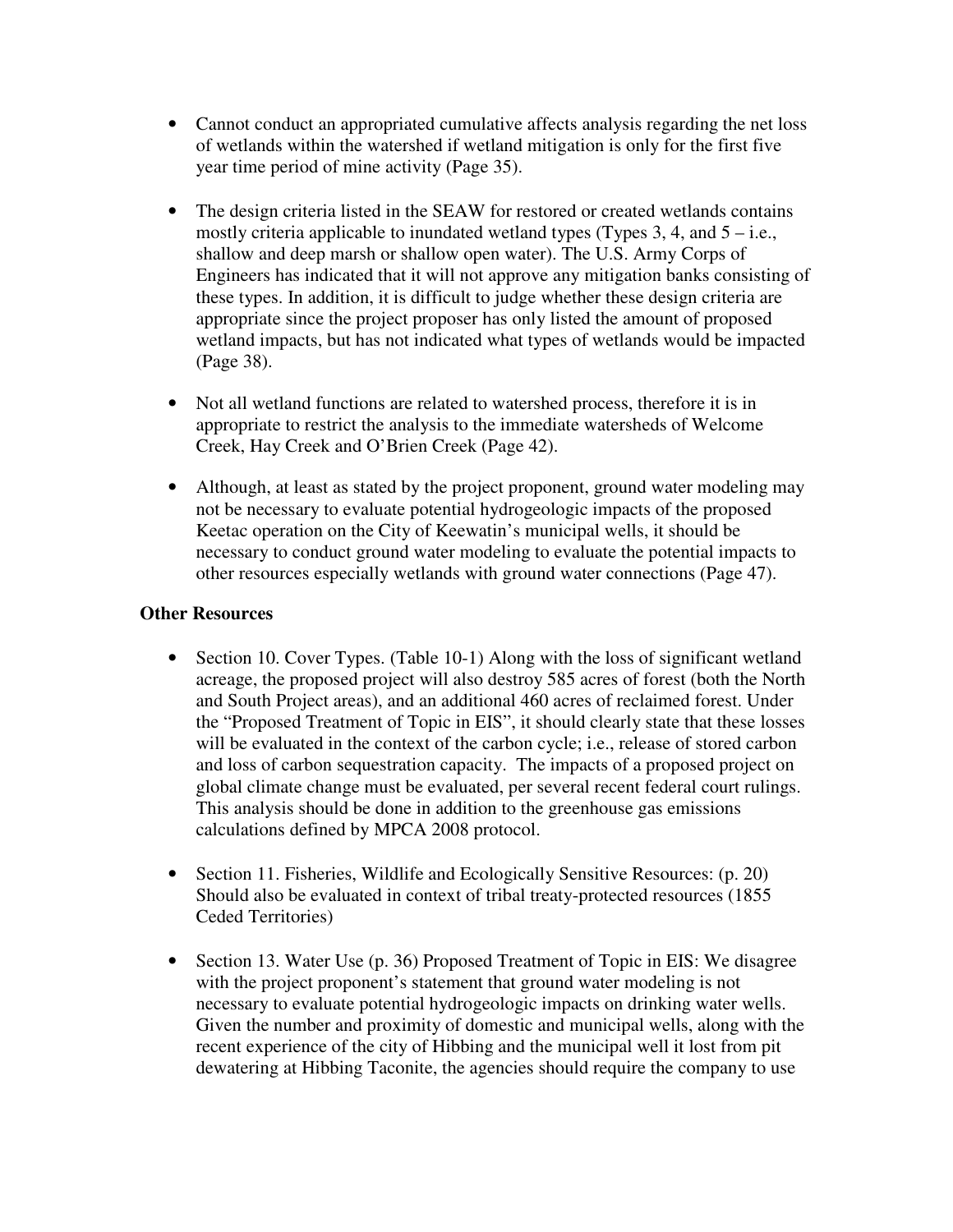appropriate hydrologic modeling techniques to examine potential impacts from mine pit dewatering.

- Section 25. Nearby Resources Archaeological, Historical or Architectural Resources. The US Army Corps of Engineers, as a federal trustee, should initiate consultation under Section 106 of the National Historic Preservation Act with 1855 Treaty tribes.
- We are particularly interested in seeing how the EIS evaluates the current and proposed future mining pit operations at Keetac, HibbTac, and the key runout locations and elevations in the Herr and Gleason study (*Central Mesabi Iron Range Hydrology Study*, Minnesota Department of Natural Resources, 2007). We are concerned about the potential for an interbasin transfer of water from these operations.

If you have any questions regarding this letter, I can be reached at 218-878-8010. Thank you for this opportunity to comment.

Nancy Schuldt, Water Projects Coordinator Fond du Lac Reservation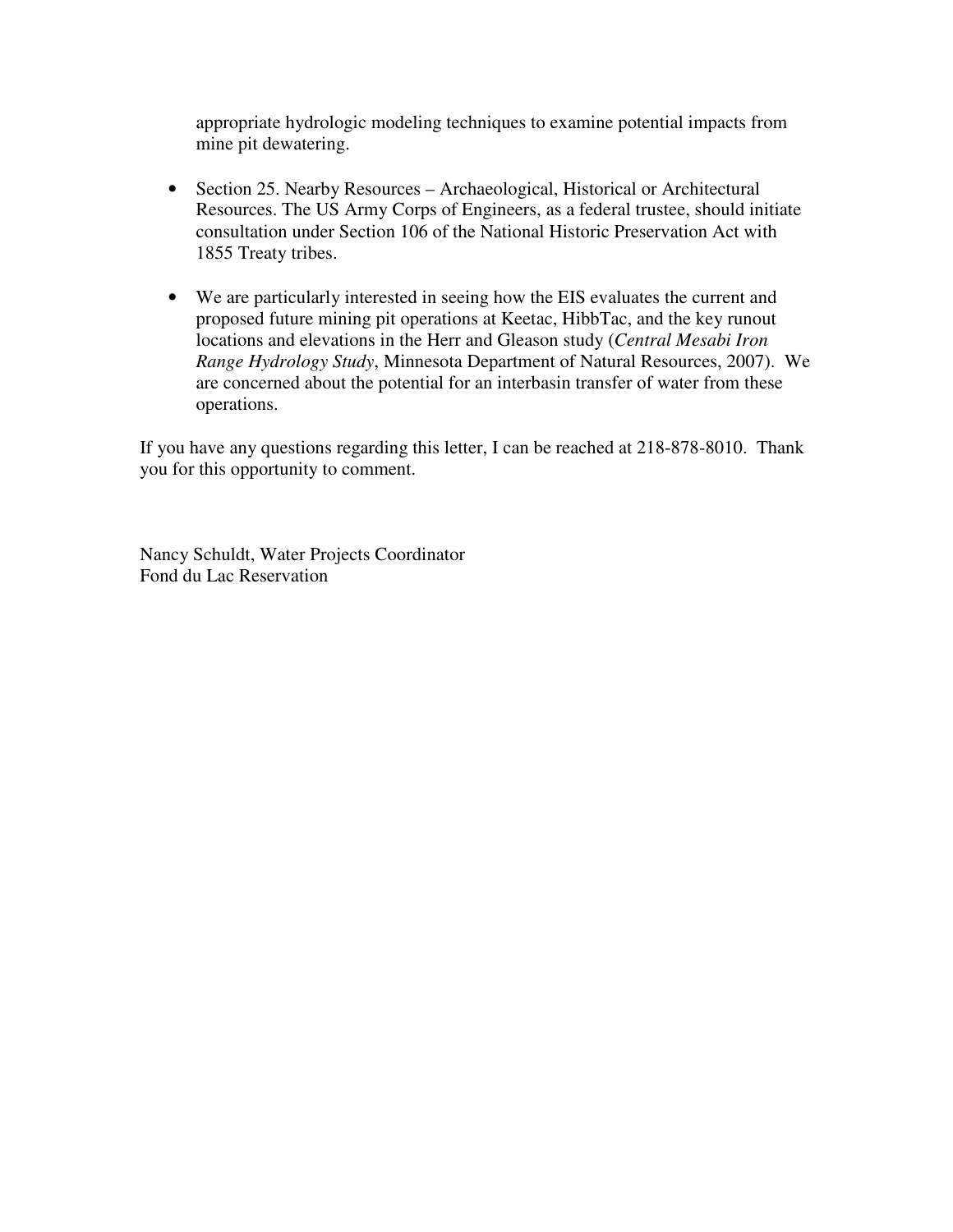

## **Minnesota Center for Environmental Advocacy**

The legal and scientific voice protecting and defending Minnesota's environment

26 East Exchange Street - Suite 206 Saint Paul, MN 55101-1667 651.223.5969 651.223.5967 fax

mcea@mncenter.org www.mncenter.org

**Founding Director** Sigurd F. Olson  $(1899 - 1982)$ 

**Board of Directors Cecily Hines** Chau

Nancy Speer Vice Chair

Kent White **Treasurer** 

Kim Carlson

Merritt Clapp-Smith

Charles K. Dayton

John Helland

Vanya S. Hogen Roger Holmes

Roy House

**Bridget A. Hust** 

Douglas A. Kelley

Michael Kleber-Diggs

Dee Long

Gene Merriam Steve Piragis

**Byron Starns** 

Martha C. Brand

**Executive Director** 

October 8, 2008

Erik Carlson, Principal Planner Division of Ecological Services Minnesota Department of Natural Resources 500 Lafayette Road, Box 25 St. Paul, MN 55155-4025 Fax:  $(651)$  297-1500.

Keetac Expansion Project: Scoping EAW/Draft Scoping Decisions Re: Document

#### Dear Mr. Carlson,

I am writing you to submit comments on the Scoping Environmental Assessment Worksheet (EAW) and Draft Scoping Decisions Document (DSDD) for the Keetac Expansion Project (Project). I am a staff attorney for the Minnesota Center for Environmental Advocacy (MCEA). MCEA is a Minnesota nonprofit environmental organization whose mission is to use law, science, and research to preserve and protect Minnesota's natural resources, wildlife, and the health of its people. MCEA has state-wide membership. The Project involves environmental impacts in many of the areas of MCEA's work, including water quality, natural resources, public health, and energy policy. Thank you for the opportunity to offer comments on the Scoping EAW and DSDD (collectively, "draft scoping documents") for the Project.

While MCEA appreciates the coverage of some important issues in the draft scoping documents, MCEA finds a number of significant omissions and offers the following comments to ensure that the final scoping document for the Draft Environmental Impact Statement requires consideration of all the materials and issues that it should.

#### **Climate Change**

I.

The draft scoping documents entirely avoid any mention or analysis regarding the effects of climate change and its interaction with and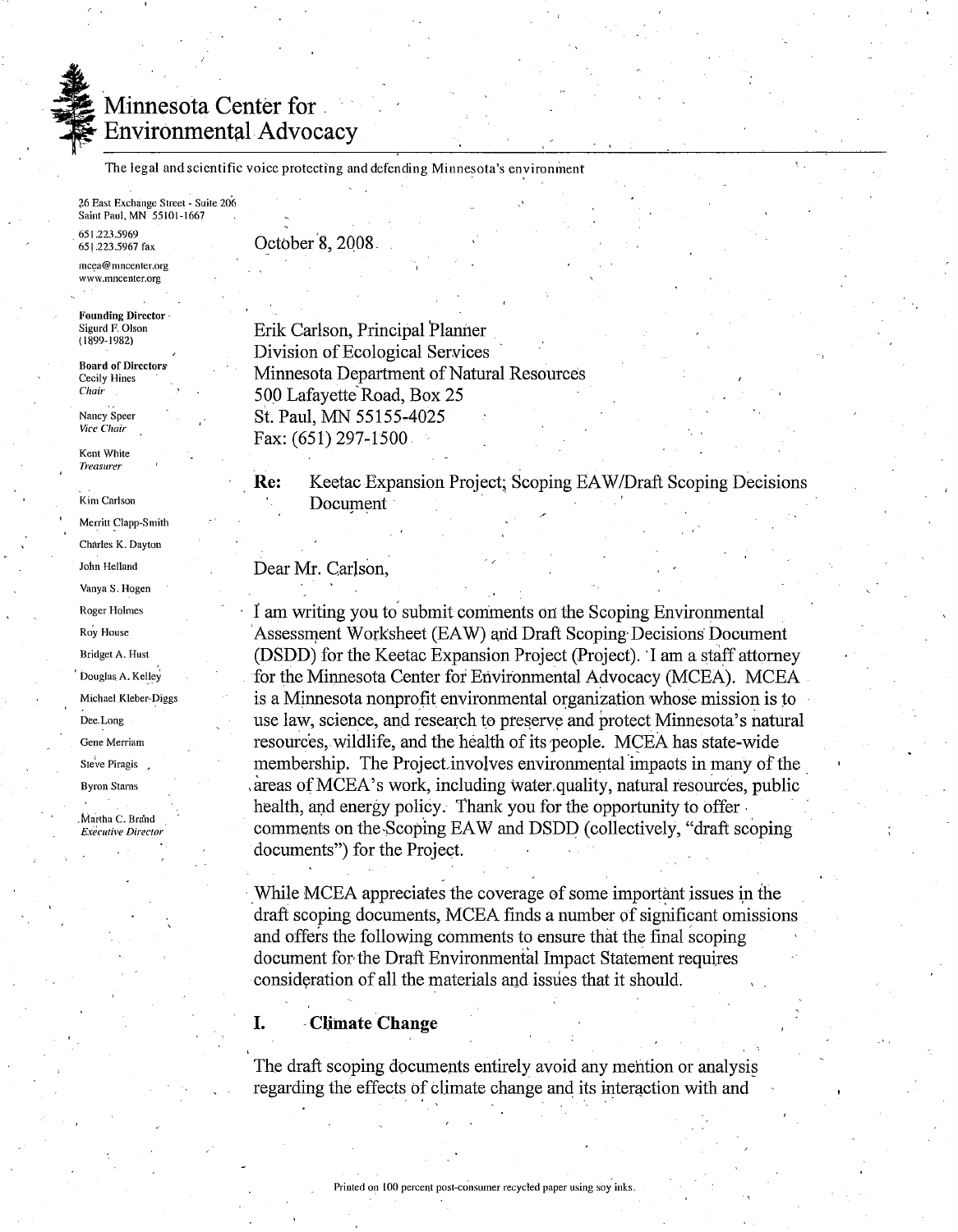amplification of the Project's negative effects on the environment. Minnesota natural resources have been affected and will increasingly be affected by climate change in a variety of ways. See attachments, generally. Because nature inherently involves interacting conditions and systems, without consideration of climate change and its many effects it is not possible to take the requisite hard look at the Project and its effects on Minnesota's environment.

#### A. Climate change and air resources

Climate change is expected to increase the formation of pollutants that cause haze. See Regional Haze SIP final cmnts.pdf, and Affidavit of Dr. Ranaiit Sahu.pdf, attached. These un-inspected effects render the draft scoping documents' discussion of haze formation and its reliance on the Regional Haze State Implementation Plan (SIP) for mitigation (see Scoping EAW at p. 80) meaningless. *Id.* The scope of review must include the effects of climate change, which are omitted from the SIP.

#### **B.** Climate change and water resources

Water is also certain to be affected by climate change in many ways, with warmer average annual water temperatures, fewer weeks of ice cover, earlier spring thaw, higher rates of evaporation, and higher and longer-lasting peak temperatures in lakes and streams, are all problems in their own right, but they combine to cause other factors, such as lower stream flows and higher stream temperatures at critical times in the summer. Climate change is predicted to bring less frequent, more intense rainfall events, which damage stream morphology and contribute to erosion and channel-widening, further exposing streams to higher insolation and temperatures. Temperature problems will be particularly acute in the surface-fed streams of the Arrowhead. Warmer water possesses decreased oxygen solubility and higher potential for growth of algal blooms, both of which deplete oxygen and lead to more extensive hypoxic conditions in lakes and streams. See StefanFangHondzo-climatelakes.pdf, PilgrimFangStefan-StreamTemp in MN CC.pdf, NewGame-effects of CC on animals fish in MN.pdf, attached. The effects from the Project's additional process water demands and de-watering activities on watershed, flow regime, stream morphology, and water quality effects on Hay Creek, Swan Lake, Swan River, and perhaps other water bodies, cannot be assessed properly without recognition and consideration of the compounding effects of climate change. The scope of review must encompass climate change and its compounding effects.

#### C. Climate change and forest and wildlife resources

Climate change is also expected to affect northern Minnesota forests by increasing the frequency and intensity of derechos – the storms that charge from west to east with straight-line winds, like the July  $4<sup>th</sup>$  storm in 1999 that leveled hundreds of thousands of acres of forest in the Superior National Forest/Boundary Waters Canoe Area Wilderness. See MPCA-Global Warming & Climate Change in MN.pdf, attached; also, Pers. com. Dr. Lee Frelich, University of Minnesota. Windstorms are mentioned three times in the Scoping EAW, and never in the context of increasing frequency or climate change.

 $2<sup>1</sup>$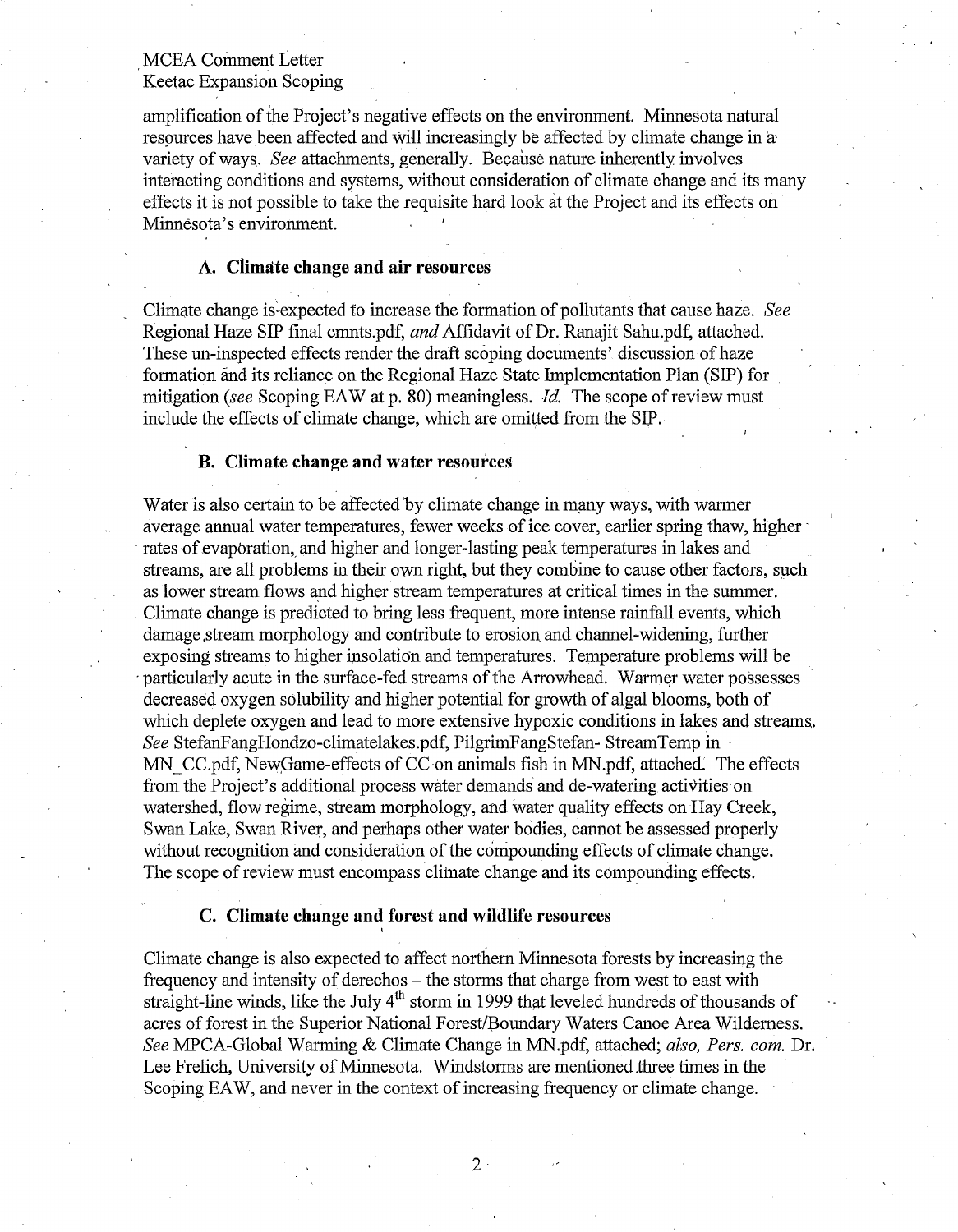Climate change is also affecting and will continue to affect the presence, composition, and distribution of forest types in Minnesota, including the Arrowhead. Pers. com. Dr. Lee Frelich, University of Minnesota; see also NewGame-effects of CC on animals fish in MN.pdf, attached. Absent consideration of the effects climate change will have on major wind events, and thereby on northern Minnesota forests, the analysis of the Project's biomass harvest-related effects on forests and wildlife can be of little value. The scope of review must be expanded to include climate change

#### Π. Air

The Scoping EAW asserts that Best Available Control Technology (BACT) analysis "will not be necessary for nitrogen oxides (NOx) because U.S. Steel currently expects to limit NO<sub>x</sub> emissions below PSD thresholds." See Scoping EAW at p. 72. MCEA disagrees with the decision not to conduct a BACT analysis for NO<sub>x</sub> as unnecessarily dismissive and a bad idea for many reasons. First, the 40-ton Prevention of Significant Deterioration (PSD) threshold is miniscule in comparison to the Project's expected total emissions. It would not require much of an interruption in supplies of biomass, or much of a decrease in the desired/allowed mix of coal (due to mercury or sulphur emissions, or the coming imposition of carbon costs) for the Project to blow the 40-ton PSD threshold. This distinct possibility must be apparent to the Project proponent, because the facility would maintain natural gas and fuel oil as back-up fuels. See Scoping EAW at p. 4.

Second, the NO<sub>x</sub> PSD Netting Summary improperly cites the existing 2005 air permit. That air permit for Phase II has been superseded by the Minnesota Pollution Control Agency (PCA) Administrative Order By Consent, In the Matter of United States Steel Corporation – Keewatin Taconite, Inc. While the Regional Haze Rule (RHR) may be in limbo, the PCA's Administrative Order remains in effect. See Admin Order by Consent-USSCorp-Keewatin.pdf, attached. It is that Administrative Order that resulted in the significant drop in NO<sub>x</sub> emissions from the years 2004-2005 to 2006-2007, from 5,857 TPY to 3,503 TPY, a greater than 40% reduction. Phase II is not now entitled to return to operations that would increase its NO<sub>x</sub> emissions to any level close to the maximum specified in the 2005 permit. The Administrative Order was issued for the purpose of improving emissions and reducing haze, not for the purpose of creating an emissions gap for U.S. Steel-Keetac to fill by expanding its operations 60%. It is therefore inappropriate to cite operationally unavailable NO<sub>x</sub> emissions tonnage (the gap between either 6,072 or 5,857 TPY and approximately 3,503 TPY) to determine that the Project  $$ i.e., restarting the long-idled Phase I line – will not trip the need for BACT analysis. It is likewise inappropriate to presume that the PCA would reissue the upcoming 2010 air permit without reducing the NO<sub>x</sub> emissions limits to some amount more closely approximating current actual emissions. Doing either of these inappropriate things would violate the purpose and intent of the Administrative Order, which is to achieve significant progress at Keetac toward visibility goals in Minnesota's Class I areas.

It is unclear why Keetac would object, in any case. It is generally better and less costly to design and build correctly at the outset, rather than going back and fixing a facility after it is operating. Furthermore, while the RHR may be in limbo, its decedent and the SIP will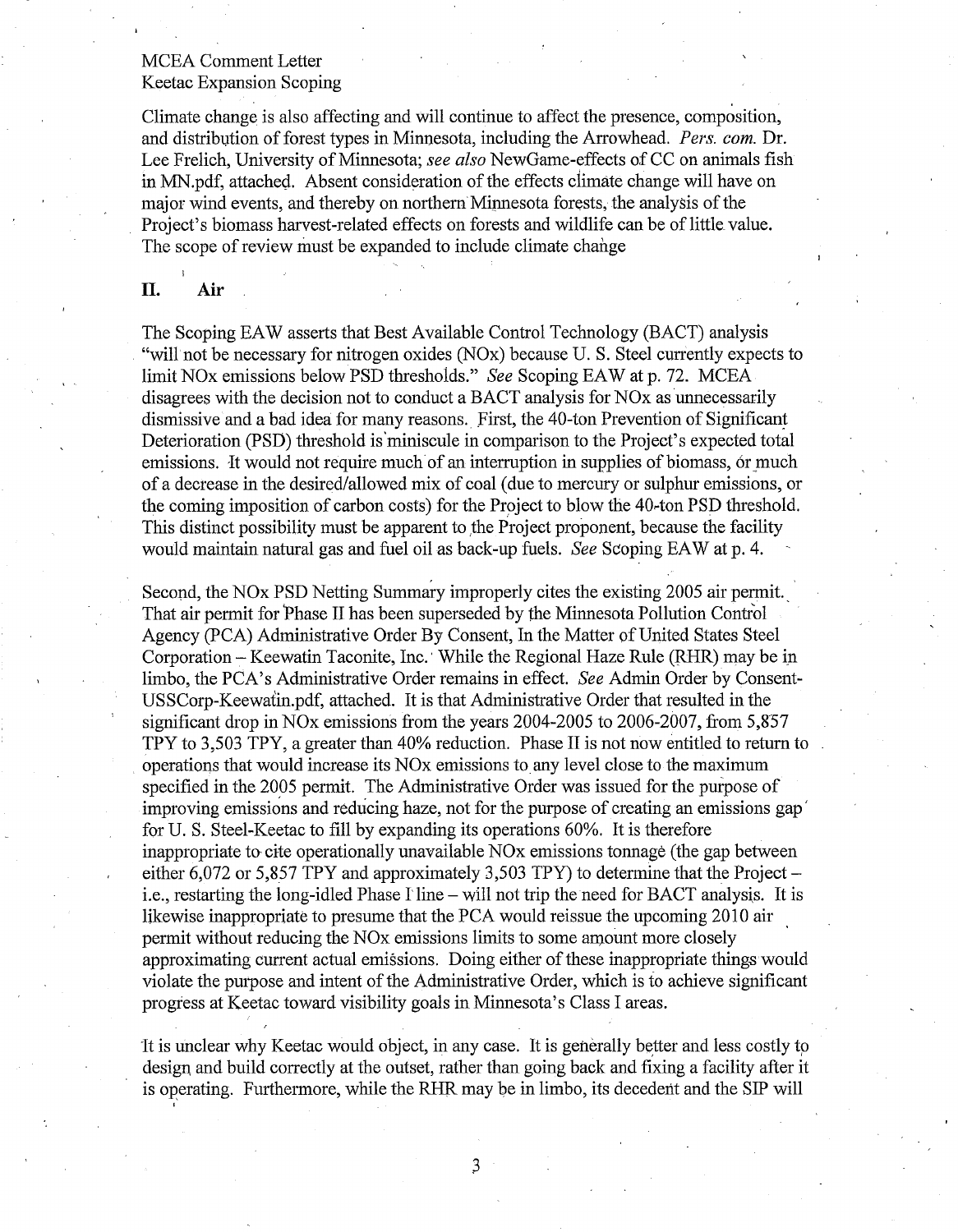eventually be passed and finalized, triggering the long-anticipated mandated reductions in haze-producing emissions, including NO<sub>x</sub>.

The scope of review must be broadened to include BACT analysis for NO<sub>x</sub>, and Project design modifications for inclusion of BACT. Such technologies are agreed to be tested at U. S. Steel-Minntac, are going to being tested at Minnesota Steel's facility now under construction, and apparently already exist. See Wheelabrator-NO<sub>x</sub> emission cntrl system.pdf, attached.

#### Ш. Water

Some conditions of the water resources in question that are known, but which I did not find in a review of the draft scoping documents, include basic water quality assessment data. Hay Creek (Assessment Unit ID# 07010103-545) has been assessed for Fish Index of Biological Integrity and apparently found to be OK (not impaired) by the PCA. It will be important to maintain that status, if true. No assessment work has been done for phosphorus, ammonia, fecal coliform, heavy metals, turbidity, suspended sediments, etc.

Swan Lake has been assessed and is impaired by mercury. Given the problems with sulfate levels in discharged water at the Minntac facility, and the role that sulfates play in the formation of methylmercury, it is important the scope of review include the effect of sulfates releases, through process water discharges or any other avenue.

Swan River below Swan lake (as of PCA's 2008 assessment) is impaired for Low Dissolved Oxygen, Mercury, Phosphorus and Bio-Chemical Oxygen Demand. Effects of nitrification or phosphorus content of the process water discharges, or from aerial deposition, must be included in the scope of review.

#### IV. **Habitat Permeability For Wildlife**

MCEA is pleased that the Scoping EAW addresses landscape barriers and recognizes that the roughly 100 mile long Mesabi Iron Range largely prevents terrestrial wildlife from dispersal and travel from the southeast side to the north and west side of the Mesabi Iron Range. It is also very good to see mention of the DNR-ordered report entitled "Cumulative Effects Analysis on Wildlife Habitat and Travel Corridors in the Mesabi Iron Range and Arrowhead Regions of Minnesota." This document and its maps are omitted in the listing of data needs for cumulative effects analysis, however, and should be added there if that list is exclusive. See Scoping EAW at p. 25. The scope of review must include this report, and the report's conclusions must inform and should broaden the range of alternatives selected for analysis in the EIS.

Likewise, in the Scoping EAW section – Cumulative Effects Analysis – Loss of Threatened and Endangered Species, the same report certainly provides relevant data and conclusions to assessing cumulative effects from the Project. MCEA believes that the report and all the internally-referenced scientific articles that inform it should be included

4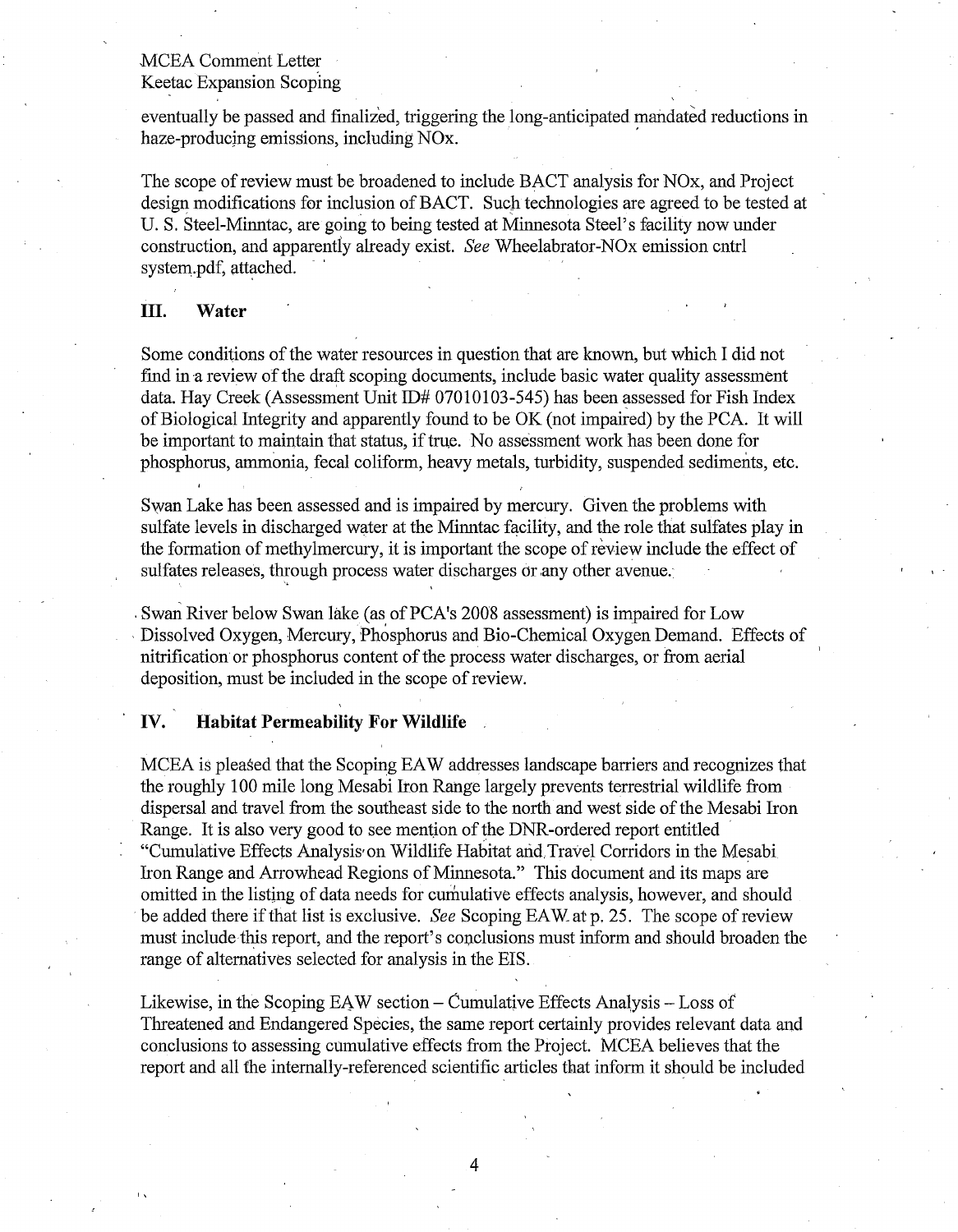in the listing of data needs for cumulative effects analysis, if that list is exclusive. See Scoping EAW at pp. 28-29.

The Project as proposed impinges on the western end of "Travel Corridor 4," identified as one of 13 corridors permitting terrestrial wildlife to disperse and travel from the southeast side to the north and west side of the Mesabi Iron Range. MCEA is disappointed that this fact is omitted from discussion in the draft scoping documents, that among the many color figures there is none that depicts Corridor #4, and that there is no discussion of the implications for this Corridor - for its attractiveness to wildlife as foraging or dispersal habitat - of a 60% increase in operations and traffic at the Project.

The draft scoping documents are deficient in description of the Project's effect on the permeability of the Mesabi Iron Range. They also insufficiently limit the proposed scope of review to "wildlife species in the Project area" (see Scoping EAW at p. 22) and to a buffer 15 miles around the Iron Range. Many wildlife species, including in particular Canada lynx, regularly travel more than 15 miles, and may travel many hundreds of miles from point to point. The scope of review must be expanded to include potential wildlife movement from areas bevond the proposed buffer through the Mesabi Iron Range to suitable habitat on the other side.

Regarding lynx, MCEA is pleased that field surveys are being done, but the survey findings, if negative for lynx in the 15-mile buffer, are not and must not be considered to dismiss the changes in the foraging and dispersal habitat suitability of Corridor #4.

In addition, the draft scoping documents inexplicably narrow the proposed scope of mitigation consideration to long-term mineland reclamation strategies. The final scope of analysis must include additional immediate and continuing mitigation in all the alternatives. Canada lynx habitat suitability correlates strongly with large amounts of structure – vegetation, thick growth of conifers, etc. – at ground level. For that reason, mitigation could include protecting large blocks of habitat, revegetating large blocks of habitat. One option would be for the Project proponent to obtain agreements from other landowners excluding from biomass harvest existing large habitat blocks in the areas that extend in a funnel away from Corridor #4 and other Corridors. Another option would be to propose as a permit requirement that the Project proponent pay for the "improvement" of insufficiently forested reclaimed mine sites at and around other identified Corridors. Lynx biologists should be consulted for other immediate and ongoing mitigation options to include in the analysis.

#### V. **Biomass**

Biomass energy is incorrectly described by the draft scoping documents and the PCA guidance on measuring greenhouse gas emissions as being "carbon neutral." Carbon neutrality of fuel is a trait that cannot be described without reference to an important currency: time. Some types of biomass fuel are faster-to-neutrality than others. Some types of forest biomass - depending on site index, forest type, and method and time of harvest – are extremely slow, and burning that "slow carbon" cannot accurately or fairly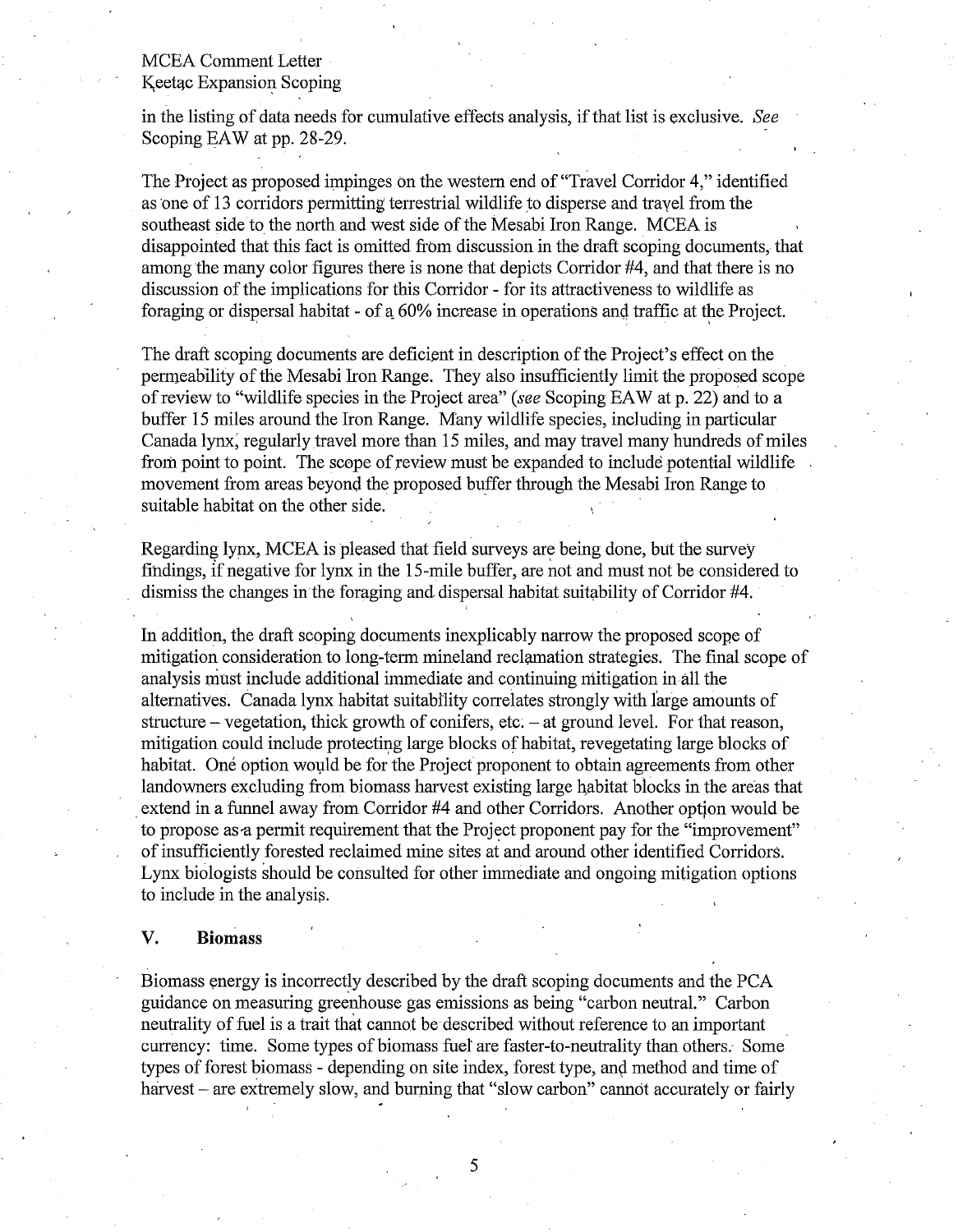be described as carbon neutral, given the rush the state of Minnesota is in to achieve substantial reductions in statewide greenhouse gas emissions. See Minn. Stat. § 216H.02. The scope of analysis, and the alternatives including but not limited to mitigation, must be expanded to recognize and explore the time factor.

#### VI. Conclusion

The role of environmental review is to explore the factors and combinations of factors leading to impacts to the environment, without regard to whether some of those factors are beyond the immediate control of the permitter or the project proponent. The role of review is to understand how a project's effects – alone, in combination, or cumulatively with outside effects - may affect the environment. The point of such review is to enable the permitter to properly weigh those effects, select sufficient alternatives for analysis, and decide on the best alternative that achieves the requirements of state law.

This concludes MCEA's comments on the Project.

Sincerely.

LiMore Matt/Norton

**Staff Attorney** 

**Enclosures/Attachments**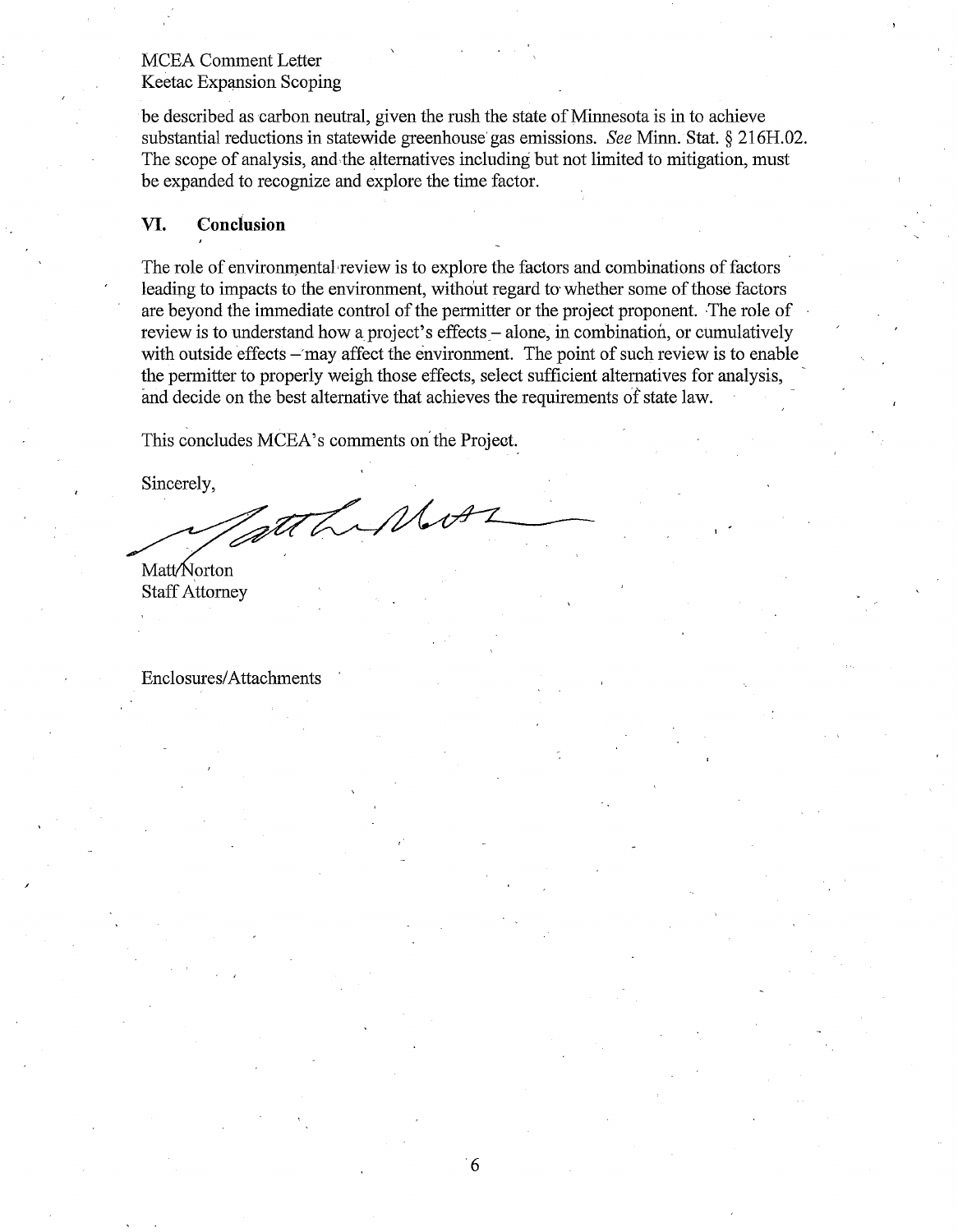

# Leech Lake Band of Ojibwe

Arthur "Archie" LaRose, Chairman Michael J. Bongo, Secretary/Treasurer District l Representative District ll Representative District lll Representative Robbie M. Howe Lymon L. Losh Eugene Whitefeather

> 115  $6<sup>th</sup>$  Street NW, Suite E, Cass Lake, MN 56633 (218) 335-8200 \* Fax (218) 335-8309

October 8, 2008

Erik Carlson, Principal Planner Division of Ecological Services Minnesota Department of Natural Resources 500 Lafayette Road, Box 25 St. Paul, MN 55155-4025

Jon Ahlness Regulatory Branch, St. Paul District U.S. Army Corps of Engineers 190 Fifth Street East, Suite 401 St. Paul, MN 55101-1638

### **RE: U.S. Steel Keetac Scoping Environmental Assessment Worksheet and Draft Scoping Decisions Document**

Dear Mr. Carlson and Mr. Ahlness,

The Leech Lake Band of Ojibwe (Band) is providing comments on U.S. Steel Keetac Scoping Environmental Assessment Worksheet (SEAW) and Draft Scoping Decisions Document (DSDD) in part as official involvement in the EIS process. However, of greater consequence is the Band's sovereign status and our obligation and ability to protect our people and our environment today and for generations to come. In addition, the Leech Lake Band of Ojibwe has Treatment as an Affected Sovereign/State (TAS) status for locally issued air quality permits and strives to protect the health and wellbeing of the environment and its members by means of protecting air quality.

The Leech Lake Reservation is a federally recognized Reservation located in northcentral Minnesota encompassing 865,000 acres, serving 8,050 members, and 12,000 Reservation residents. The Reservation is characterized by an abundance of lakes and rivers (approximately 300,000 acres of surface waters), wetlands (163,000 acres), and forests (over 300,000 acres). The Leech Lake Band of Ojibwe retained and exercise their inherent right to hunt, fish, and gather for subsistence purposes in the 1855 Treaty with the United States government. Resources must be available and safe to utilize for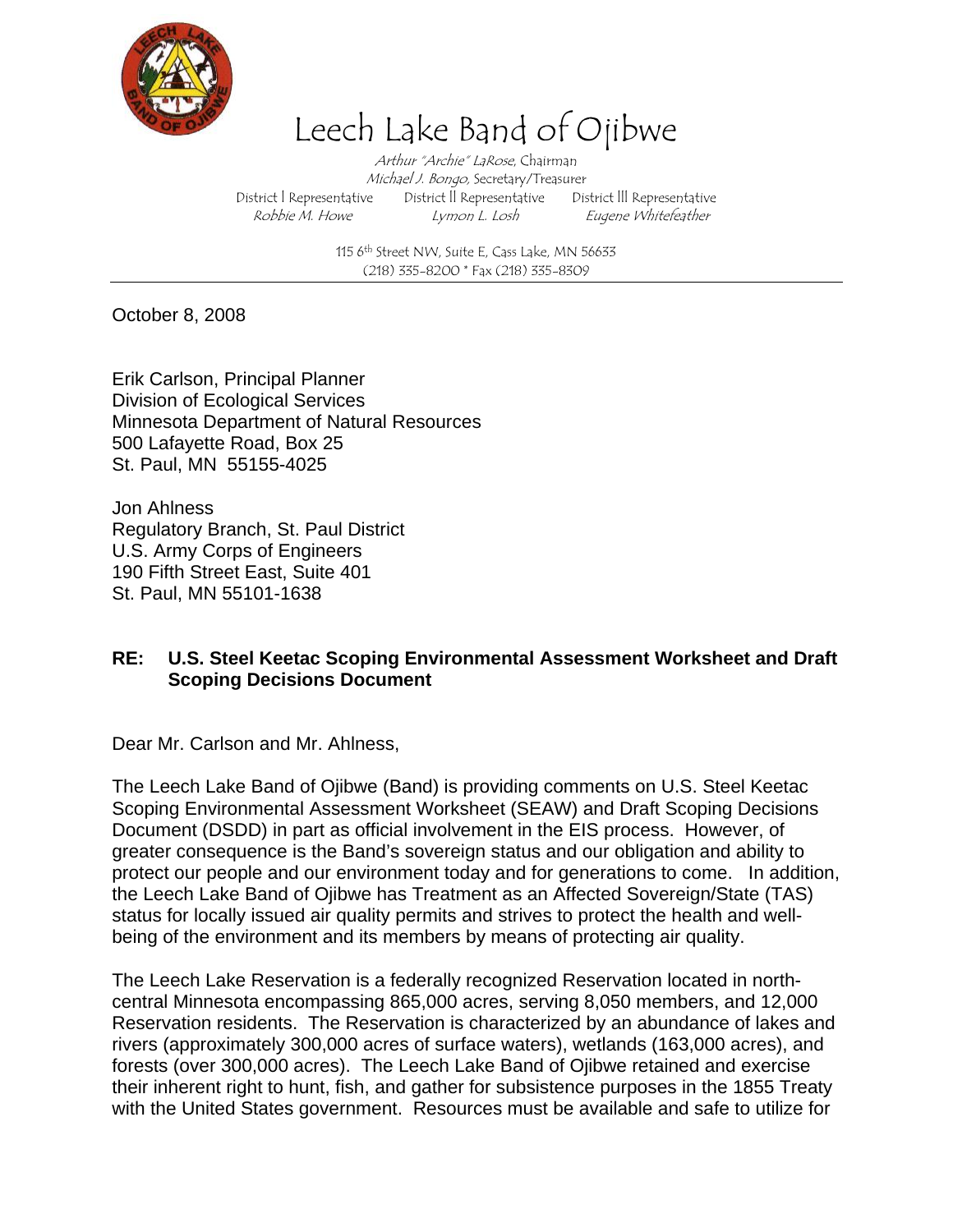the exercise of these rights. Protection of the Reservation's environment and trust resources is crucial for the health and welfare of the Reservation population and the traditional, cultural and spiritual well being of the Band.

The Band is interested in the U.S. Steel Keetac facility as it has the potential to impact Leech Lake Band of Ojibwe members and resources both on the Reservation and within the Band's ceded territories. The facility is located within the 50 mile TAS radius of the Leech Lake Reservation and within the Band's 1855 Ceded Territory. Emissions from this facility and the facilities immediately around U.S. Steel Keetac affect areas where Leech Lake Band members hunt, fish, gather, recreate, and live.

The Band is concerned about the amount of confidence that is given to the PM on-site data that will be used as background data for modeling. Please be cognizant that this data has only been collected since March 2008 and is not a true representation of background levels in such a short period of time. Does the March 2008 timeframe include project setup and calibrations or has the data only been collected after the "kinks" were worked out?

Along with our concern regarding the PM monitors we are equally concerned about the fugitive dust emissions from such a facility. It states in the SEAW that the facility will be building new haul roads and to view existing haul roads on figure 5-4. The figure was merely a visual and did not provide any data. We would like to know: 1) the length of existing haul roads and 2) the amount and length of haul roads proposed for the project. With the large vehicles utilized on these roads the amount of fugitive emissions along with the vehicle emissions is not minimal and should be address.

The SEAW states that "The EIS will not evaluate vehicle-related air emissions". The Band is very concerned regarding this statement. Please detail what ambiguities in the rules allow for these emissions to be disregarded. The engine size and fuel usage by these vehicles creates a large amount of air emissions.

We strongly recommend that MPCA fully address PSD for PM <sub>2.5</sub> in Keetac's air quality permit and address the issues of PSD increments, significant impact levels, and significant monitoring concentrations.

The Band is concerned about cumulative mercury emissions only taken in to account if they are "significant" and are within 12.4 miles of Keetac. Why the limited mileage? Is it stemming from a modeling program? Why is the mileage not larger, say 100km, especially with the recent MPCA TMDL concerns? Then there is the question on what does Keetac considered to be "significant"? Please provide more information.

BACT for mining operations is outdated. Both existing and new technology needs to be pushed to establish new BACT standards and further emissions controls for mining operations. As we understand, some BACT standards date to the 1960's. There is updated technology that must be installed to improve air quality, especially in places such as Keewatin where the town and the facility are next door neighbors.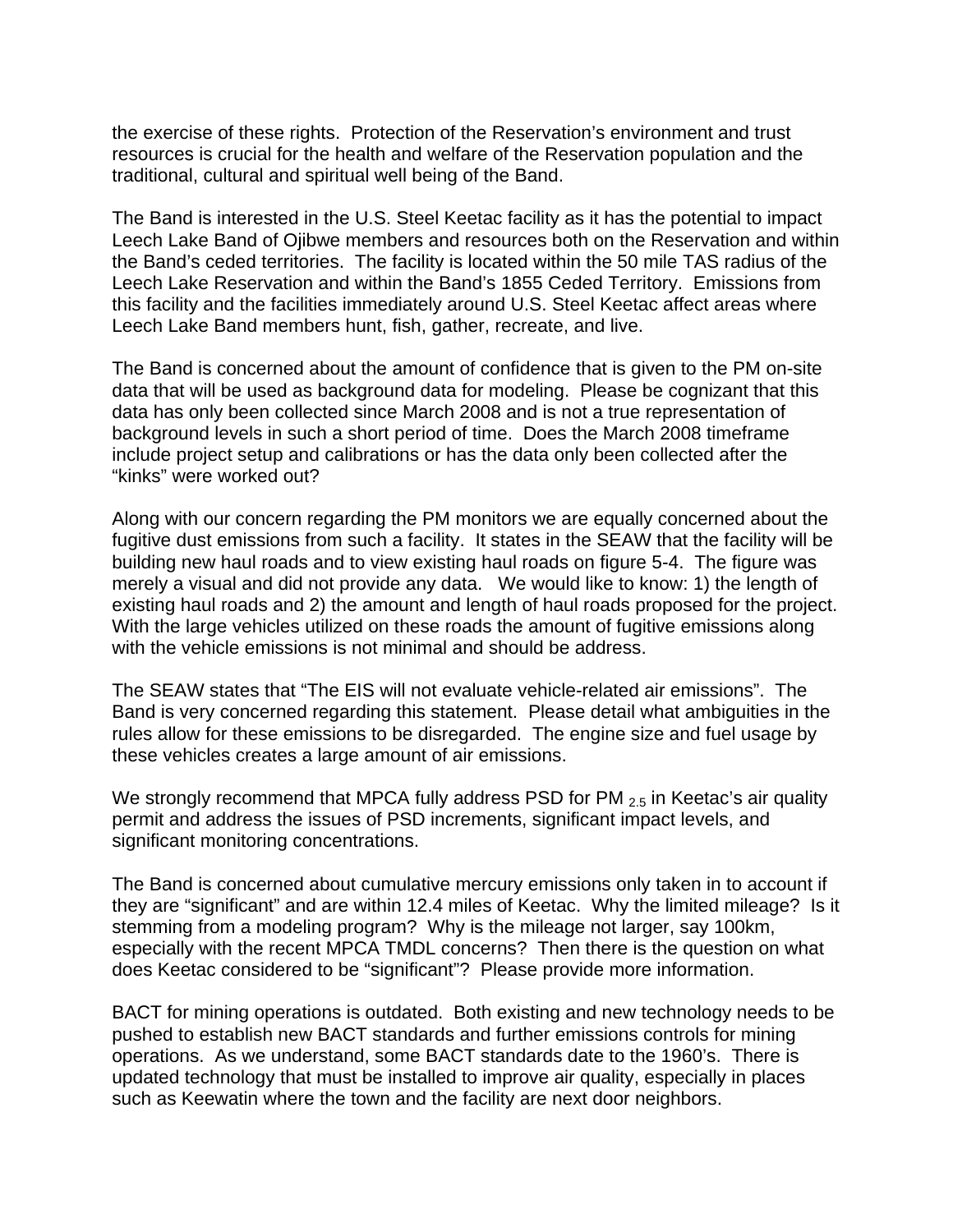Overall this facility expansion is a significant emission addition to northeastern Minnesota. Careful consideration of the cumulative impacts of this facility and surrounding facilities, mining and non-mining, operational and in EIS or permitting stages, need to be factored into the overall equation. The Band has counted eight mining facilities within 50 miles of the Keetac facility and can think of at least a dozen other Title V facilities in the range of Keetac to be evaluated. Proximities to Class 1 areas is another critical consideration.

Due to the limited review time and limited previous involvement in the project the Band has not had the appropriate time to properly formulate all their comments. With this, if there are any questions or concerns regarding our comments please contact the Air Quality Staff for further clarification at 218-335-7429 or by email at air@lldrm.org.

In closing, we thank you for your time and consideration of the Leech Lake Band of Ojibwe's comments.

Sincerely,

Brandy Toft Air Quality Specialist Division of Resource Management

CC: Leech Lake Tribal Council Bruce Johnson, DRM Director Levi Brown, Environmental Director File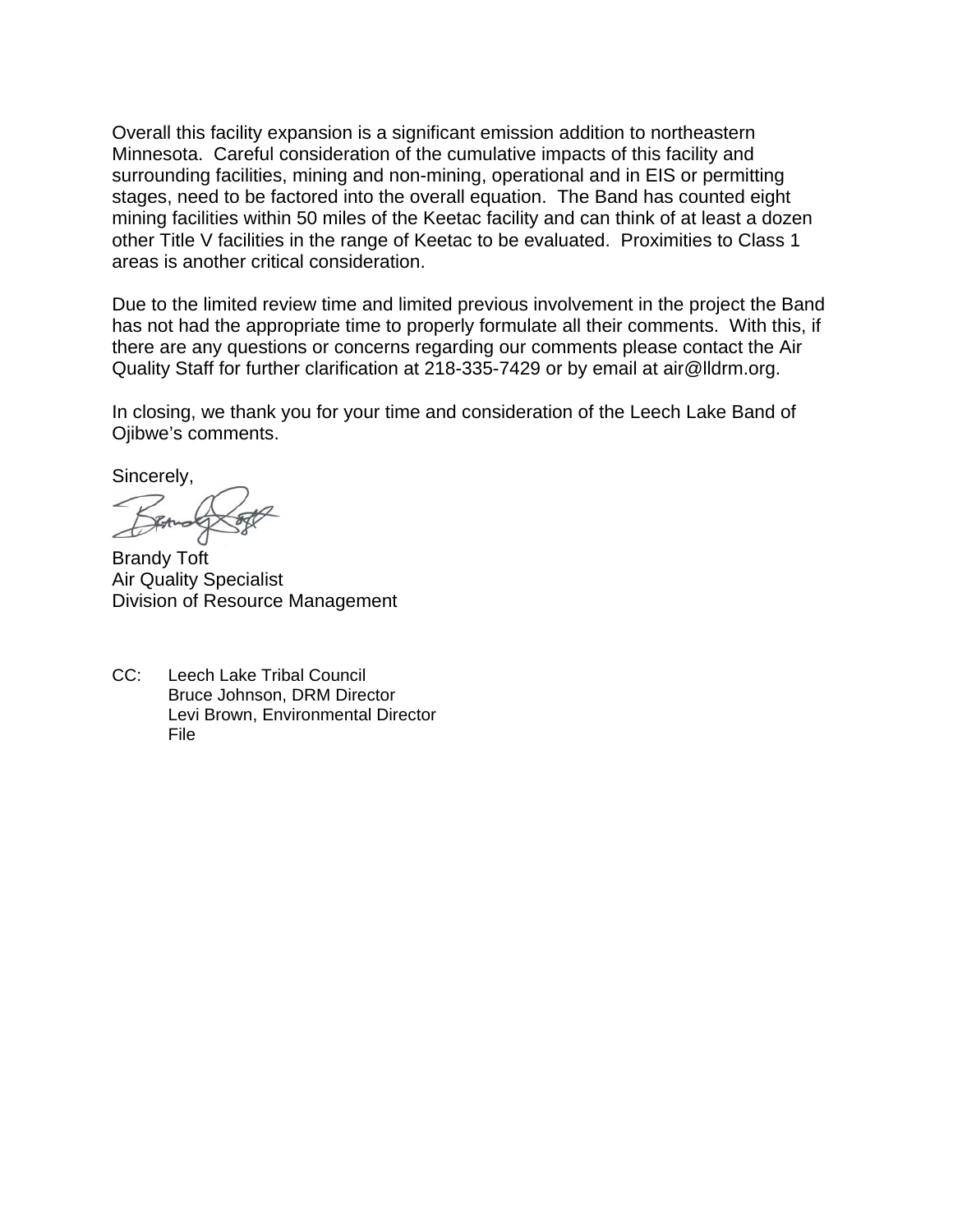

# 1854 Treaty Authority

4428 HAINES ROAD . DULUTH, MN 55811-1524 218.722.8907 · 800.775.8799 · FAX 218.722.7003 www.1854treatyauthority.org



October 7, 2008

**Jon Ahlness** Regulatory Branch, St. Paul District U.S. Army Corps of Engineers 190 Fifth Street East, Suite 401 St. Paul, MN 55101-1638

Erik Carlson **Principal Planner** Minnesota Department of Natural Resources 500 Lafayette Road **St. Paul. Mn 55155** 

RE: Keetac Scoping Environmental Assessment Worksheet

Mr. Ahlness and Mr. Carlson,

The purpose of this letter is to provide comments on the Environmental Assessment Worksheet for the Keetac Expansion project.

The 1854 Treaty Authority is an inter-tribal natural resource management organization governed by the Bois Forte Band and Grand Portage Band of Lake Superior Chippewa, both federally recognized tribes. The organization manages the off-reservation treaty rights of these bands in the 1854 Ceded Territory. Please note that these comments are submitted by 1854 Treaty Authority staff with the understanding that member reservations may submit comments from their own perspective.

The 1854 Treaty Authority would like to highlight several resource concerns related to the proposed project. Although the project lies just outside the 1854 Ceded Territory, certain aspects of the project have the potential to affect tribal interests or resources (ex. air emissions, cultural resources, etc.)

Figure 12-4: Wetland Impacts shows the direct wetland losses that are to be expected with this proposed project. The 1854 Treaty Authority is concerned with the indirect wetland impacts in the area between the pit expansion and the additional stockpiles. Additional figures show that the surface water flows south into those wetlands and with the pit being directly north of them, the 1854 Treaty Authority is concerned that the surface and groundwater recharge to those wetlands will be inadequate for sustainability.

A consortium of the Grand Portage and Bois Forte Bands of the Lake Superior Chippewa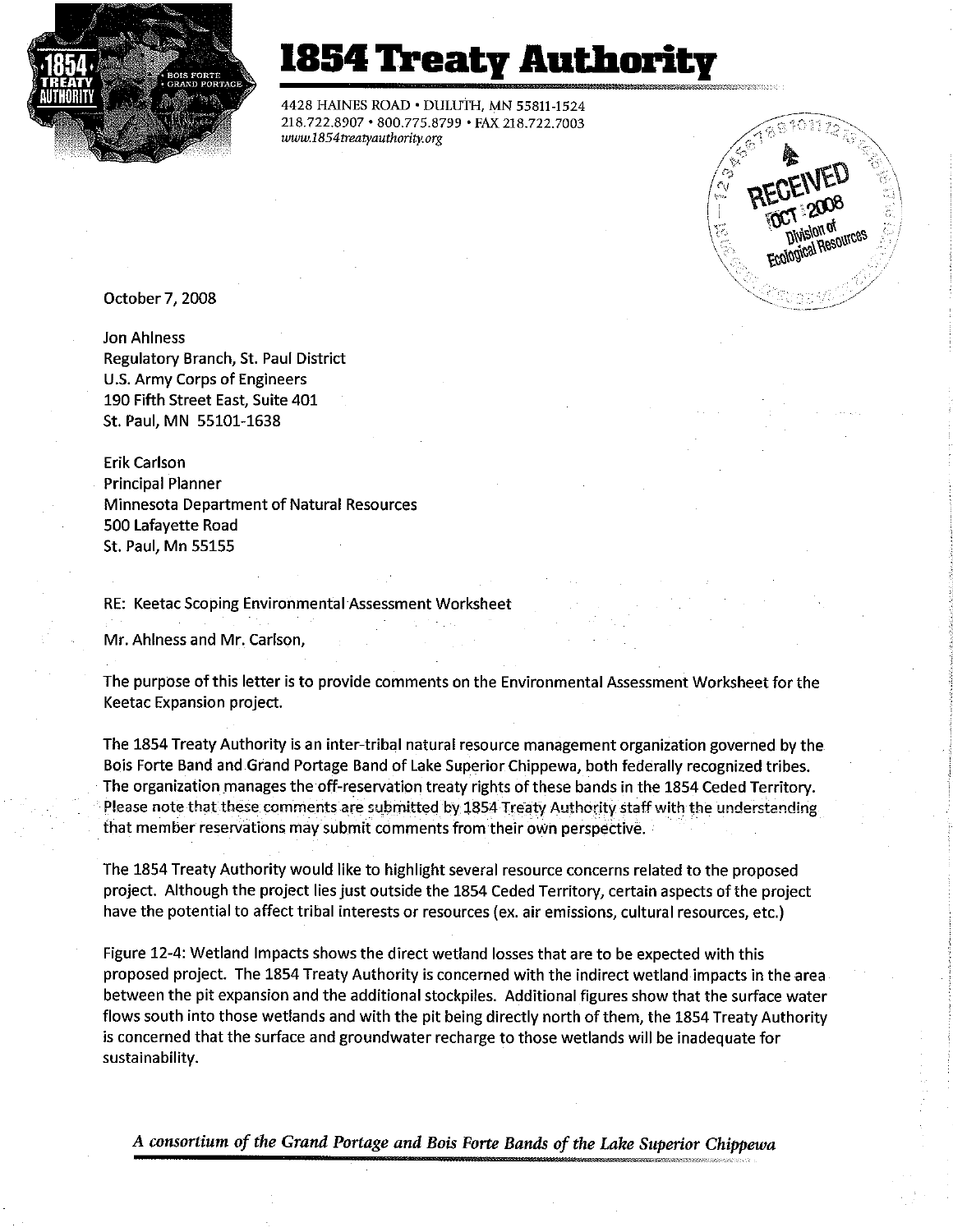The project has the potential for inter-basin transfer of water between the Lake Superior and Mississippi River watersheds. We support including analysis in the environmental impact statement and properly addressing any legal implications.

In the NOx PSD Netting Summary (on page 80), an impact analysis on Class I areas will be performed and will "likely include an analysis of whether NOx emissions (including tailpipe emissions from haul trucks) will consume Class I NOx increment." The 1854 Treaty Authority would like to see that analysis with the emissions from Mesabi Nugget Phase II and PolyMet taken into affect.

The 1854 Treaty Authority would request a more detailed description of Keetac's plan to limit NOx emissions to prevent triggering PSD. The 1854 Treaty Authority would like to see the monitoring strategy that Keetac will use to tract NOx emissions and what contingency plans are in place if they fail to stay under their limits.

The 1854 Treaty Authority would also like to see Minnesota's State Implementation Plan (SIP) further addressed in the EIS with the mitigation of impacts from the existing facility and expansion evaluated.

The 1854 Treaty Authority would like to see a Hazardous Air Pollutant Analysis performed in the EIS that takes into consideration not only the fugitive and point source emissions but the tailpipe emissions from the haul trucks.

The 1854 Treaty Authority appreciates the inclusion of the option to remove mercury via the transfer of segregated taconite dust to the tailings basin (thereby sequestering the mercury) in the EIS. Air deposition of mercury to the lakes and wetlands and resultant bioaccumulation in the ceded territory is a major concern and any removal of mercury before it is emitted is strongly recommended. Mercury releases should be analyzed in the environmental impact statement, including compliance with the mercury total maximum daily load (TMDL) that is in place for Minnesota. Sulfate loading to surface water, potentially increasing methylmercury formation, should also be addressed.

Traditional Cultural Properties (TCPs) need to be included the discussion of cultural resources. Has there been any effort to locate TCPs in the project area? TCPs are of great concern to the 1854 Treaty Authority and an active program of identification is needed before the project can proceed. Such work must include proper consultation with tribes.

Discussions on economic and social impacts should identify effects from the project on tribes and tribal members. A separate section describing tribes and treaty rights, and effects from the project on resources of concern, may also be appropriate.

Mine closure plans appear to not be addressed in the document. We would ask that consideration be given to proper closure and long-term plans for the area.